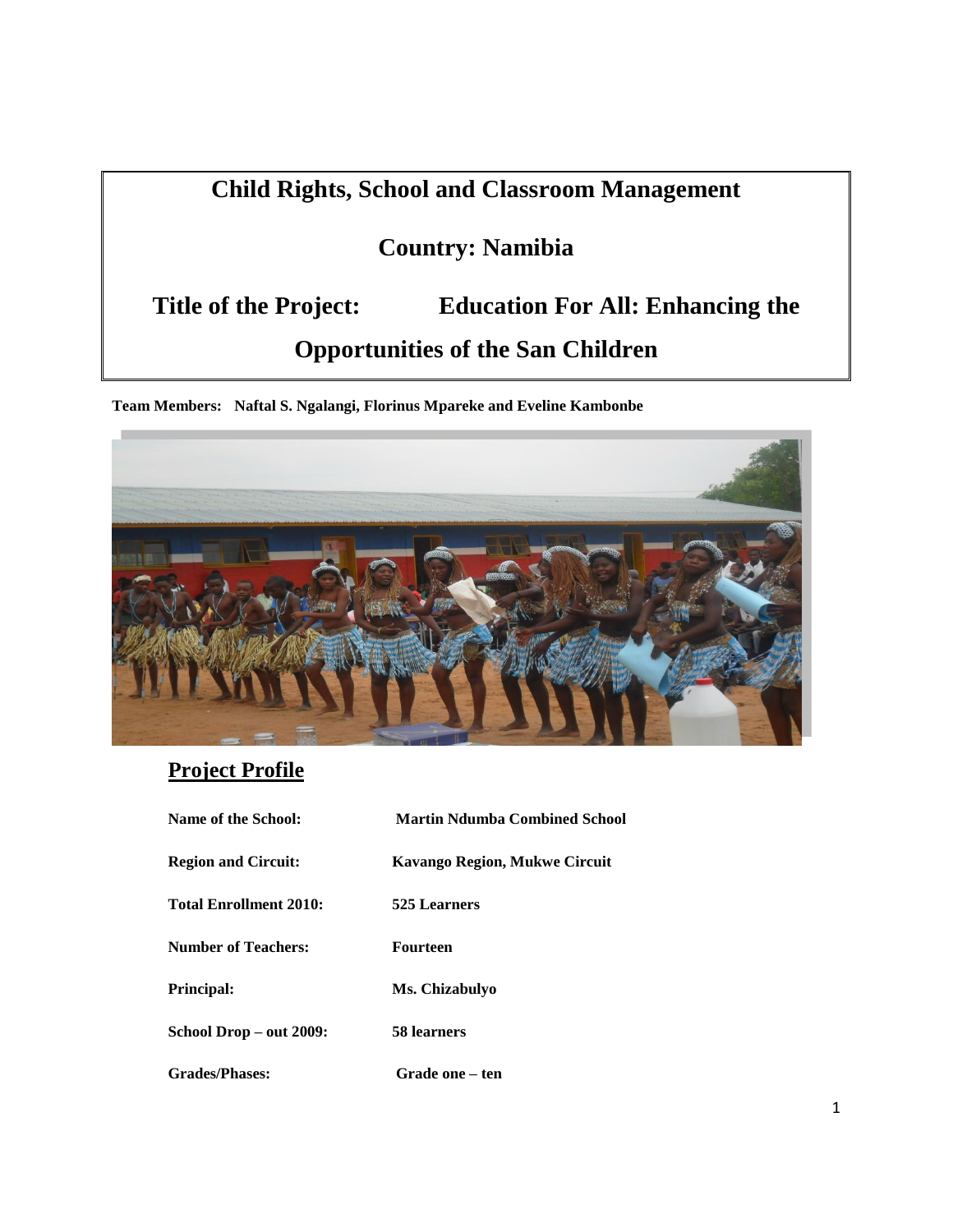### **Executive Summary**

The main objective of this project was to provide intervention in San communities' children (boys and girls) participation in education in Namibia. The project was carried out with the intention of meeting the following goals:

- $\checkmark$  To raise awareness and sensitize people about children rights and the importance of treating everyone as equal.
- $\checkmark$  To create understanding on the factors that contributes to low enrollment and high school dropout amongst the san children

While many factors contribute to the disadvantaged status of San children as such, the most constraint to their entry into the labour market and positions of influence in society remain their access to education.

Ensuring that san children are not disadvantaged in and by the education system in Namibia is important for two major reasons:

- 1) Equality is a fundamental right in Namibian society. The commitment to equality and to education for all requires us to address and re-address not only the gender and racial discrimination that was inherited from the past but also the visible and not so visible patterns from differential based on tribes.
- 2) Namibia's national development requires the dedication and contribution of all and its progress will be restricted if half of the learners are disadvantaged during their education

The project was carried out at Martin Ndumba Combined School in Kavango region in Namibia. The project was implemented by collecting date using a combination of different methods: questionnaires, focus group discussions, one-on-one semi-structured interviews, and informal conversations. Thereafter, workshops and seminars were conducted were target groups were sensitized about the child rights related issues using the Convention of the Rights of Children.

The project has reached the target groups: principal, teachers, learners and parents who were very enthusiastic to learn about the Conventions of the Rights of Children. Through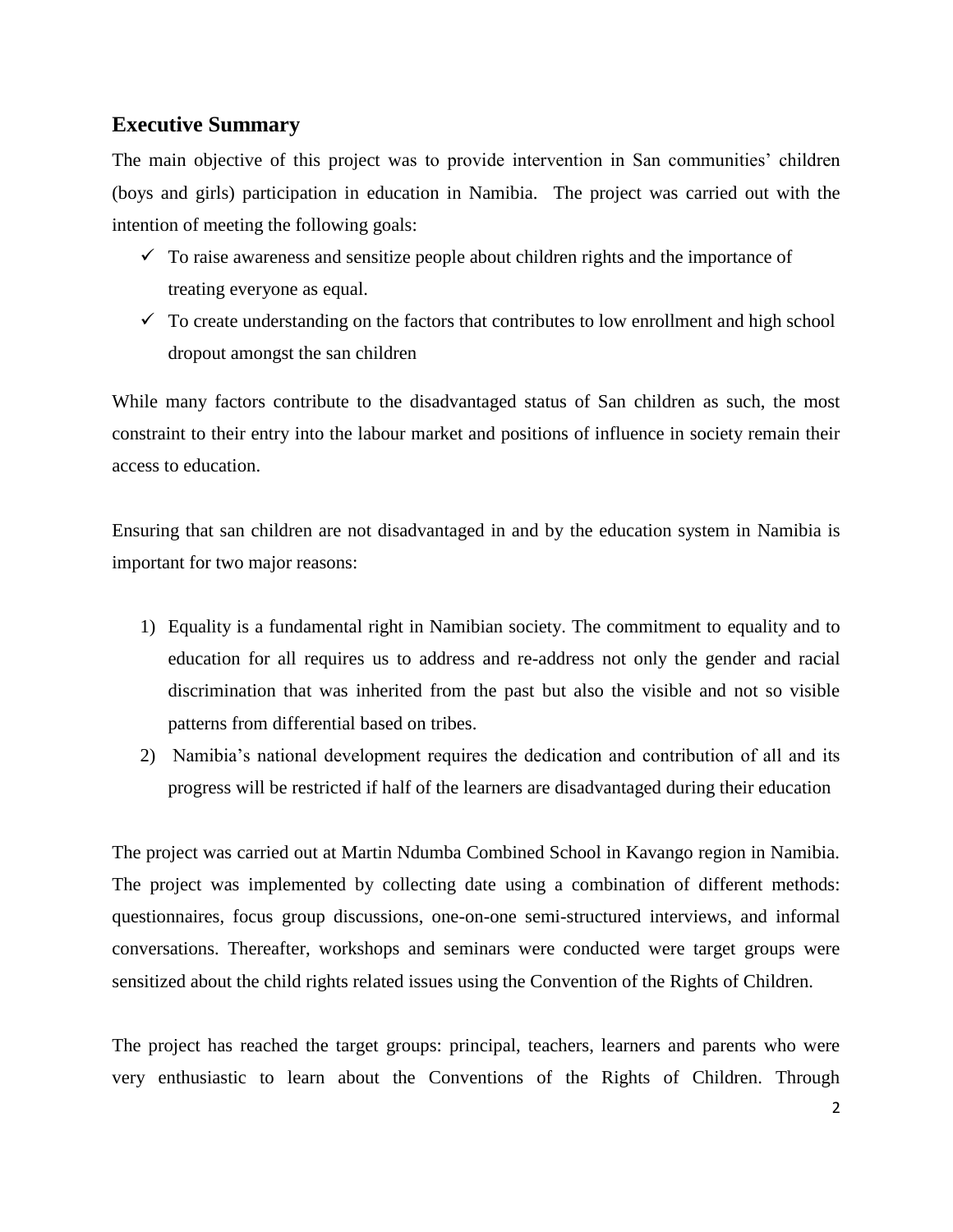sensitizations and awareness workshops, the project presented suggestions on how a policy/act on School Development Funds that parents pay at schools be made flexible to San community. One important issue that has been emphasized throughout the project was on how the school should b be supportive of San children to allow and motivate them to remain in school till they reach their final grade. The project have served as mobilization and capacity building to all stakeholders who have broaden their insight on CRC and how the integrate it in teaching and learning as well as in all school activities.

To us, it was important to ensure San children's access to education and at the same time meet their basic needs and protect them from further harm of a physical or psychological nature. We urged the all stakeholders to seriously consider the importance of tolerance and coexistence and for everyone to appreciate difference and diversity. It was evident that learners starting accepting one another and work in harmony that boosted San children's confidence. The success of the project was also demonstrated by the decline to San children's drop out of school. One encouraging aspect from the project was that during the program implementation, coincidently a new hostel was build. Our awareness workshops helped the stakeholders to adopt a new attitude towards one another. We advocated this hostel to be *'a better homes from home'* for San children.

The project will be sustained through change agents' continuous training of different stakeholders as well to use mentor teachers who are based on the school and CRC club members to help in training and implementation of the project.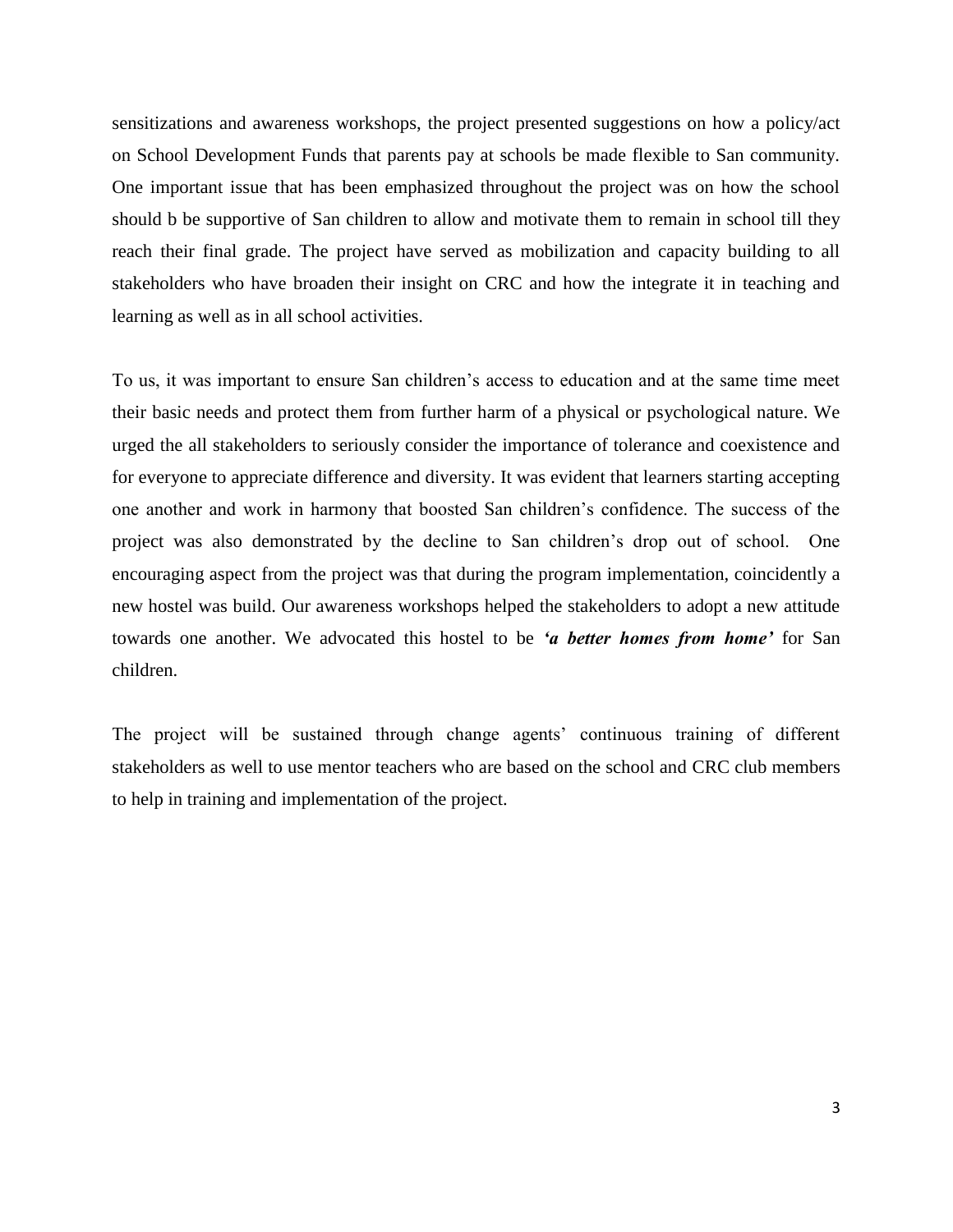### **Table of content**

|      | 1. List of acronyms<br>6                                       |    |  |  |  |
|------|----------------------------------------------------------------|----|--|--|--|
| 2.   | Acknowledgement                                                | 7  |  |  |  |
|      | 3. Chapter 1                                                   |    |  |  |  |
| 3.1. | Introduction                                                   | 8  |  |  |  |
|      | 3.2. Baseline studies                                          | 10 |  |  |  |
|      | 4. Chapter 2: Methodology                                      |    |  |  |  |
| 4.1. | Aims of the project                                            | 12 |  |  |  |
| 4.2. | Data collection methods and techniques                         | 12 |  |  |  |
| 4.3. | Document analyses                                              | 13 |  |  |  |
| 4.4. | Questionnaires                                                 | 13 |  |  |  |
| 4.5. | Focus group discussions                                        | 14 |  |  |  |
| 4.6. | Interviews                                                     | 15 |  |  |  |
| 4.7. | Workshops and seminars                                         | 15 |  |  |  |
| 4.8. | Ethical issues                                                 | 16 |  |  |  |
|      | 5. Chapter 3. Presentation of findings                         |    |  |  |  |
| 5.1. | Introduction                                                   | 16 |  |  |  |
| 5.2. | Document analyses                                              | 17 |  |  |  |
| 5.3. | Questionnaires                                                 | 21 |  |  |  |
| 5.4. | Workshops and seminars                                         | 22 |  |  |  |
| 5.5. | Focus group discussions and interviews                         | 27 |  |  |  |
|      | 6. Chapter 4: Analyses of findings                             |    |  |  |  |
| 6.1. | Introduction                                                   | 31 |  |  |  |
| 6.2. | Cultural issues                                                | 31 |  |  |  |
| 6.3. | Household chores                                               | 32 |  |  |  |
| 6.4. | High direct costs of educating San children                    | 32 |  |  |  |
| 6.5. | Negative attitudes of the others students towards San children | 33 |  |  |  |
| 6.6. | San children's problems with teachers                          | 33 |  |  |  |
| 6.7. | Hostel living environment                                      | 34 |  |  |  |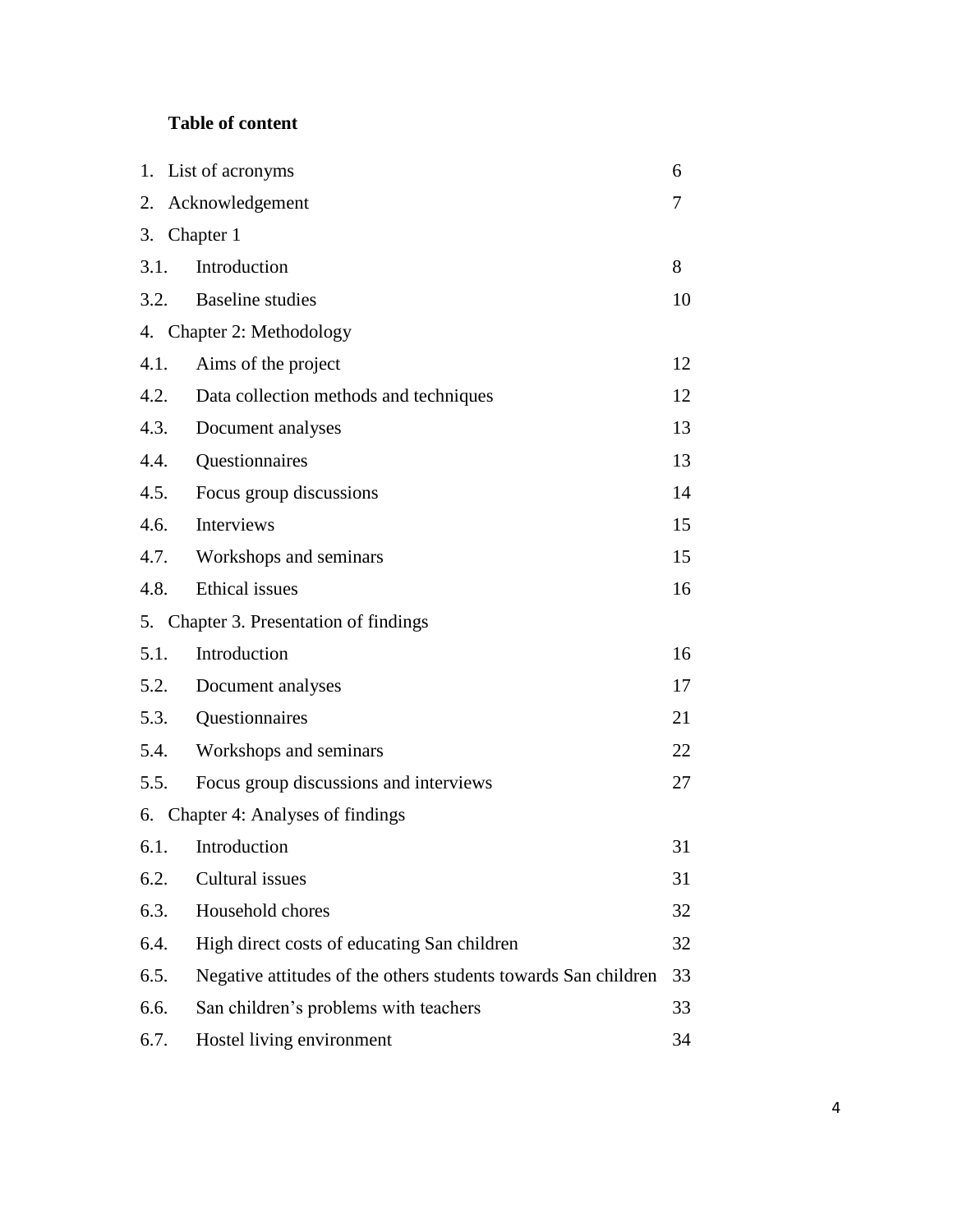|        | 7. Outcomes of the project                                                             |    |
|--------|----------------------------------------------------------------------------------------|----|
| 7.1.   | Introduction                                                                           | 34 |
| 7.2.   | Intervention strategies from Change Agents on cultural issues 34                       |    |
| 7.3.   | Intervention strategies from Change Agents on household chores 35                      |    |
| 7.4.   | A synopsis of intervention strategies on mitigating the impact of San children's       |    |
|        | vulnerability in educational settings regarding the high costs                         | 36 |
| 7.5.   | Intervention strategies from Change Agents on negative attitudes of other students     |    |
|        | towards San children                                                                   | 36 |
| 7.5.1. | Intervention strategies from Change Agents on San children's problems with teachers 37 |    |
| 7.6.   | Intervention strategies from Change Agents on hostel living environment 38             |    |
|        | 8. Reference list                                                                      | 39 |
|        | 9. Appendix                                                                            |    |
| 9.1.   | Sample of the implementation program                                                   | 40 |
| 9.2.   | Sample of the questionnaires on bullying at school                                     | 45 |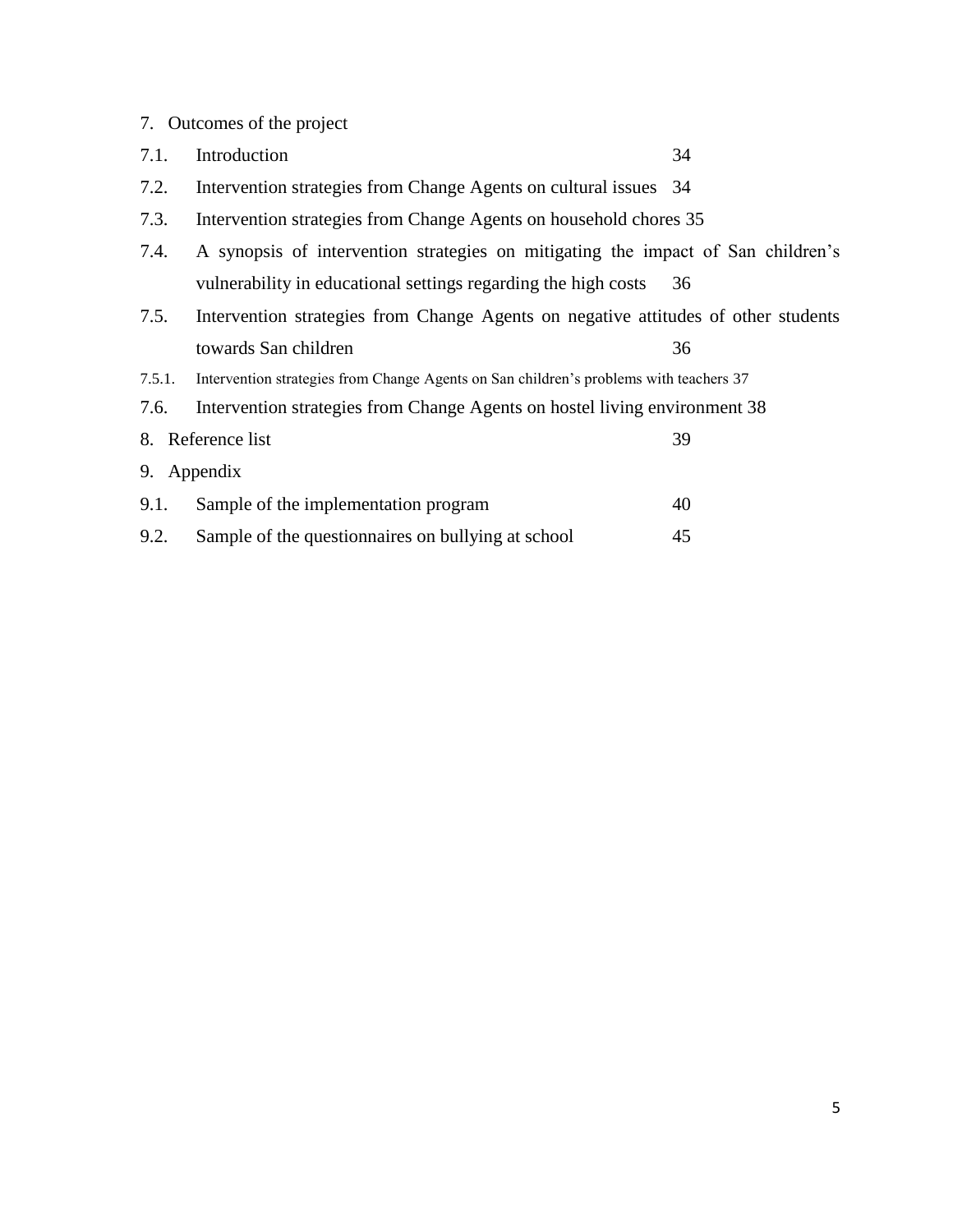# **List of Acronyms**

| <b>AIDS</b>   | Acquired Immune Deficiency Syndrome                              |
|---------------|------------------------------------------------------------------|
| <b>CRC</b>    | Convention of the Rights of Children                             |
| <b>ETSIP</b>  | <b>Education Training Sector Improvement Program</b>             |
| FGD           | <b>Focus Group Discussion</b>                                    |
| <b>GRN</b>    | Government of the Republic of Namibia                            |
| HDI           | Human Developmental Index                                        |
| <b>HIV</b>    | Human Immunodeficiency Virus                                     |
| <b>ICESCR</b> | International Convention of Economic, Social and Cultural Rights |
| <b>MCA</b>    | Millennium Challenge Account                                     |
| <b>MBESC</b>  | Ministry of Basic Education Sports and Culture                   |
| <b>MEC</b>    | Ministry of Education and Culture                                |
| <b>MoE</b>    | Ministry of Education                                            |
| <b>NGO</b>    | Non Governmental Organization                                    |
| <b>OVC</b>    | Orphans and other Vulnerable Children                            |
| <b>SDF</b>    | <b>School Development Funds</b>                                  |
| <b>SB</b>     | <b>School Board</b>                                              |
| <b>TADA</b>   | Teenage Against Drugs and Alcohol                                |
| <b>UNESCO</b> | United Nations Educational, Scientific and Cultural Organization |
| <b>UNDP</b>   | <b>United Nations Development Programme</b>                      |
| <b>UNICEF</b> | United Nations Children's Fund                                   |
| <b>USAID</b>  | United States Agency for International Development               |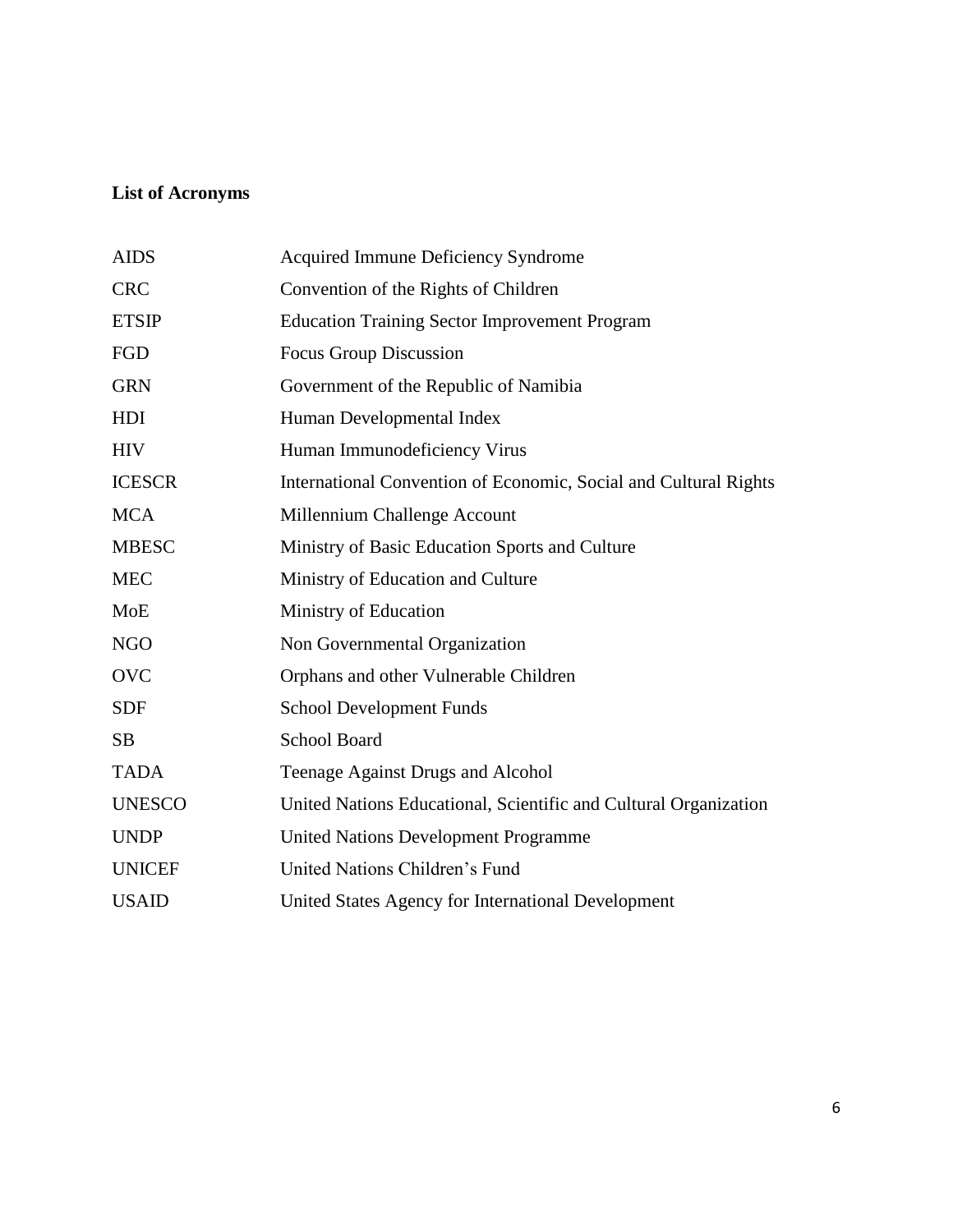#### **ACKNOWLEDGEMENTS**

This project is based on the educationally-related challenges San children face and raising the awareness by sensitizing stakeholders about the rights of children. Many people contributed to the success of this study and we wish to acknowledge them as follows:

Firstly, we would like to take this opportunity to express our sincere gratitude to the SIDA for the financial assistance and Lund University for running the CRC program.

Very special thanks are given to our mentor Prof Agneta W Flinch, for the guidance during the research project proposal and for her advice, guidance during the project implementation. Her supervision and assistance with this project have been truly valuable.

Our great thanks go to all our project participants for their willingness to participate in this project. Their contributions made this project a success. Without their views and valuable information this project would not have been possible.

Our appreciation is extended to our mentor teachers: Mr. Tjimi, Mr. Mbambi and Ms. Shikukutua for their valuable contributions in any way to the training and implementation if this project.

Finally, we express our appreciation and love to our families for their brave and full support and thank them for being there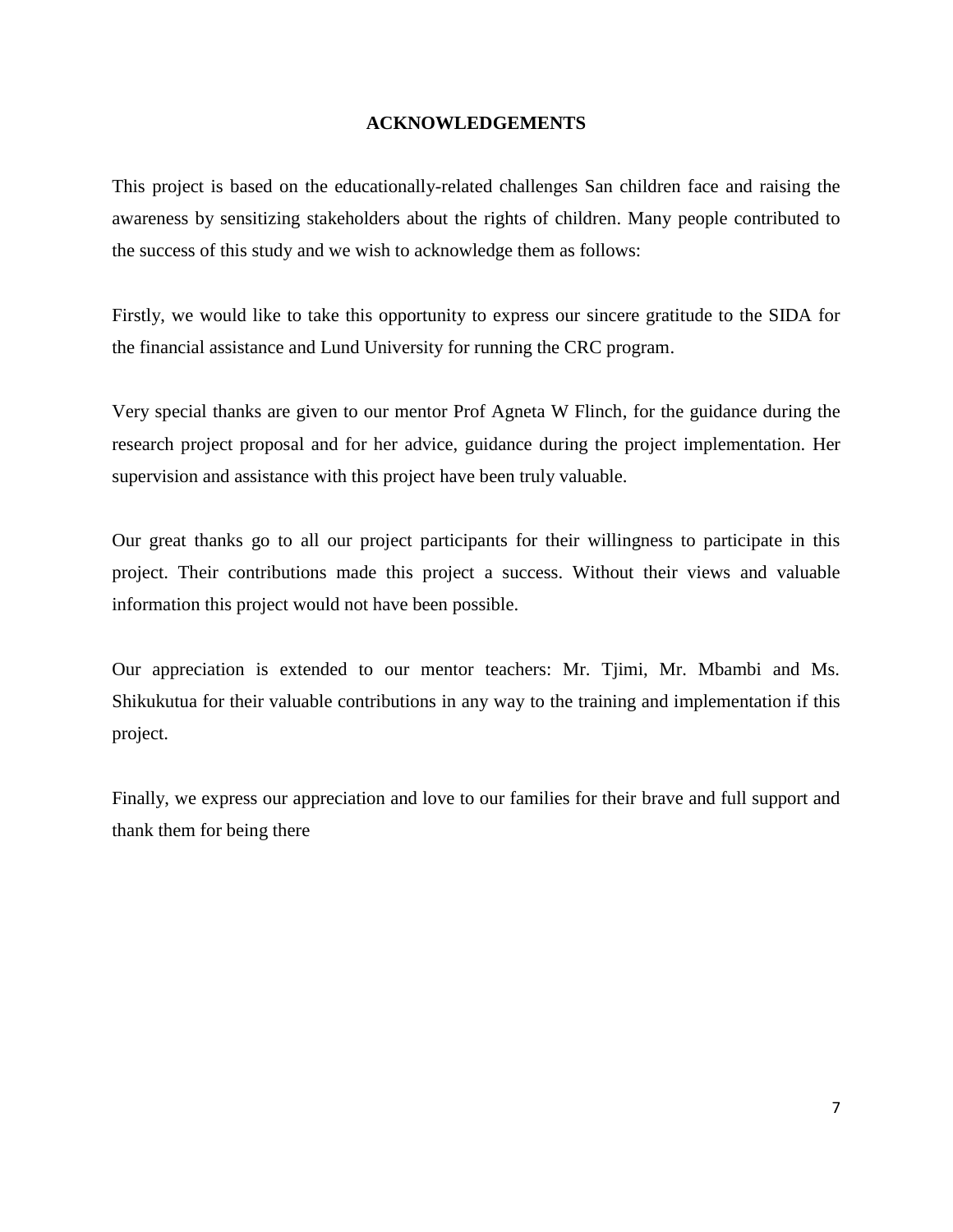# **Chapter 1 1.1. Introduction**

Namibia ratified the Convention on the Rights of the Child on 30 September 1990. However, a gap remains between ratification and practical implementation into national legislation. It took Namibia almost two decades to draft suitable legislation by way of the proposed Child Care and Protection Bill, which reflects the principles of the Convention in the Namibian context. It is hoped that this Bill will soon be fully enacted and operational.

Namibia is on the right track in terms of establishing the required legal framework for the protection of her children. On the other hand, considering the reported facts that children in Namibia face murder, rape and abuse on a daily basis, all members of the Namibian society still have a long way to go to fully respect the rights and the dignity of children in the country.

The main objective of this project was to provide intervention in San communities' children (boys and girls) participation in education in Namibia. While many factors contribute to the disadvantaged status of San children as such, the most constraint to their entry into the labour market and positions of influence in society remain their access to education. When we take two regions, Oshikoto and Kavango, for instance, we note in Oshikoto educational region there is slight male san children predominance in lower primary grades and a strong predominance of girls (from the san community) in higher grades. In 2009, 63.1% of the san learners who enrolled in lower primary education were girls, 29.9% girls were enrolled in Junior Secondary education, and 7.0% were enrolled in senior secondary education.

A particular challenge for the Namibian education system today is to make sure that, like their brothers and sisters from black community, Namibian San children are able to develop their potential and use their abilities to contribute equally to national development. Ensuring that san children are not disadvantaged in and by the education system in Namibia is important for two major reasons: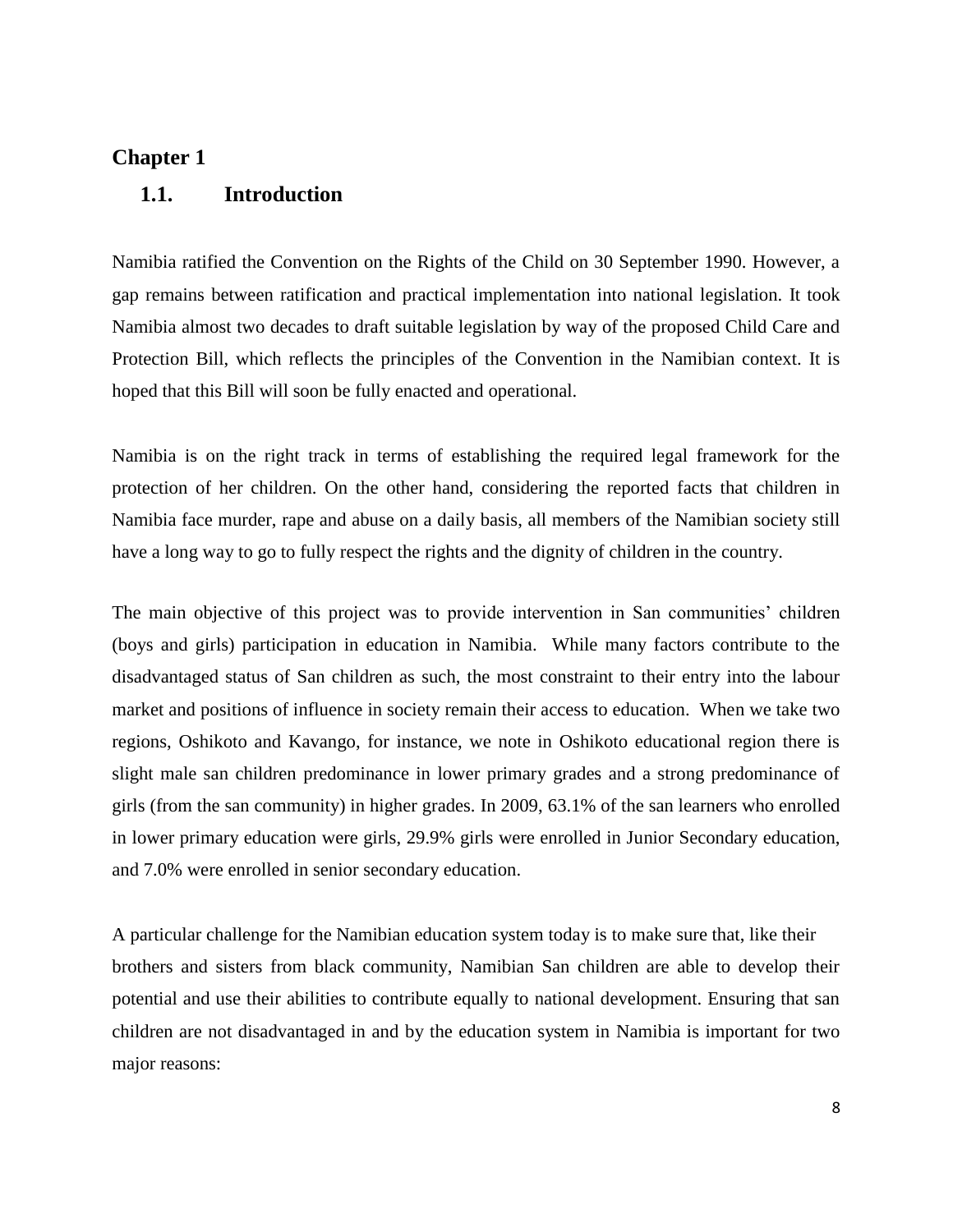- 1) Equality is a fundamental right in Namibian society. The commitment to equality and to education for all requires us to address and re-address not only the gender and racial discrimination that was inherited from the past but also the visible and not so visible patterns from differential based on tribes.
- 2) Namibia's national development requires the dedication and contribution of all and its progress will be restricted if half of the learners are disadvantaged during their education.

.

Namibia is home to between 30 000 and 33 000 San, who comprise less than 2% of the national population. As a language group they are conspicuously disadvantaged vis-à-vis all other language groups in Namibia on almost every available socio-economic indicator. Their Human Development Index (HDI) (1998 figures) of 0.279 is considerably below the national HDI of 0.77, while their Human Poverty Index (1998 figures) of 59.9 is also considerably higher than the national average for Namibia, which is only 26.9. Landlessness, a lack of education, social stigmatization, high mobility, extreme poverty and dependency conspire to prevent San from breaking out of the self-reproducing cycle of marginalization in which many feel they are trapped. The per capita income of San is the lowest among all language groups in Namibia. The majority of San in Namibia lack access to any independent means of subsistence, and a sizeable proportion of them have no direct cash income. San consequently consider pensions, food aid and other forms of welfare as being vital for survival. In addition, they generally have to pursue a variety of economic strategies for income generation, as rarely is any single strategy sufficient for satisfying their basic needs over an entire year.

During the apartheid era few San were offered even the limited formal education granted to other non-white Namibians. As a result, only an estimated 20% of Namibian San are literate. Since independence the provision of formal education to San has proved to be an uphill battle. Their high mobility, economic insecurity, social prejudice and problems with cultural adaptation have contributed to the relative lack of success of attempts at providing a formal education to San. Despite the efforts of the GRN and NGOs, school attendance levels for San of school-going age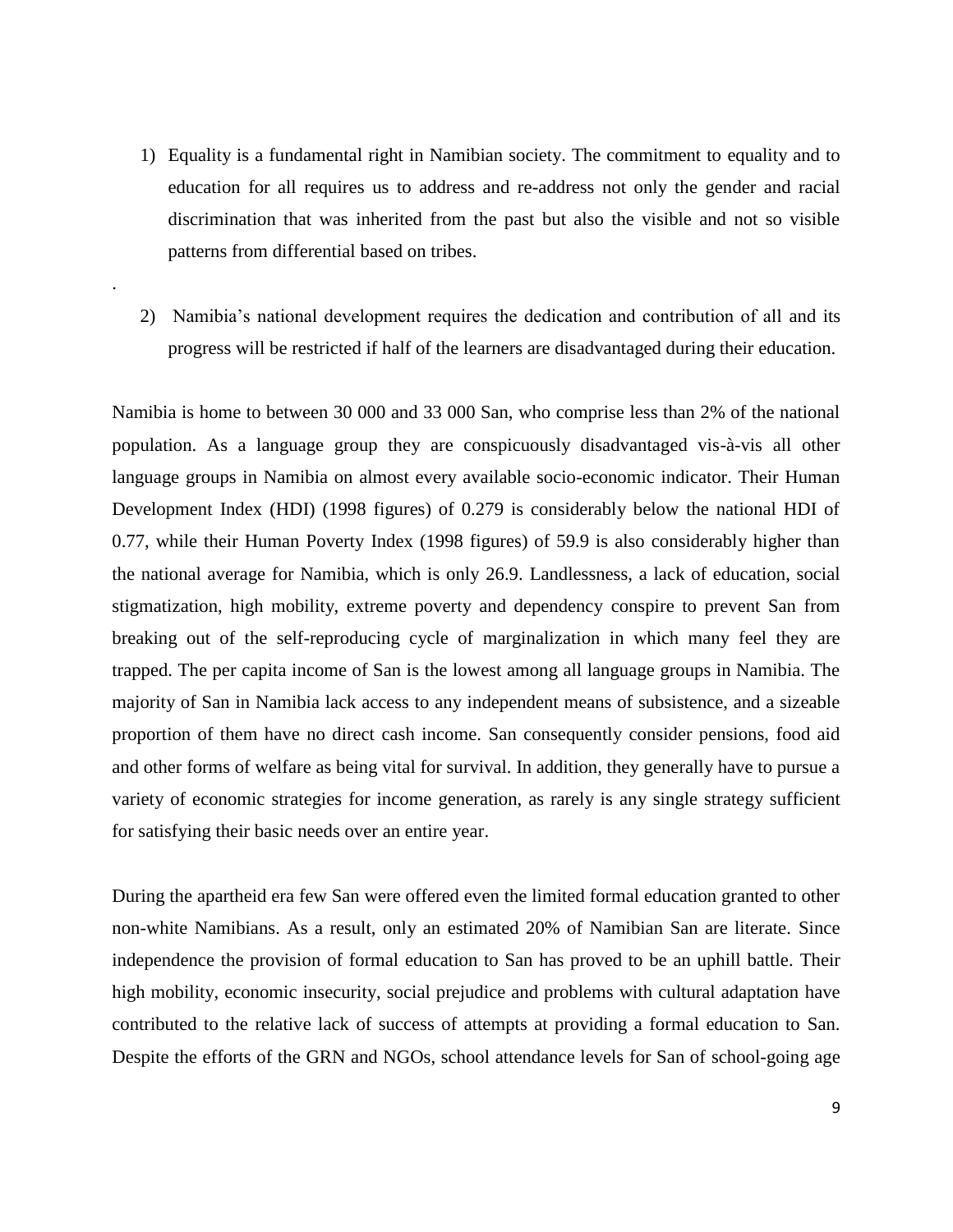are below half of the national mean. Taking into account current enrolment and dropout levels, it is likely that a large proportion of San will remain illiterate for the foreseeable future. Although government policy provides for mother-tongue education during the first three years of formal schooling, mother-tongue learning materials and teachers proficient in San languages are in short supply. At present, only Ju/'hoan (one of the san people' dialects) speakers participating in the Village Schools Programme in Nyae Nyae have access to mother-tongue learning materials. No mother tongue education materials are available for any other major San languages spoken in Namibia.

San in Namibia are conspicuous for their lack of formal education and the continuing problems they experience in accessing education services. According to the 1998 UNDP Human Development Report, adult literacy levels among San are around 16%, and although the situation has improved considerably over the last ten years, fewer than one in five San of school-going age currently attend school. In addition, San school dropouts rates remain very high and only 1% of San who have enrolled in Grade 1 have proceeded as far as senior secondary education level (MoE 2008). Due to non-attendance and dropping out, the current generation of San of schoolgoing age look set to be almost as educationally marginalized as preceding generations, despite the fact that they will be in greater need of the skills acquired through formal education. In both the medium and short term this will inevitably have the effect of maintaining and reproducing San socio-economic marginalization.

### **1.2. Baseline studies**

After the arrival from Sweden, we briefed the different people who are in authority such as the Regional Director, the Inspector, the Educational Planners and the school Principal about the aspects of Convention of the Rights of Child (CRC) and the needed interventions the change agents and to carry out.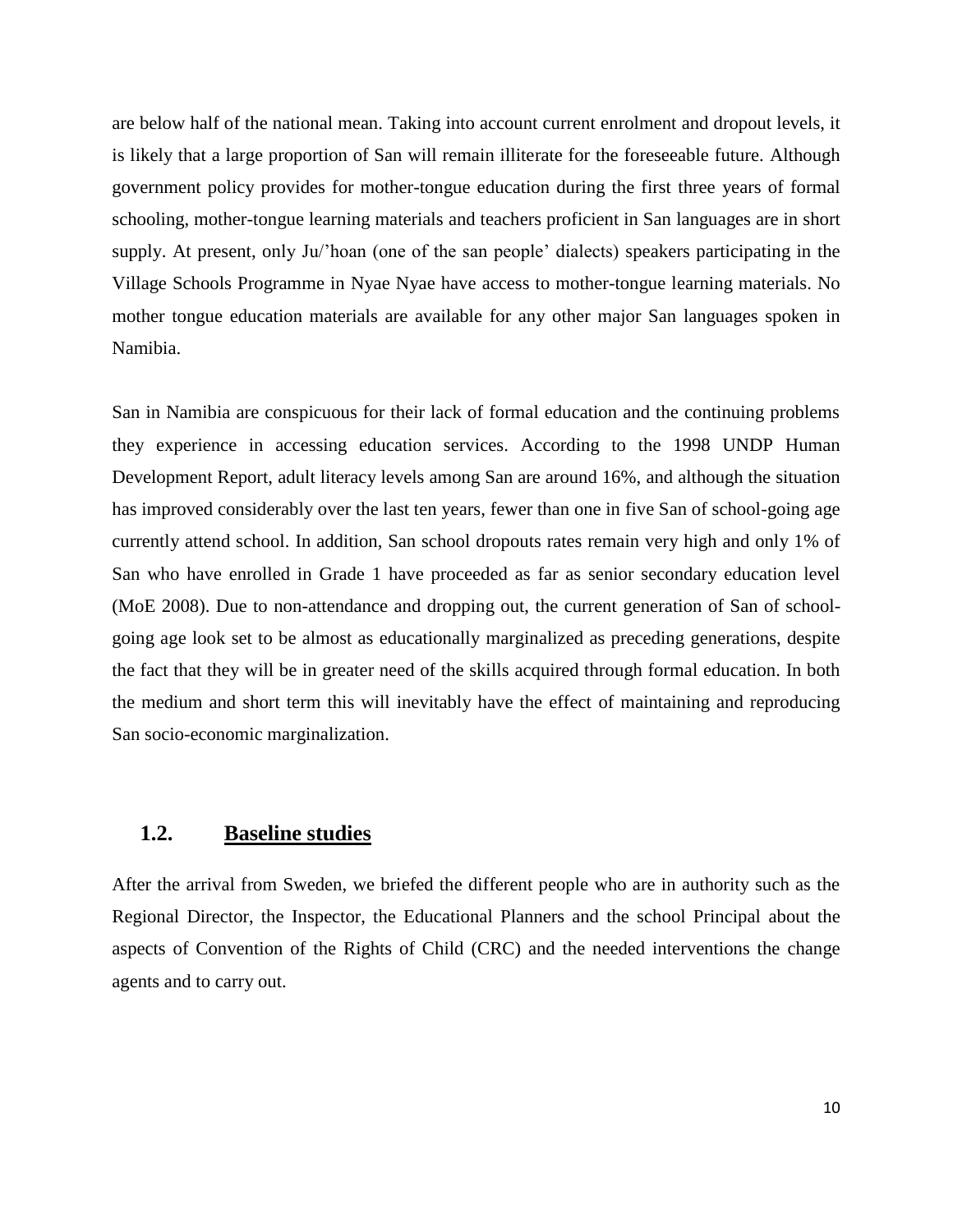#### *1.2.1. Identification of the School*

Change agents requested statistics for the planning department to study the total number of san children in schools in Kavango region. The study revealed that Martin Ndumba Combined School in Mukwe Circuit has the highest enrollment rate of the san children. Martin Ndumba Combined School is situated 200 kilometers east of Rundu the regional capital of Kavango region. It is in the area formerly designated to the san community (Omega strip) during the apartheid era when tribes were divided into homeland. The school enrolled 525 learners of which about 130 were sun children.

#### *1.2.2. Identification of the target group*

After soliciting access permission from the Regional Director of education the change agents visited the school for familiarization and identifying the target group. Our preliminary meetings created awareness on what our training at Martin Ndumba Combined School will be. From there we managed to carry out a study at school and the entire community to find out the possible factors are influencing learners to drop out of school as well as what lead to a low enrollment rate amongst the san children in schools. We used the school enrollment and drop out lists as a source of information.

Informal interviews were carried out at school amongst learners and teachers. Most of them were open to share with us their feelings and experiences. We managed to have an extensive discussion with traditional leaders on life style of the community as well as the perception towards education of children in their area. At the same time we visited different houses to find out the home situation and parents were more than willing to let us in and provided helpful information. The information generated helped use to determine the area we have to focus most.

The preliminary study in the context of the school allowed change agents to identify three teachers who were recruited as school mentors. These teachers served to liaise with the change agents in implementations of the CRC activities at school in the middle of the week when the change agents are not around. Furthermore, twenty learners were identified as CRC club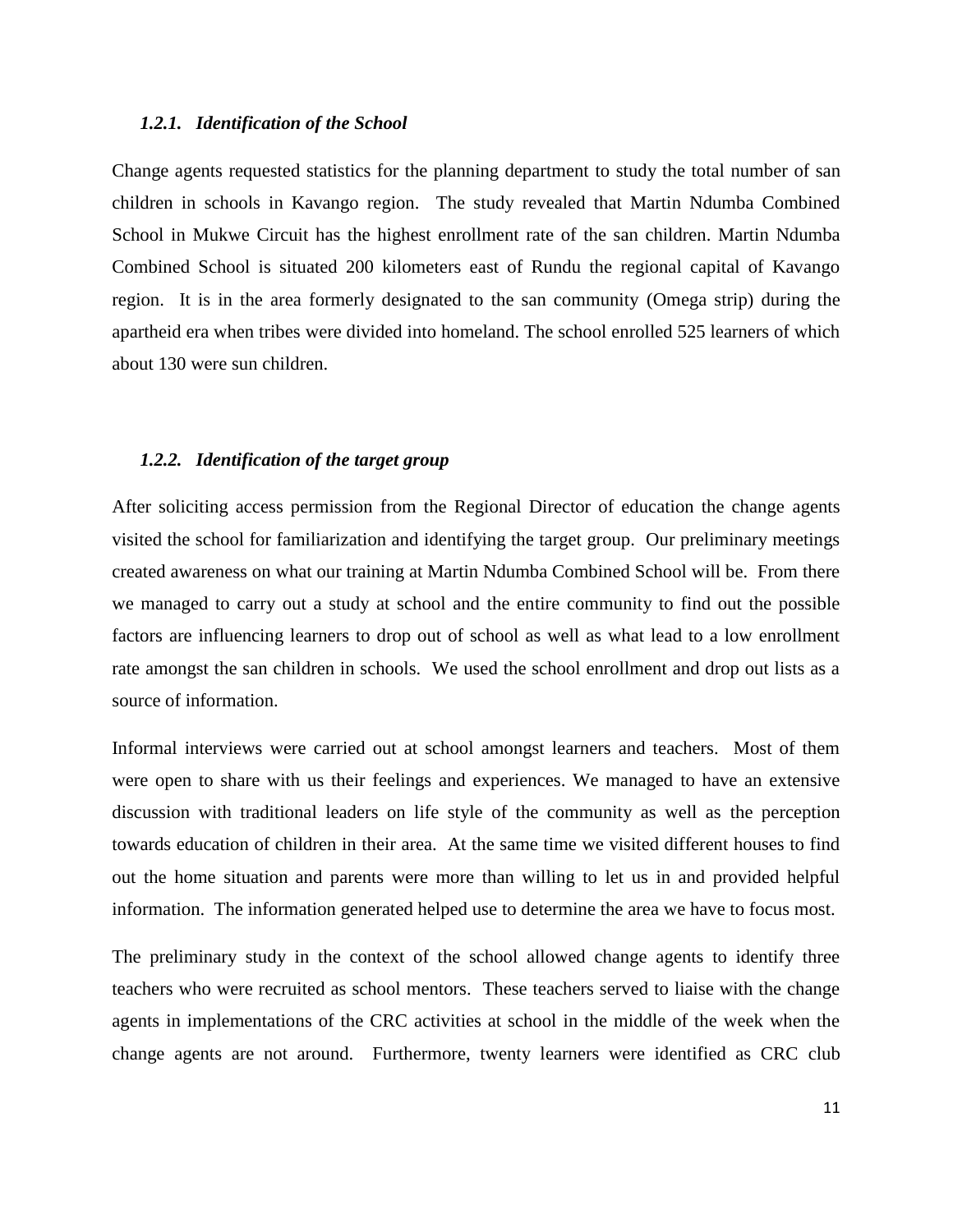members. Additional groups such as Teenagers Against Drugs and Alcohol (TADA) Club members and HIV/AIDS Club members were also considered as part of the sample.

#### **Chapter 2**

### **2. Methodology**

#### **2.1.Aims of the Project:**

- $\checkmark$  To raise awareness and sensitize people about children rights and the importance of treating everyone as equal.
- $\checkmark$  To create understanding on the factors that contributes to low enrollment and high school dropout amongst the san children

#### **2.2.Data collection methods and techniques**

Patton (2002, p. 48) argued that studies that use only one method are more vulnerable to errors linked to that particular method than studies that use several methods in which different types of data provided cross – data validity checks.

Data were collected in 2009 and 2010 using a combination of different methods: questionnaires, focus group discussions, one-on-one semi-structured interviews, workshops/seminars and informal conversations. Notes were kept in a field diary, and interview and focus group discussions were recorded and taped. Each of these methods served a specific purpose and they were designed to complement each other. Thereafter, workshops and seminars were conducted to address issues raised in different data collection methods and those that the change agents considered as important knowledge to the project participants.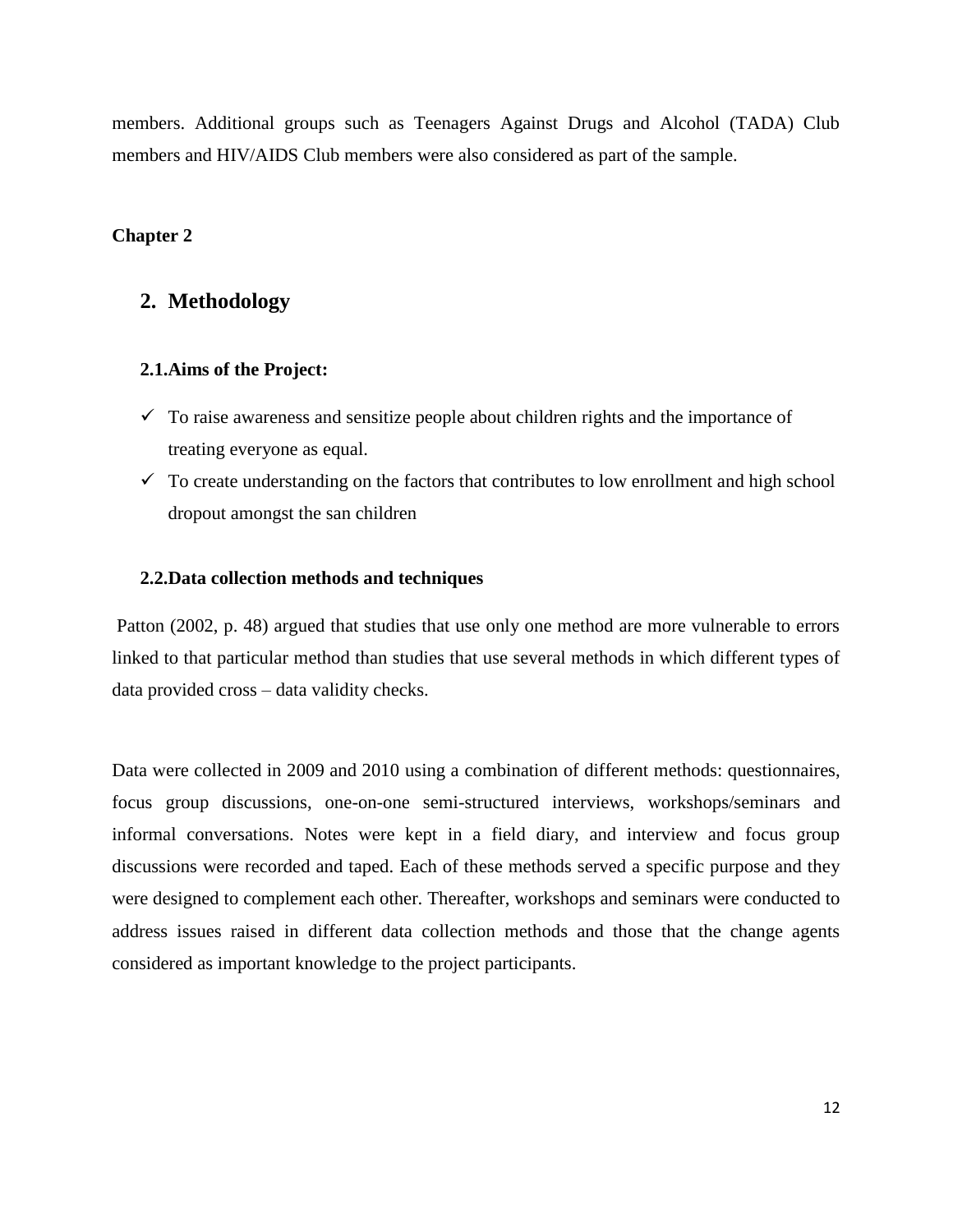#### **2.3.Document analysis**

The project focuses more on policy-related matters than document analysis in this context. There are official documents pertaining to children's rights in Namibia, the Namibian Constitution and the Education Act, 2001 played a significant role in this regard.

For Maxwell (2005), document analysis is important because it gives the people a general background on the subject that is being studied. Since official records are vital sources of data, it is necessary to include documents which supplement the workshops and seminars, focus group discussions, questionnaires and interviews. The documents were scrutinized and analyzed based on our project's contextual background as mentioned in chapter one. This was done to get a deeper understanding of the policy and helped us to analyse our findings. It also helped us to verify what is happening in schools regarding the implementation of child rights at Martin Ndumba Combined School in Kavango Education Region. According to Patton (2002), most educational projects will require the analysis of documentary evidence.

#### **2.4.Questionnaires**

The questionnaire, which asked about bullying, helped provide background on the san children's experience at school and formed the basis on which to conduct later focus group discussions. The choice of this method also gave the students more independent space to air their views without fear of repercussions from airing unfavorable opinions or being scared of what the other students might think of them. It was felt students might be more open as they would not be inhibited by talking about a sensitive subject with the interviewer. This also facilitated the issue of capturing more direct quotations.

A supportive environment was maintained during the data collection through the following:

• The change agents took the lead to read, explain and clarify the questions from the questionnaire to the respondents.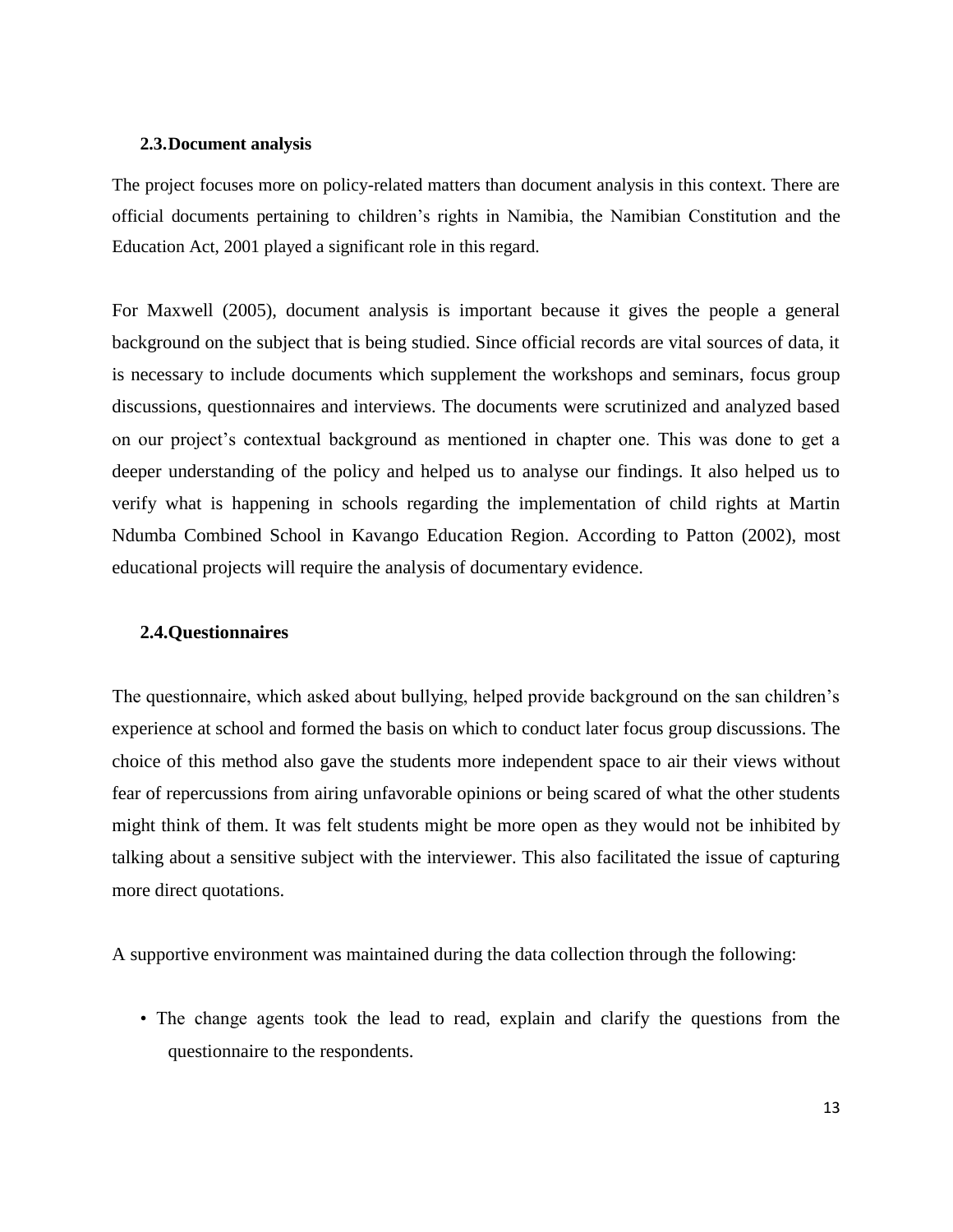- The respondents were encouraged to ask questions to ensure their understanding of the questionnaire.
- Where necessary, the change agents answered individual questions and gave guidance to individual inquiries from respondents.

#### **2.5. Focus Group Discussion**

The change agents used a semi-structured interview guide and posed open-ended questions to collect data from the focus group discussion.

The benefits of focus group discussion include gaining insights into people's shared understandings of everyday life. The main purpose of focus group discussion was to draw upon respondents' attitudes, feelings, beliefs, experiences and reactions in a way in which would not be feasible using other methods, for example observation, one-to-one interviewing, or questionnaire surveys

Three different kinds of focus groups discussions were conducted. The first type of focus group discussion (conducted with learners in the CRC Club) aimed to trigger debate about factors that facilitate young people's attendance at school, factors that contribute to school dropout and other challenges San children go through at school. The second type of focus group was conducted with teachers only. Here, the objective was to explore issues and topics that teachers have observed that contribute to low enrollment and high school dropout of san learners from hostel and school. The third type of focus group discussion was for school board members. The main objective to get the parents' perspective on the factors that act as barriers to their San children's education, with special attention being paid to economical, cultural and social factors.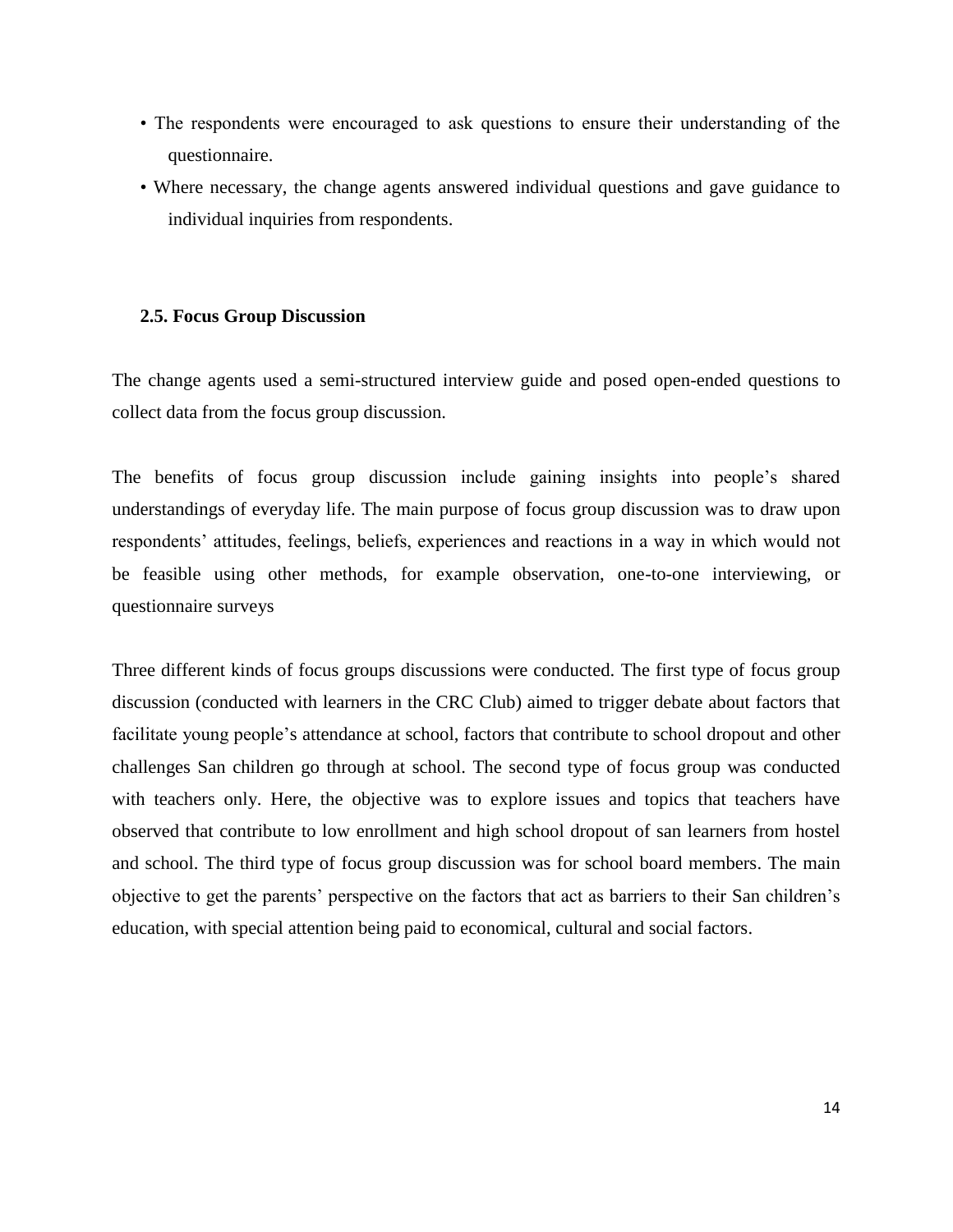#### **2.6.Interviews**

Change agents used semi – structured interviews to obtain information from the respondents. Conducting interviews in this manner afforded me the flexibility to ask probing questions and follow up on responses that were not clear. Respondents were given ample time and freedom to speak their minds without restriction, but change agents made sure to guide them through follow – up questions to stick to the issues under discussion. This was not an easy exercise as some participants spoke at length and in the process some of them started mixing up issues. Change agents prepared an interview with key questions on it that helped me to monitor the conversation. The conversations were tape recorded and transcribed to supplement the notes.

#### **2.7.Workshops and Seminars**

At least 12 workshops and seminars were conducted with learners, teachers and parents to sensitize them on different provisions of the Convention of the Right of the Children. A lot of ideas were shared and debates emanated during the seminars were stakeholders gave the views regarding CRC and how it is related to the daily life. Three teachers who were appointed as mentors played a significant role to facilitate some workshops in the absence of the change agents.

#### **2.8.Data Analysis**

As the questionnaires, focus group discussions, interviews and workshops progressed; we started to identify categories within the patterns. Cohen, Manion & Morrison. (2009, p. 267) claimed that data analysis is not separate phase that can be marked out at some singular time during the inquiry. Data analysis begins with the very first data collection. Document analyses with done concurrently with other data collection methods to verify and draw conclusions with regard to policies and the actual practice. After the interviews and FGDs change agents continued with the transcription which helped to understand the patterns and relationships of meanings in the data.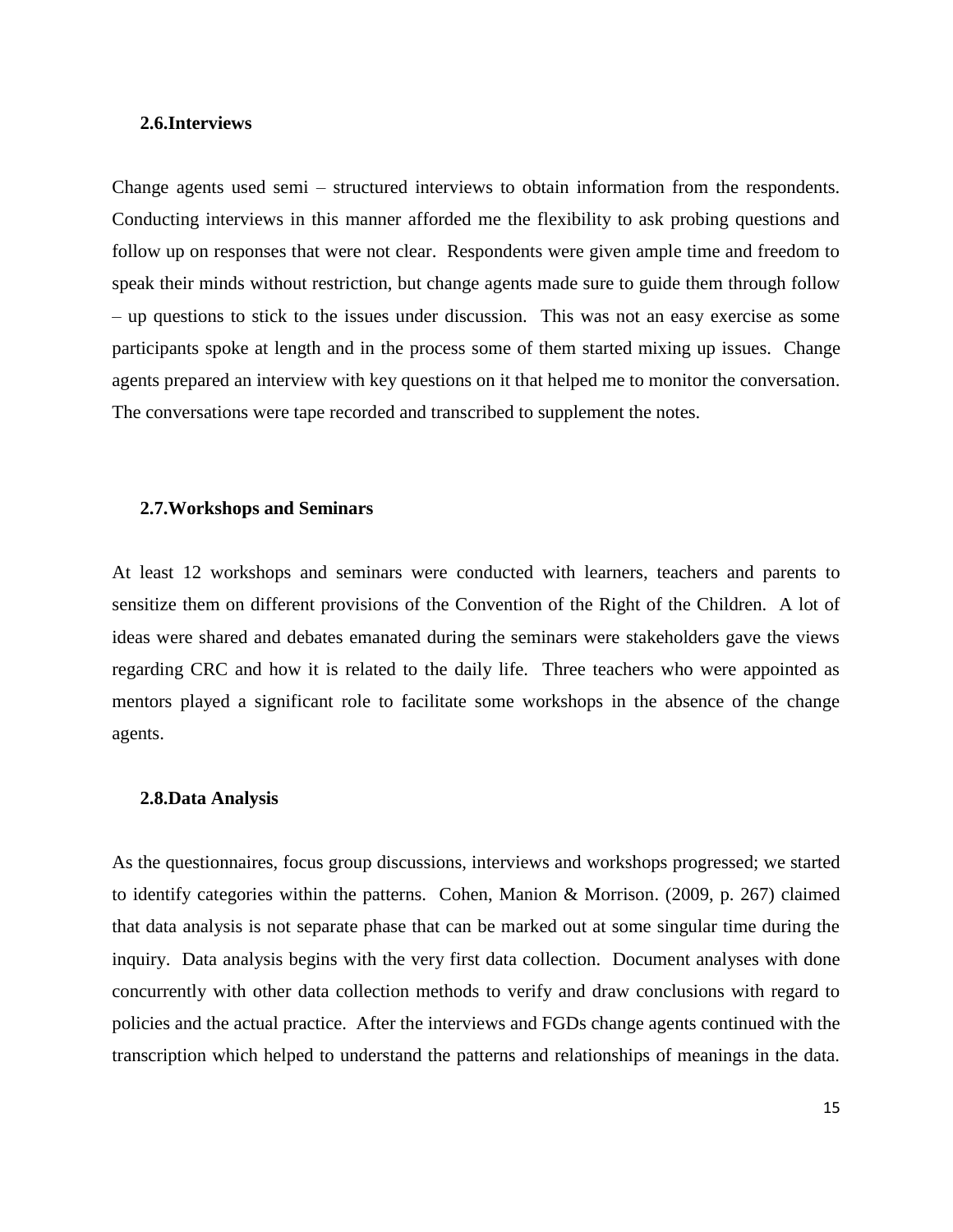Change agents were able to distinguish the less important from the significant data. Furthermore, change agents summarized the answers form the questionnaires and categorize them. The next step in the analysis of data involved coding. The main idea at this stage was to make meaning out of the data categorizing, theme searching and grouping. This is what is commonly known as inductive analysis of data. Maxwell (2005, p. 96) refers to coding as "to fracture the data and rearrange them into categories that facilitate comparison between things in the same category and that aid in the development of concepts". This process gave a better picture of the information collected that culminated into the data presentation.

#### **2.9.Ethical issues**

At all times change agents ensured that the participants' rights and dignity were protected and respected. Change agents followed the research protocol by obtaining permission from the Director of education, the Principal and the parents to carry out this project at Martin Ndumba Combined School.

#### **Chapter 3**

#### **Presentation of Findings**

#### **3.1. Introduction**

This chapter presents the findings of the project gathered through Workshops and seminars, focus group discussions questionnaires and interviews. Since the purpose of our project is to create awareness and sensitize stakeholders about the Convention of the Rights of Children the, the findings relate to the following activities:

- $\checkmark$  To raise awareness and sensitize people about children rights and the importance of treating everyone as equal.
- $\checkmark$  To create understanding on the factors that contributes to low enrollment and high school dropout amongst the san children.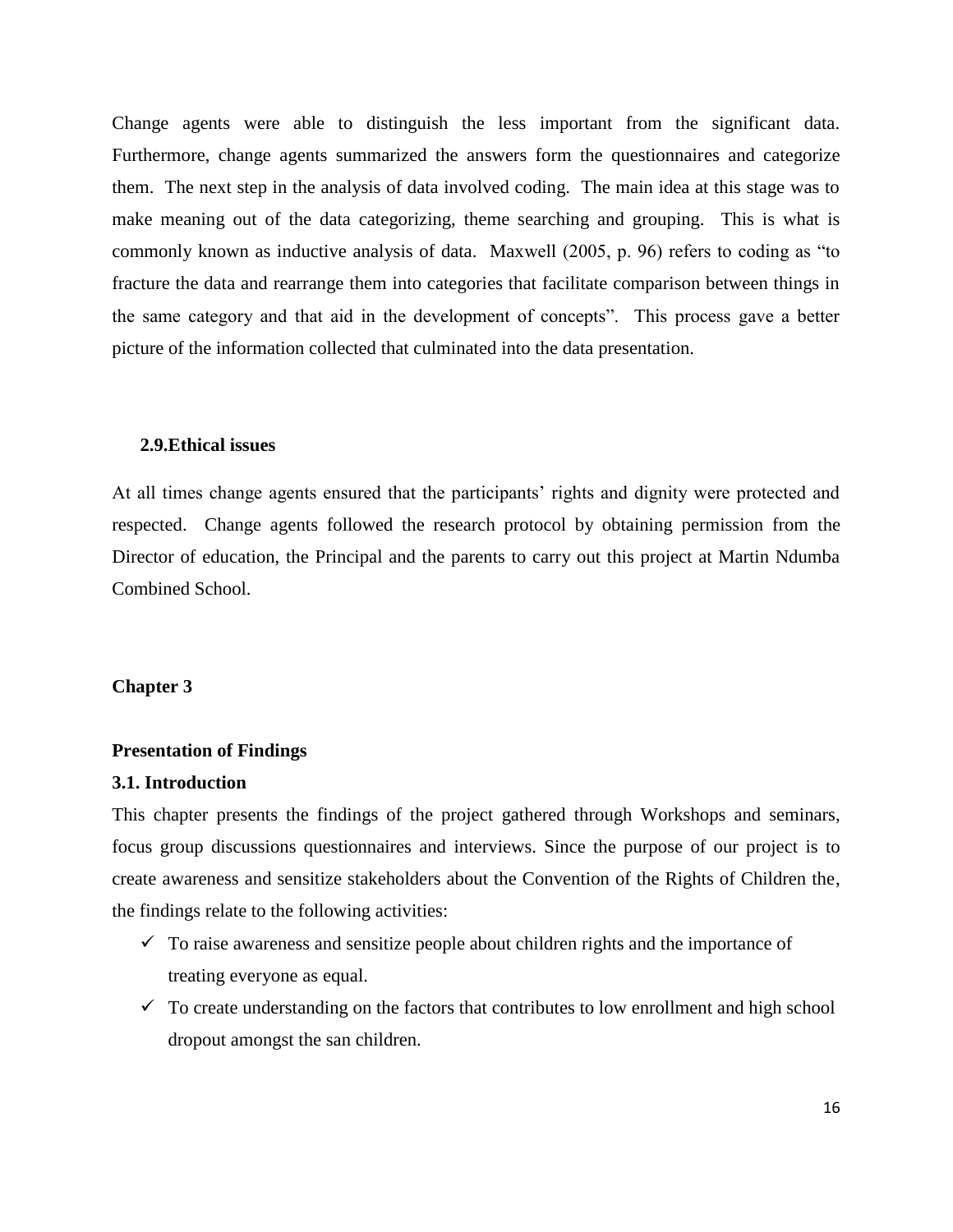Research has shown that, out of 60% of children that are meant to be enrolled at schools throughout the country, only 30% are said to be going to school. This state of affairs cannot go unchallenged 19 years after independence. The majority of children, especially those in the rural areas and those that are physically handicapped, find it difficult to attend school. This could be explained by the fact that schools in rural areas are not built close to the communities they serve. Children have to travel long distances in order to go school. This is exacerbated by the fact that there is rampant poverty in most rural areas. Thus, walking long distances to get to school hampers a child's right to education.

#### **3.2. Document Analysis**

The Namibian Constitution entitles all children in Namibia to free primary education. Indeed, education is considered so fundamental a right  $-$  and duty  $-$  of every citizen that attendance to age 16, or the completion of primary school, is compulsory. The right to education does not end by being guaranteed a seat in a classroom. The education provided by schools needs to be relevant, and the curriculum has to have current and future value for the child. In addition, teachers are required to have the ability to impart knowledge effectively and develop their students' problem-solving and social skills.

Article 20(2) of the Namibian Constitution stipulates, inter alia, that –

*Primary education shall be compulsory and the State shall provide reasonable facilities to render effective this right for every resident within Namibia, by establishing and maintaining state schools at which primary education will be provided free of charge.*

Article 20(1), read in conjunction with Article 20(2), sets a perfect platform for holding the government accountable to fulfill its constitutional obligations of the right to education. In as much as the right to education is conferred upon the children by the Constitution, the government needs to have a concrete plan that is monitored from a legal perspective if the majority of the children in Namibia are to enjoy this right.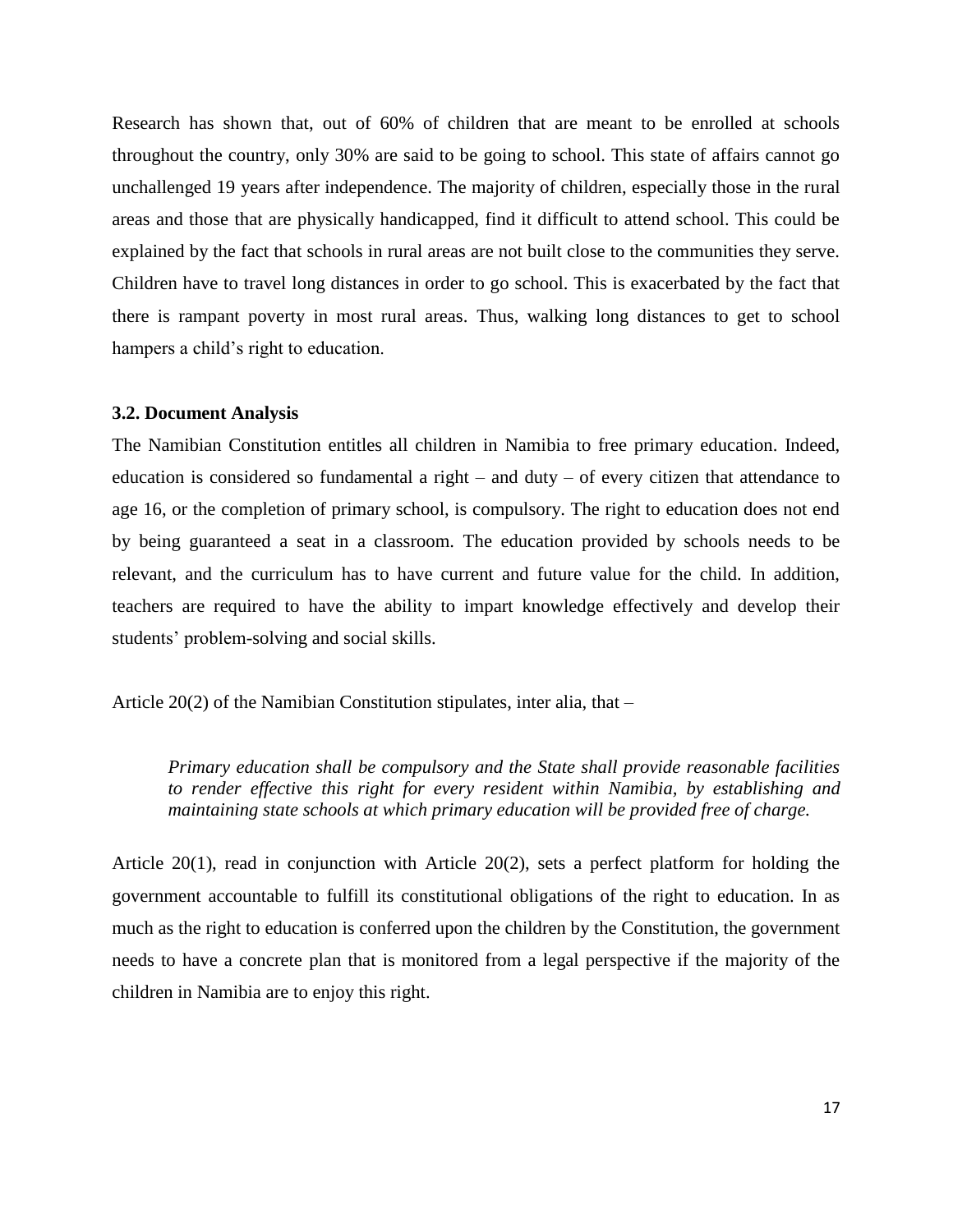On the same note, Article  $20(3)$  states that  $-$ 

*Children shall not be allowed to leave school until they have completed their primary education …*

Currently, educational matters are dealt with under the Education Act. In addition, several policies and programs aimed at promoting quality education in Namibia have been established since Independence. The key government policies focused on achieving the constitutional guarantees for child education are presented in the 1992 statement *Towards education for all*, which establishes goals for access, equity, quality and democracy. Additionally, the UNDPs aim at improving the standards of education in Namibia by upgrading and expanding human resources, physical facilities and instructional resources.

This constitutional provision also specifically addresses children's plight. It acknowledges that certain circumstances may force children to leave school before completing their primary education. However, what needs to be addressed is what happens when children leave primary education because of poor health, failure by their parents to provide school materials, unavailability of trained teachers, schools that are far from their communities, and HIV/AIDS, to name but a few of the issues preventing children from completing primary school. The government is responsible for addressing issues that, in contravention of Article 20(3), may force children to abandon their primary education.

The game of blaming one another at ministerial level does not resolve the challenges Namibian children face in terms of their right to education. The time has come for this constitutionally protected right to be turned into a dream come true. Wherever the blame lies, children in Namibia suffer the consequences of a violation of Article 20(3).

Another provision aimed at enhancing children's rights is contained in the Constitution's Article 95(b). According to the provision concerned, the state is called to enact –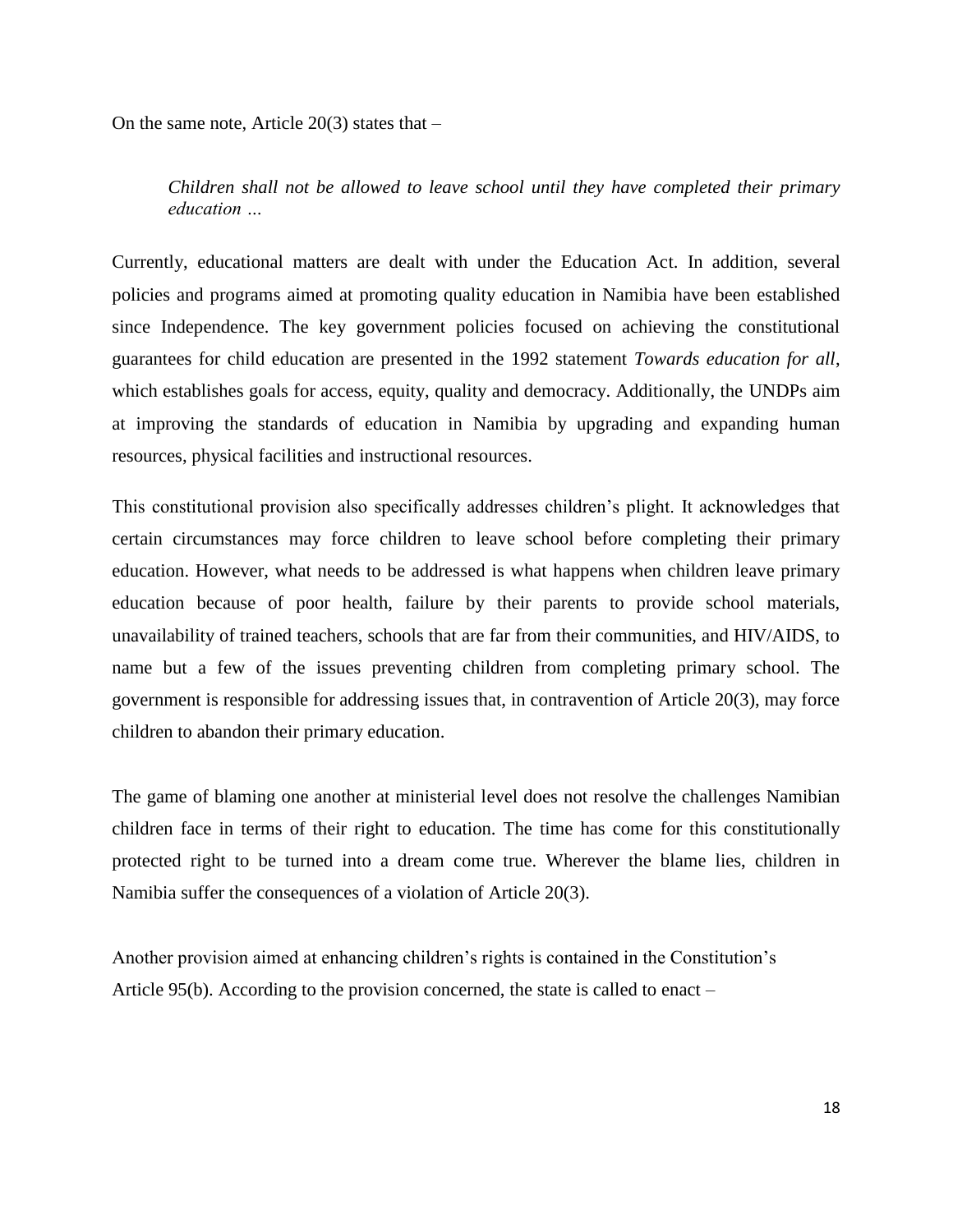*… legislation to ensure that the health and strength of the workers, men and women, and the tender age of children are not abused and that citizens are not forced by economic necessity to enter vocations unsuited to their age and strength.*

The phrase *tender age of children [is] not abused* should be highlighted here. Directly related to this constitutional provision is the admission that children in Namibia are subjected to numerous challenges – as borne out in different parts of this report.

When it comes to cultural rights, Article 19 of the Constitution provides the rudiments of a new cultural approach to customary law:

*Every person shall be entitled to enjoy, practise, profess, maintain and promote any culture, language, tradition or religion subject to the terms of this Constitution and further subject to the condition that the rights protected by this Article do not impinge upon the rights of others or the national interest.*

This constitutional guarantee to the right to culture is enhanced by a similar guarantee in terms of Article 15(1) (a) of the International Covenant on Economic, Social and Cultural Rights (ICESCR). In terms of these two legal obligations, the government is required to take legislative and administrative measures to ensure the fulfillment of cultural rights, but also to ensure such rights do not contravene the basic tenets of the Constitution.

The **Education for All (EFA) National Plan of Action 2002–2015** aims at ensuring that, by 2015, all children, but particularly girls; children in difficult circumstances; and those belonging to ethnic minorities have access to and complete free and compulsory primary education of good quality. However, the success of the Plan of Action has been hindered by cultural practices in various parts of the country, which still discriminate against the girl child and san children that deny them the right to education. Our analyses reveal that Namibia need to do a lot to achieve this objective considering that san children drop out of school because of because of distance from school and inability to pay School Development Funds (SDF).

The **National Policy Options for Educationally Marginalized Children** identify various groups as educationally marginalized, who are therefore in need of special interventions to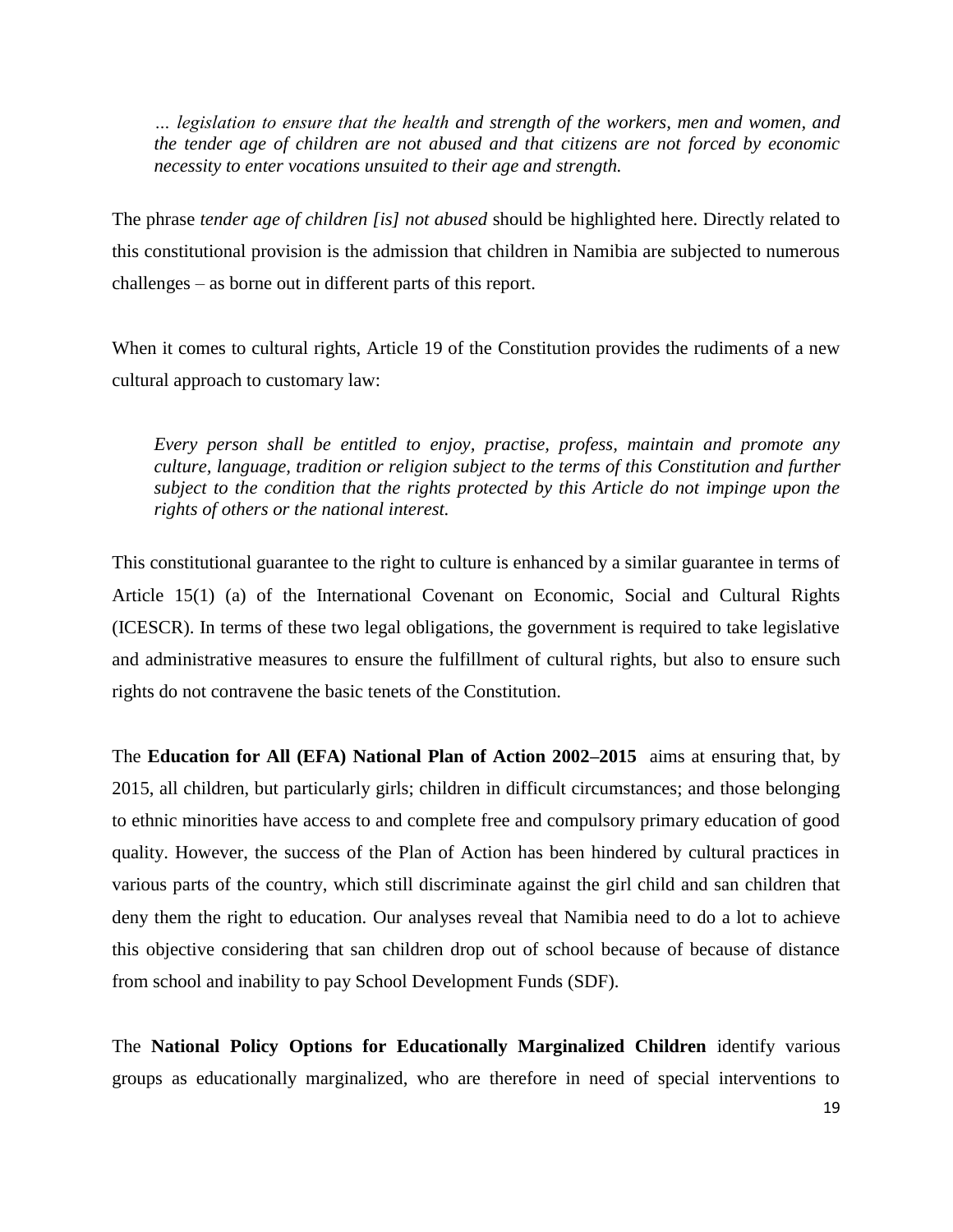ensure that they have access to education. These groups include children of the San and Himba community, children of farm workers, children in remote rural areas, street children, children in squatter areas and resettlement camps, children with physical or mental impairments, over-aged children according to existing policies, and children of families in extreme poverty. The sad part of the story is that San children almost fall into all the categories and they are mostly found in the far remote areas, their parents are predominately farm workers and those who live in towns are found in squatters. These children's rights are not fully recognized as they don't attend school as expected.

The **National Policy on Orphans and Vulnerable Children** deals with vulnerable children that need care and protection due to that fact that they had lost their parents because of death. The National Policy on OVC was endorsed by Cabinet in 2004 and launched in February 2005. Our study in this policy reveals that san children are severely affected as they are either orphans and or vulnerable. However, due to the fact that most of them are not in position of the national documents, these children are left out as they are expected to have birth certificates and parents' identity documents to be registered as vulnerable children. In addition, in that San community's culture, a person is buried just few hours after death. As a result, they don't acquire death certificates for their deceased. Death certificate is a prerequisite for a child to be registered as an orphan to enjoy the benefits attached.

The **Education Sector Policy for Orphans and Vulnerable Children** extends the meaning of *vulnerable children* to include children with disabilities or learning difficulties, the neglected and abused, HIV positive children, children of indigenous minorities, and other vulnerable children. San children are also the majority in this category, since they lack early exposure on school related matters, San children are lagging behind in comparison to other children in terms of subject contents taught at school. Hence, they are mainly categorized as learners with learning difficulties and need special support from teachers in schools.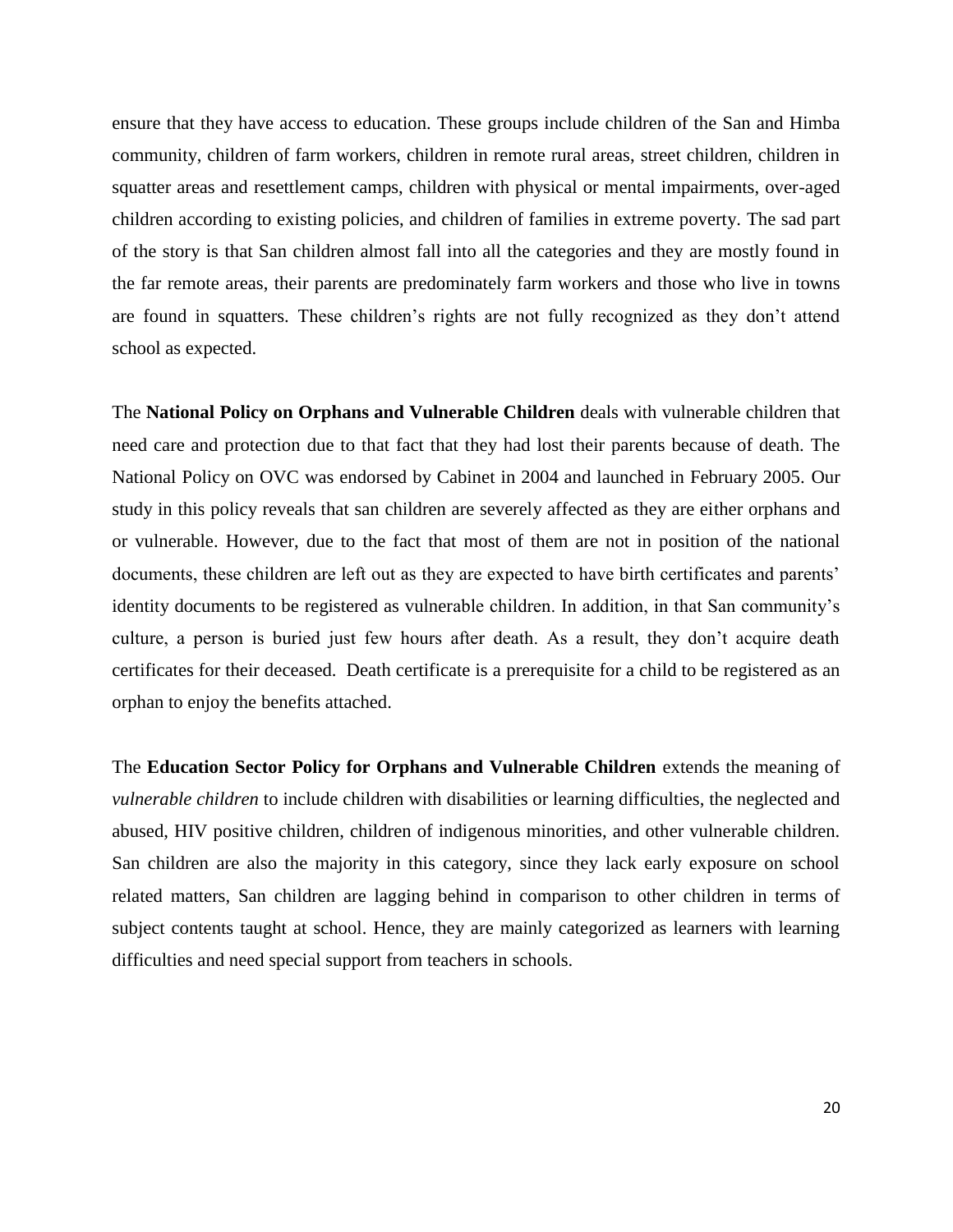#### **3.3. Questionnaires**

#### **3.3.1. Bullying from the dominant group**

A study through participants' responses of the questionnaires revealed that 32 out of 50 san children who were sampled to answer the questions were bullied in one way or another. The common bullying method is meanly teasing where San children are name calling, labeling and other nasty remarks. At least 21 San children stated that they are continuously teased by other ethnic groups at school.

#### One learner wrote-

*They gave me a nickname that I don't like just because I am a san, my real name is 'Mpasi' but they said that is for a black person and they call me 'Ncuni'.*

In support of the above claim, one learner stated that:

*Our black friends do not respect us. They give us bad nicknames to make us angry and they enjoy it a lot. Even if choose a nice nickname for yourself, they will change it and give you the one they like.*

This portrays that the sense of tolerance is lacking amongst learners at this school as San children are discriminated by virtue of their tribe. Lack of understanding on children's rights is demonstrated by San children's inability to claim their rights by reporting the matter to the teachers.

It also emerged from the respondents' answers that many San children are purposely left out of the school's extracurricular activities such as sports, cultural activities, debates etc. San children cited that as much as try to perform well and meet the selection standard, they are left out of team that has to represent the school in a particular activity.

One leaner eluded that:

*We are not recognized to have talents as well are not selected for all activities at school. We are just expected to cheer others no matter how they perform poorer than us.* 

In support of such conclusion, another stated that: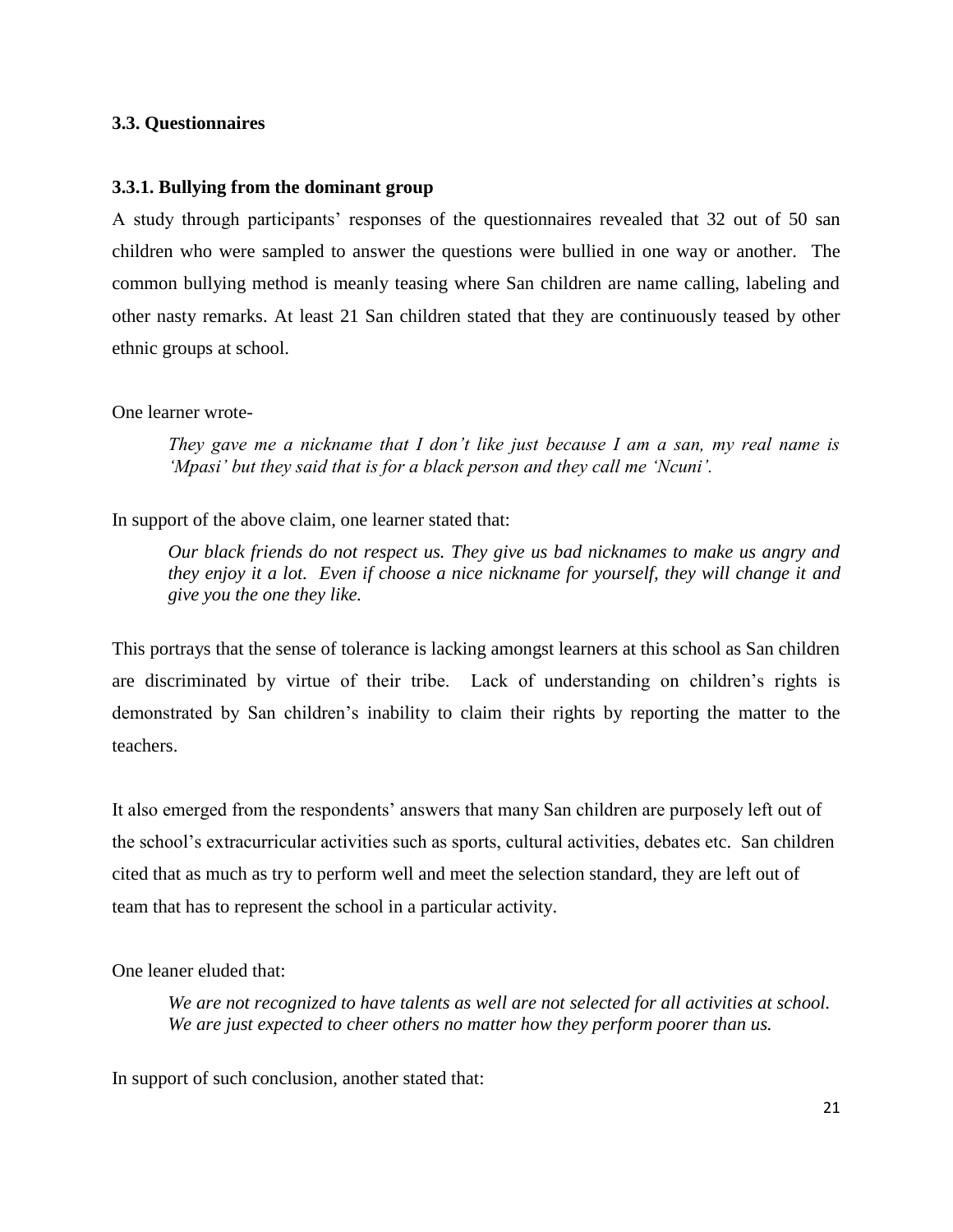*These days do don't even bother to participate in the school's extra mural activities since we are not considered for selection.*

One thing developed from is that San children are emotionally abused by other tribe through being horribly sworn and pass nasty remarks about them. This is done through unfriendly jokes and serious provocations. They alleged that children from other tribes make untrue and mean gossips about them with is intended to tarnish their image. When they react in defense, they are threatened to be beaten. These are rude gestures which make the San children more inferior than the other children in the community.

#### One learner alleged that:

*We san children are forever offended as our black friends regularly insult us with our parents and say that we are Bushemen and we should leave school to go and look after the cattle.* 

Another learner shared the same views by pointing out that:

*Black children spread a lot of false rumors about the San children, just by making it dirty.* 

The results of the questionnaires reveal that San children are made vulnerable by stigmatization and discrimination. Being at the bottom of societies in this area and because of being different from others in culture, tradition, appearance and stature, the San children are subjected to verbal, emotional, physical and sexual harassment and abuse. Because of this, the children lead vulnerable and traumatized lives and can easily force them out of school.

#### **3.4. Workshops and Seminars**

#### **3.4.1. Education for All (EFA)**

The change agents conducted thirteen workshops and seminar with different target groups. This includes the Mentor teachers, all teachers at school, CRC club members, Class representatives (2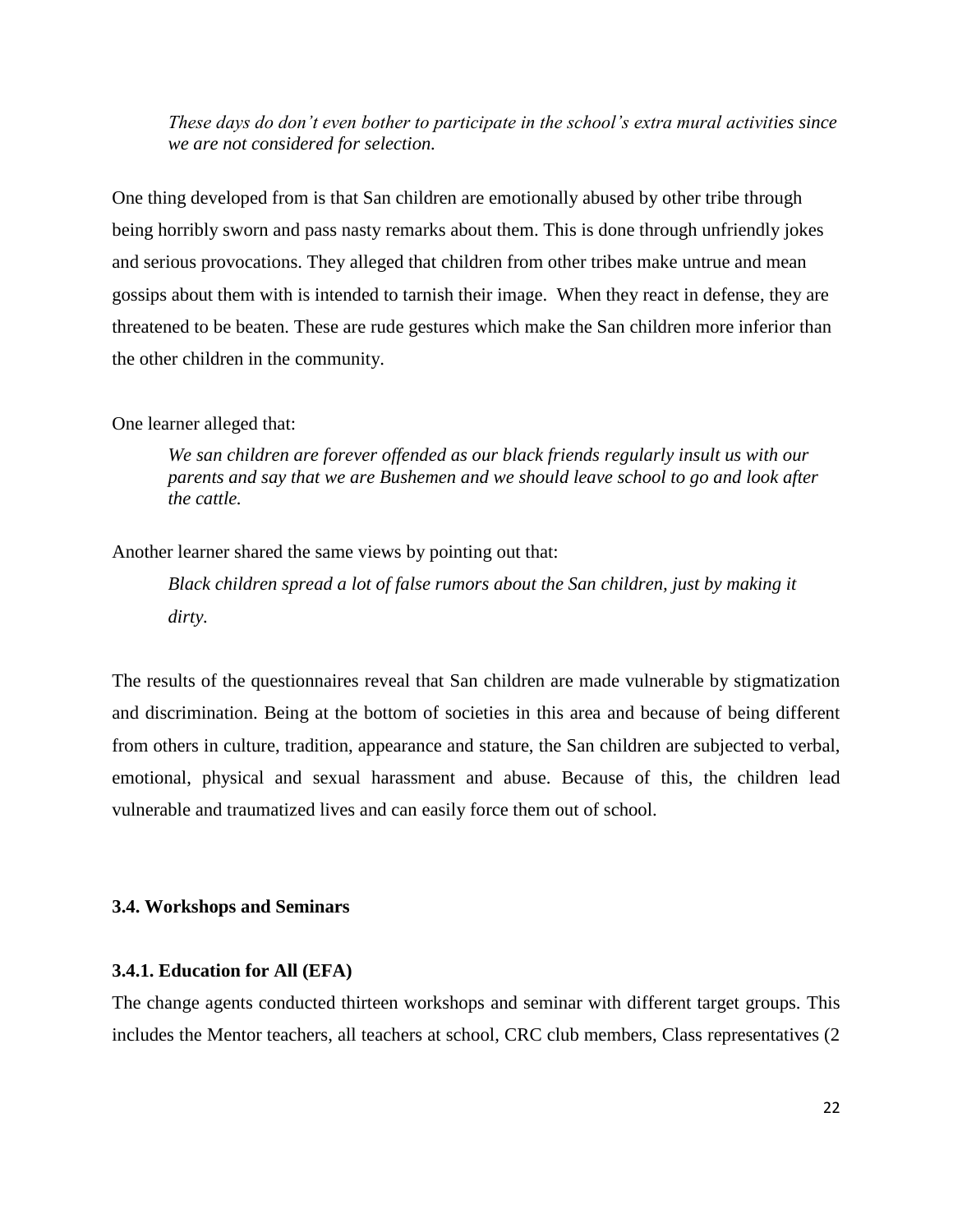from each class from grade 5 to 10), Teenage Against Drugs and Alcohol (TADA) Club members, School Board (SB) members and parents.

Workshops and seminars allowed change agents to create awareness to all stakeholders on different aspects of the CRC. The first group that was trained was the three Mentor teachers and the other groups followed. All parties were very enthusiastic about the project. Change agents exploited the opportunity to in cooperate CRC with the Namibian Constitution.

The starting point for the workshops was right to education which is Article 20(1) of the Namibian Constitution, which states that *"All persons shall have the right to education".* This provision echoes guarantees of the right to education in the Universal Declaration of Human Rights (Article 26), the International Covenant on Economic, Social and Cultural Rights (Article 13) and the **Convention on the Rights of the Child (Article 28).** The right to education guaranteed by the Namibian Constitution was read together with Article 10 of the Namibian Constitution which, again echoing several international conventions, guarantees equality and freedom from discrimination:

(1) All persons shall be equal before the law.

(2) No persons may be discriminated against on the grounds of sex, race, color, ethnic origin, religion, creed or social or economic status.

An additional buttress to the right to education is found in Article 95(e) of the Namibian Constitution, which commits the state to adopting policies which ensure that *"every citizen has a right to fair and reasonable access to public facilities and services in accordance with the law"–* with education being a key public service.

Workshops provoked debates where stakeholders gave their opinion with regard to the implementation and practicality of the constitution's articles. These debates resulted into seminars were ideas were shared and recommendation were made was what the school need to do to realize the rights of the children.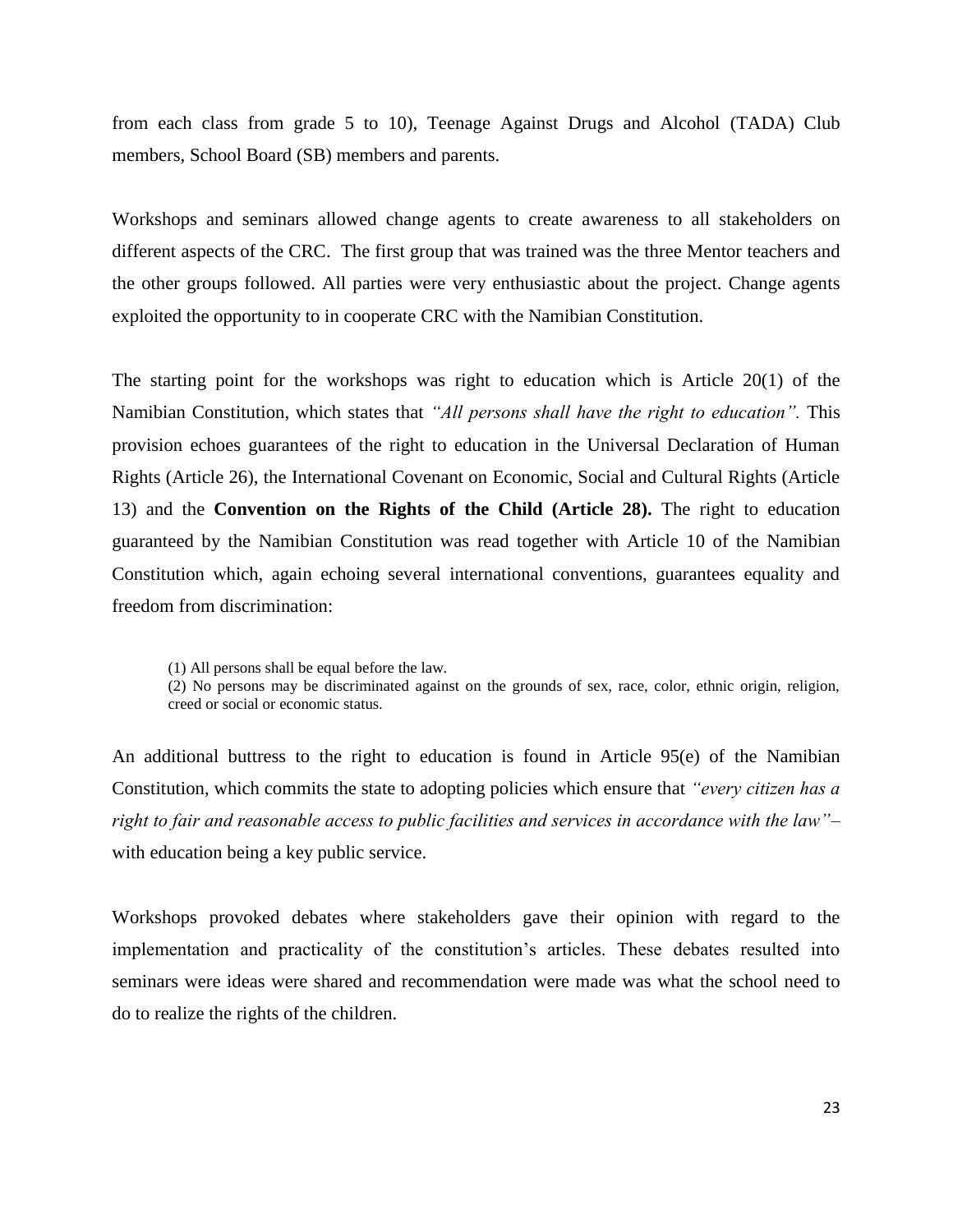One aspect that came out strongly was the issue of free and compulsory education. Stakeholders felt that the Educational Act 16 of 2001 contradicts the Namibian Constitution in this matter. The act stipulates that the SB can come up with the School Development Funds (SDF) that parents should pay at school. They were in agreement that SB are taking advantage of this provision and decide high SDF with deprives children for poor families access to school.

Change agents and mentor teachers organized an inter-school debate competition where junior secondary learners debated on the motion 'schools are run as business enterprises. These debate sessions allowed learners to give their insight views with regard to SDF, its advantages and disadvantages and how the educational act 16 of 2001 contradicts the Namibian Constitution.

It strongly emerged from the debate that high direct cost of education leads to vulnerable children to drop out of school. The direct cost of schooling includes the cost of textbooks, uniforms, copies of birth certificates or, in these days, paying of passport photos for learners' identification, and in some cases building fees where parents contribute to school hall or classroom erection. Change agents exploited this opportunity by giving a follow up workshop to sensitize the stakeholders to article 28 of CRC on the right to education and relate it to the Namibian constitution. Furthermore, change agents took this opportunity to teach children about their right of express their views. This is article 12 of CRC that states that:

All children capable of expressing a view have the right to express that view freely and to have it taken seriously in accordance with their age and maturity (participation).

Through this we that learners input are not fully considered and the school board decides the SDF which further marginalize children as their rights are being infringed. In addition, views expressed during the debate and other workshop sessions brought us to article 3 of the CRC as one of the most important underlying principles in the Convention on the right of the child which states that: *'In all actions affecting children their best interests must be a primary consideration'*. However, is became evident that the issue of SDF is not in the best interest of the child as it serves as one factor that push children particularly the orphans and vulnerable children (OVC) of which the San children are the majority in this regard. Most San parents are struggling to make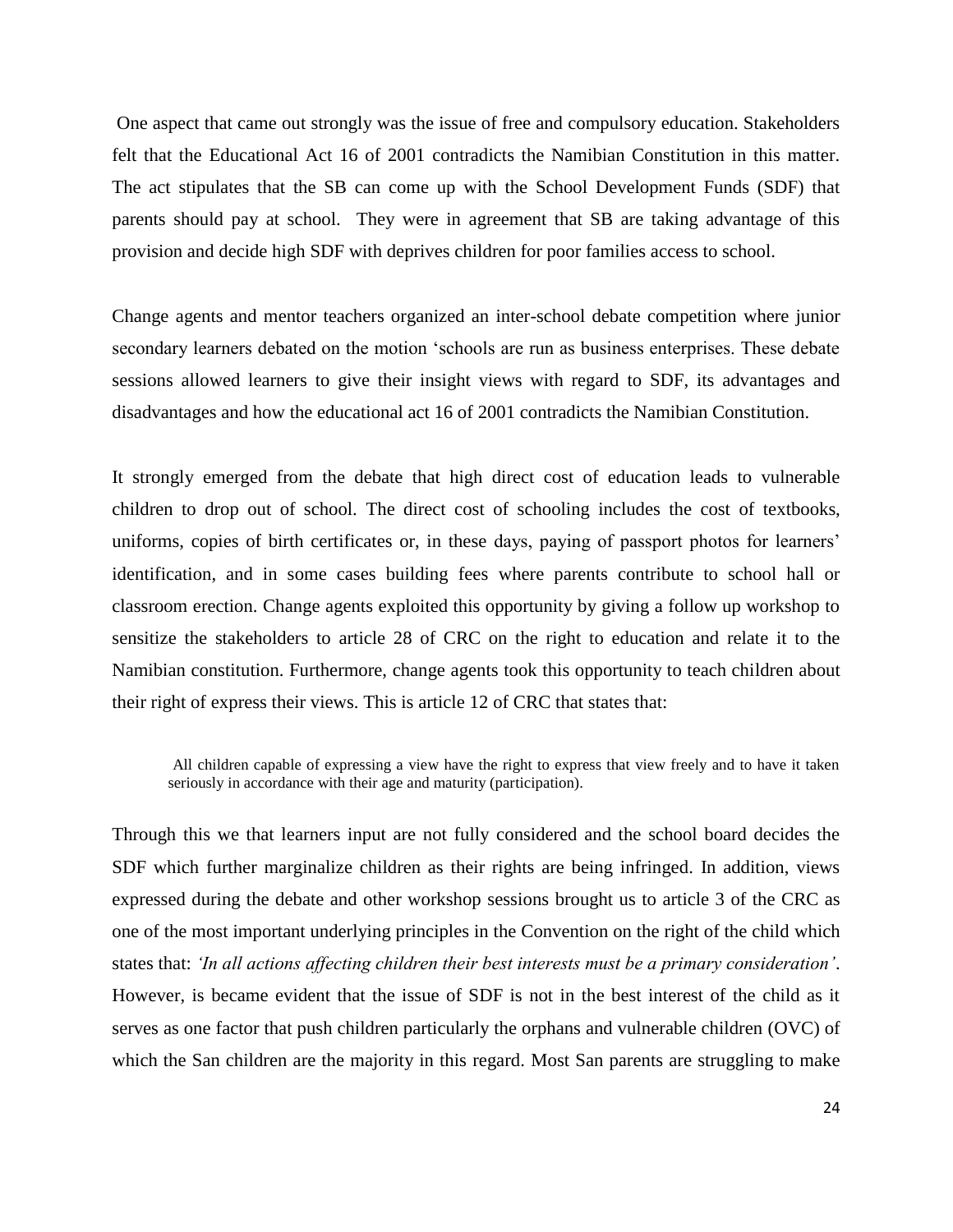ends meet and they don't have steady income. Poverty provokes a lack of interest in schooling because schooling is regarded as circumstantially unnecessary. This finding is supported by the by Le Roux (1999) who have a proven research evidence that Poverty reduces the level of parental care for children because parents are often too busy struggling to keep their family alive to worry about schooling. Le Roux (1999) also notes that it is not unknown for San to "give up" their children to others who are better placed to care for them. Poverty-stricken parents cannot afford to cover the costs of uniforms and SDF. Though there is provision of a child being exempted from paying SDF, the procedures are very cumbersome some the San parents (of which the majority are illiterate) to follow.

Article 25(12) of the 2001 education act may be used by some teachers to deny San children to participate is school activities. This would be the case because the article states that:

"if a parent refuses or **fails** to pay the school development fund contribution, a school board may exclude the learner of such parent from taking part in any activity financed with the school development fund contributions" (GRN, 2001, p. 20)."

The Convention expects parents (school board in this regard) to consider their children's best interests when making their decision that affect them children. We found out that children are not listened to and or their views are taken seriously. Above all parents did not consider the plight of the San community when they decided on the SDF.

#### **3.4.2. Hostel Accommodation**

Namibia has committed to honor the international agreement on providing education for all. Article 6 *The World Declaration on Education for All: Meeting Basic Learning Needs* focused on enhancing learning environments. Noting that learning did not occur in isolation, this article urged societies to ensure that all learners received the nutrition, health care, and general physical and emotional support they needed in order to participate actively in and benefit from their education. Through this, the declaration envisioned the creation of learning environments that would be experienced by *all* learners to be safe, vibrant and warm (UNDP, UNESCO, UNICEF, World Bank, 1990, pp. 46- 47).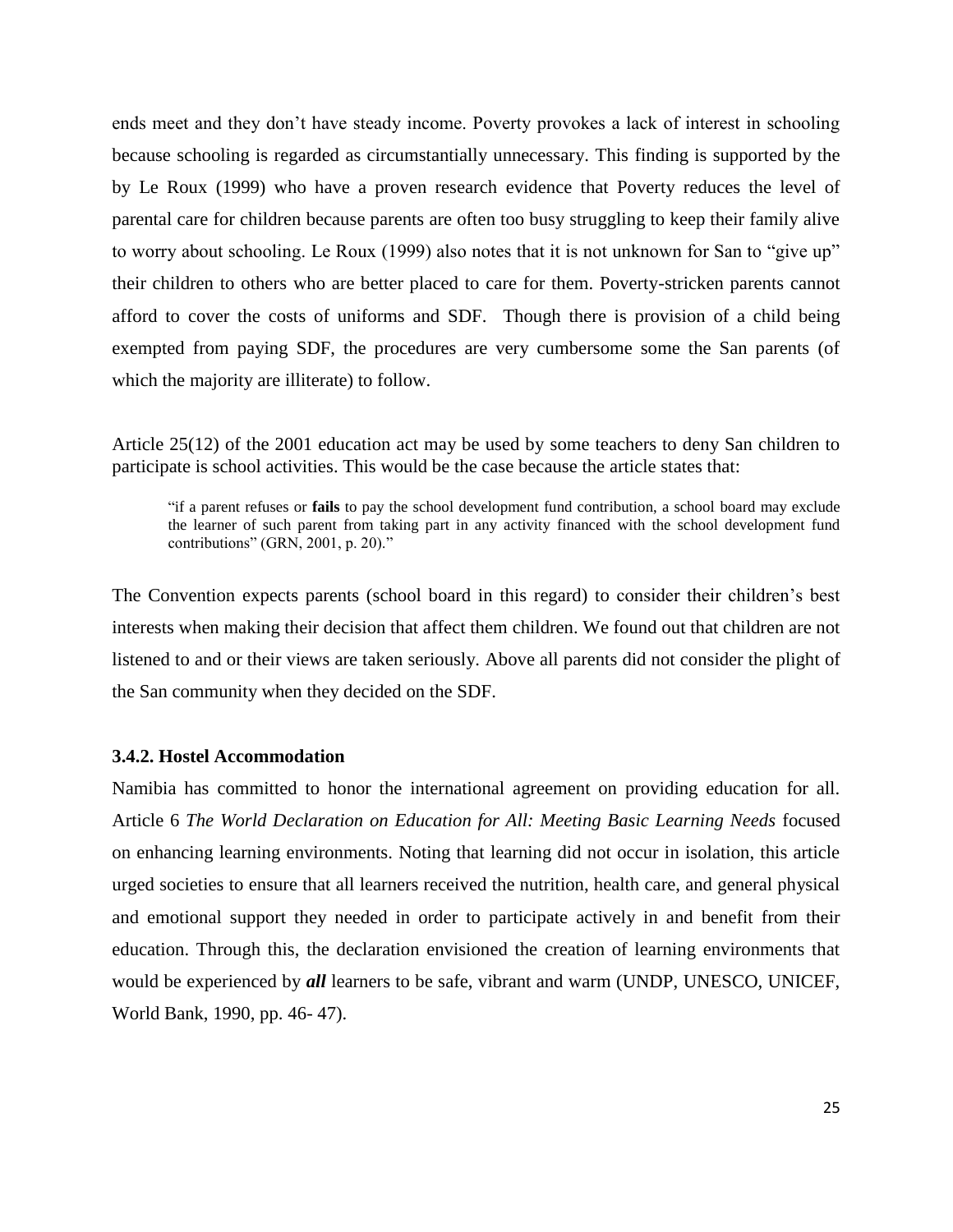Thus the government has constructed hostels including the one at Martin Ndumba Combined School. However, as the project activities unfolded through workshops and seminars, stakeholders became to know more about children's rights and the Martin Ndumba Combined School Hostel became on the spotlight. It was evaluated in accordance of the CRC's component of **provision and protection**. Stakeholders pointed out the following challenges about the hostel:

- For cost recovery, government has stopped providing bedding to hostel boarders and that learners (including children from the San community) living within the 5km range were either be removed from hostels or were requested to pay higher hostel fees.
- Parents are expected to pay the full cost of food for their children and the full cost of maintenance in the hostels or breakage fees.
- In addition, the hostel **did not** have lights, formal kitchen with food preparation and food storage facilities and did not have a dining hall with tables and chairs. Consequently, food was either prepared in the open or in makeshift kitchen facility. The standard of hygiene in this facility was low. In the absence of dining hall, boarders in this hostel had their meals in the open. Because this hostel was not equipped with pantries and cold rooms, it could not store food for a long time.
- The sanitation situation in this hostel was not good. Pit latrines that were not near the dormitories were in use. Using them at night posed a security risk. Another security risk was posed by the fact that the three dormitories were not fenced off and that dormitory doors could not be locked. Taking a bath was not easy as water had to be collected in buckets before using it in makeshift bathrooms.
- Water for bathing and cooking was supplied by the Ministry of Rural Water Supply but it was not purified as it came direct from the river. The hostel does not have showers and washbasins. Under these conditions, sanitation and hygiene were not as good as they should have been, thereby compromising the health of the hostel dwellers.

It is clear from the information above that children's **economic** and **protection rights** are being violated as their needs for financial, physical security and hygienic living conditions were not adequately met by school hostel.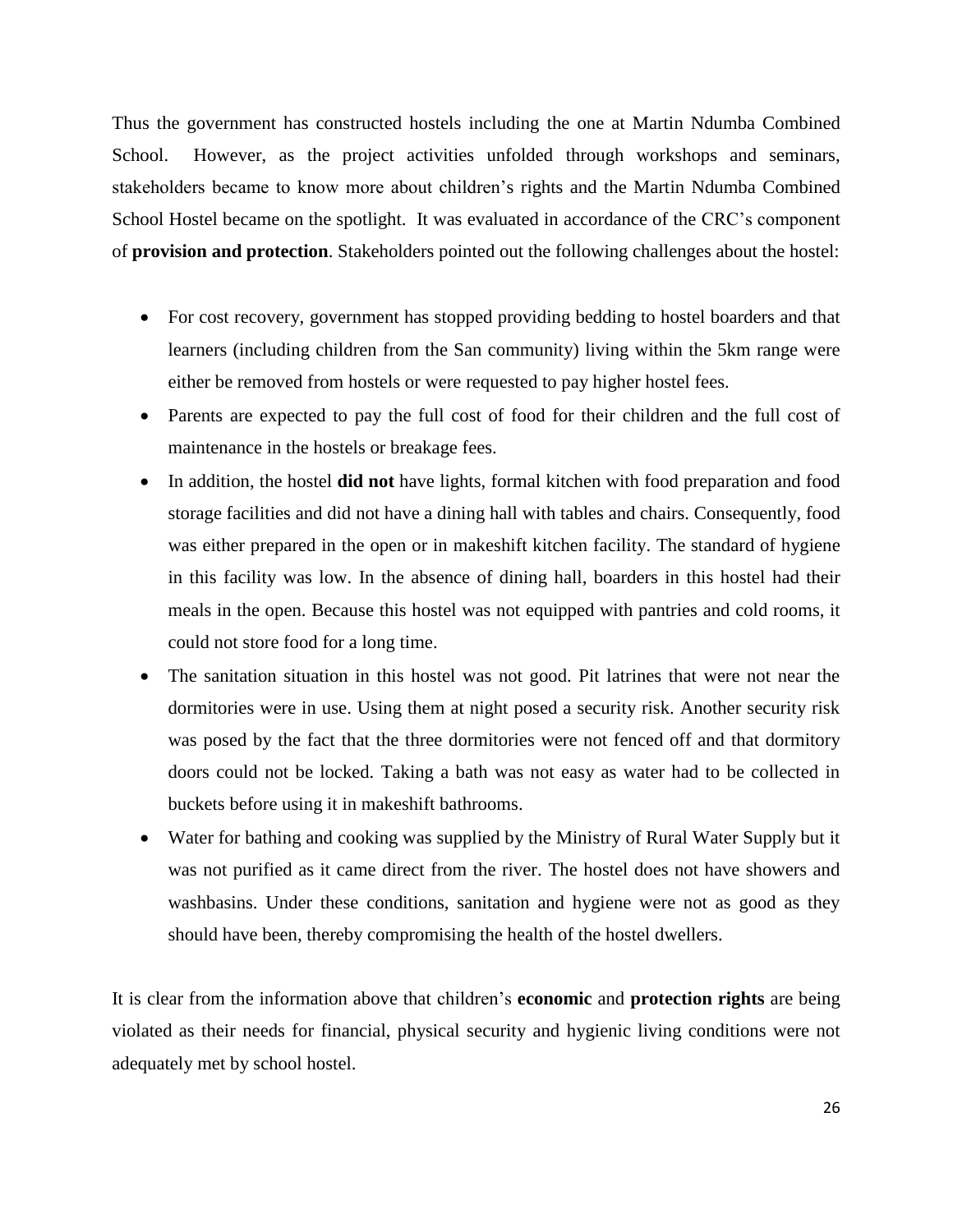Our observations revealed that there was so much disrepair and squalor in this hostel that it created physical environments that were not only unsafe and unhygienic but also unfit for human habitation. Boarders and their property were in some cases at the mercy of hostel intruders who could freely come in and out of the hostels.

To support this point, one hostel matron noted that: *"Current conditions for our hostel (made it) unfit for accommodation for learners"…*.

One teacher at the school was so appalled by the state of hygiene of hostel that he said the following:

*"If I were a health inspector, I would have this hostel closed immediately".*

#### **3.5. Focus Group Discussion and Individual Interviews**

The three different focus group discussions (FGD) with stakeholders were conducted aimed to trigger debate about factors that facilitate San children's attendance at school, factors that contribute to school dropout and other challenges learners go through at school. Individual interviews were also conducted to validate and confirm points rose during the FGD. The findings are categorized as follow:

#### **3.5.1. Basic Needs**

There was agreement amongst participants that San children require urgent support of basic needs. Because they were not supplied by government (school), the majority of San children who participated in the FGD reported that they needed several basic necessities. These included toiletries (e.g. soap, tooth paste, body lotion, washing powder, etc.), blankets, bed sheets, plates, cups, cutlery, clothes, shoes (including sports shoes), school supplies (e.g. pens, pencils, calculators, mathematical sets, school bags, stationery, etc.), pocket money, extra food and special diet food for those with allergies, money (for school fees, hospital/clinic fees, transport to and from school, sanitary pads, etc.) uniforms and mattresses. To acquire these things, some children borrowed money from teachers or used money they earned from doing odd jobs.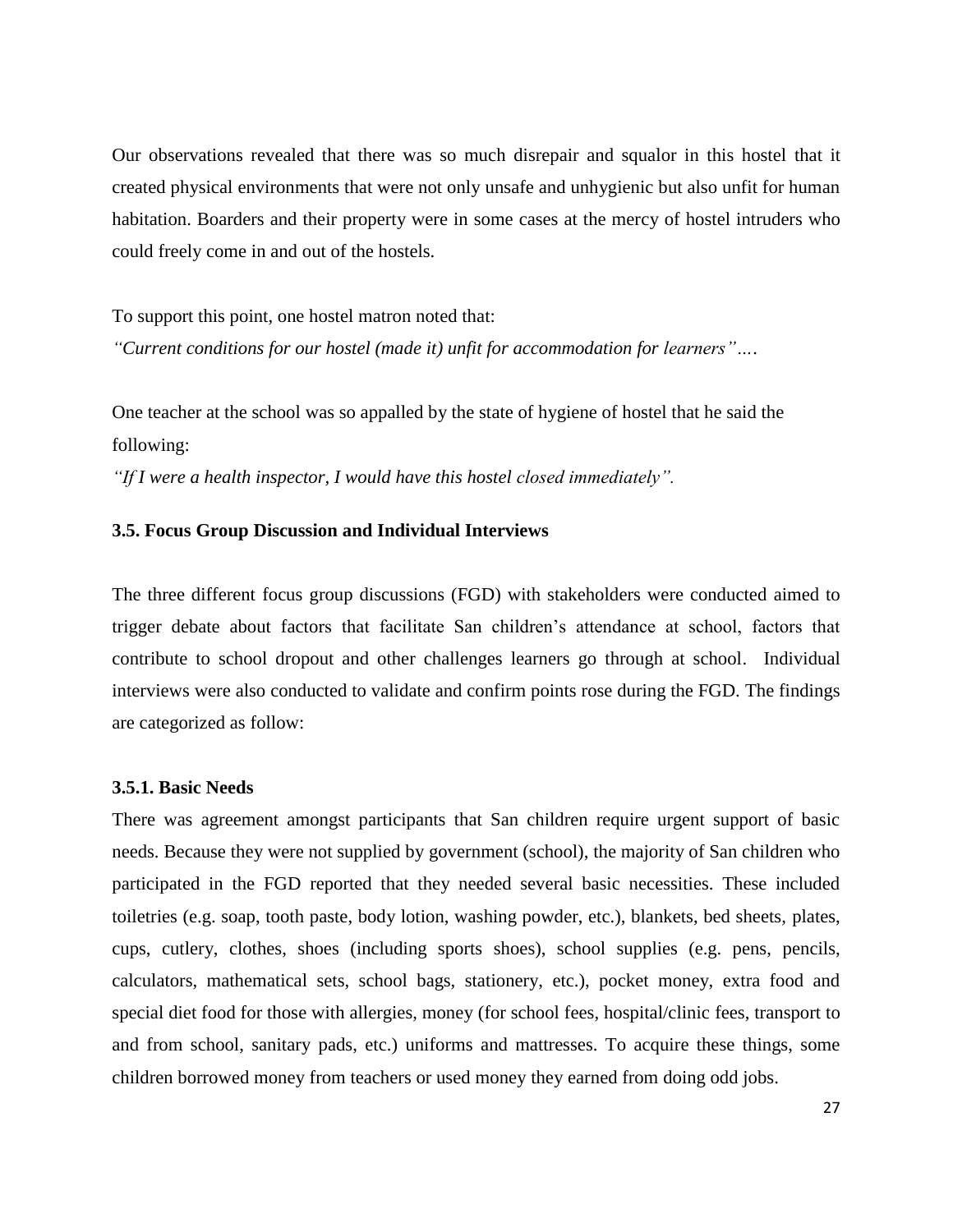The point to note here is that all the San children who participated in FGD and others in their position needed financial and material support to attend school. Strategies on how this support can be provided will be suggested in a later in the recommendations.

#### **3.5.2. Needs for safety and psychological security**

The School principal, hostel supervisory teachers, and learners concurred during the FGD that the hostel in its current state **does not** provide children adequate safety and psychological security. For instance, hostel supervisory teachers reported that stealing, fighting, drunkenness; rudeness, bullying (especially of the San children), disobedience and absconding from the school without permission were common in the school hostel. This means that as living environments in the Martin Ndumba School Hostel does not necessarily provide personal safety to San children.

Confirming the issue of insecurity in the hostel, superintendents reported during one of the FGD that incidences of alcohol abuse (especially during the week-ends), disturbances during study sessions, loud music from nearby shebeens so that no one can concentrate on anything else and sexual relationships between boarders and between boarders and non-boarders were rife. Reiterating the theme of lack of safety in the hostel, supervisory teachers reported that they encountered a lot of indiscipline in the hostel. Some learners especially from the dominant group refused to cooperate, quarreled, swore at and insulted each other, and in not uncommon cases, they harass the San children.

The issue of lack of psychological security was expressed more clearly by San Children. Most of them reported that they were teased by children from the dominant group because they did not have nice shoes and clothes, nice blankets and bed sheets. In addition, some San children were teased for not bringing food, money and other things after the holidays and after the out-weekends.

One San reported that: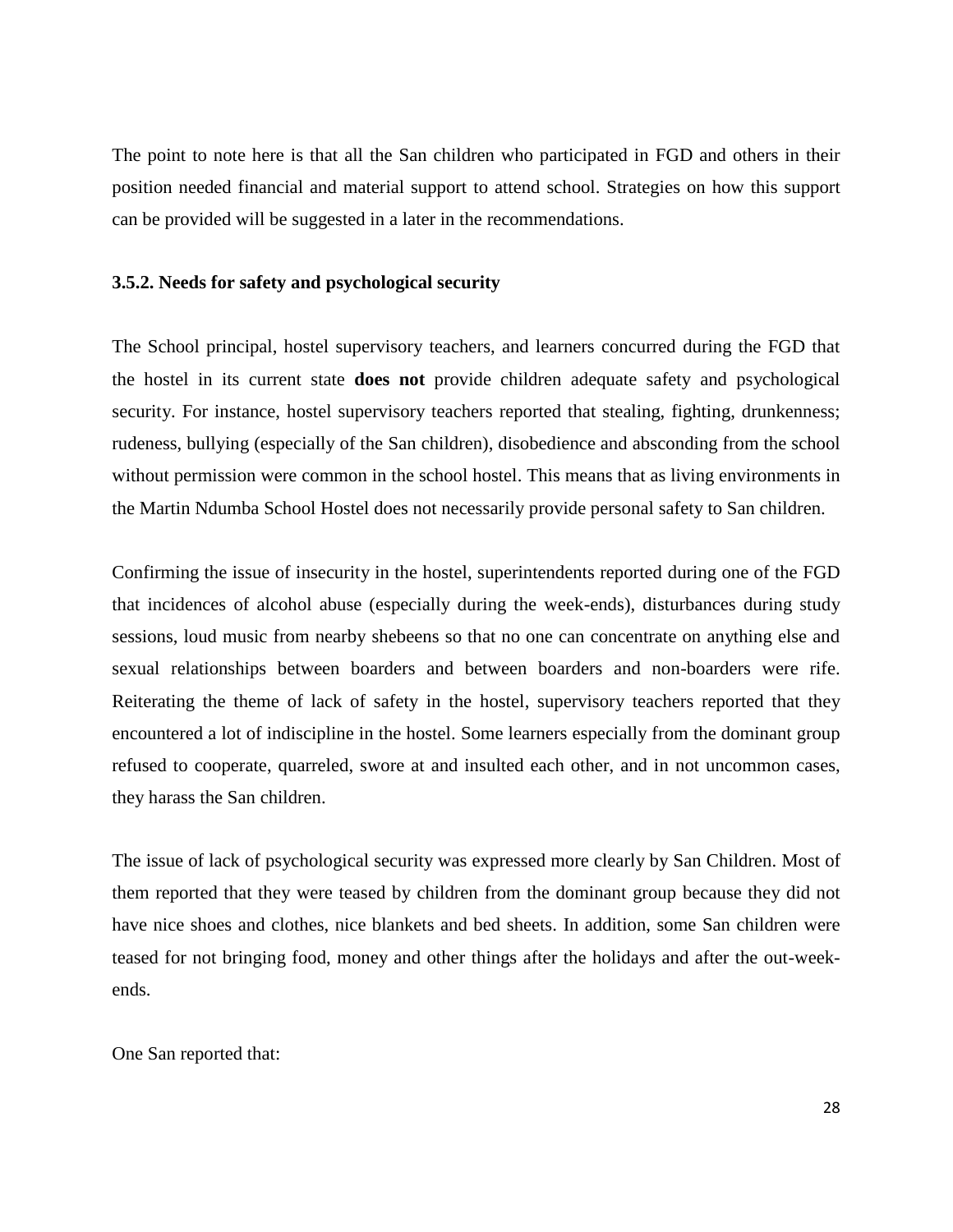*'We are teased of being Bushmen and too poor to be in the school hostel. They even say that we smell…'*

In other cases for instance just because San children struggle to pay their hostel fees other learners tease them such as:

*"You did not yet pay. You use our money. We have less food (in the hostel) because you did not pay."*

One of the disabled San children was teased because of her impaired leg. Afraid of being bewitched by her, some learners refuse to share utensils with her. Moreover, they did not wish to speak to her because of her disability and being a San.

For some San children, peers from dominant groups did not merely tease them and make fun of them but harassed them, pulled them around and beat them up for nothing. When asked about what they did when they were treated this way, most of them told us that they did nothing. Whereas some of them explained things they were being teased about, a number of them simply cried, felt unhappy and very sad. This implies that although they were grateful to be in the school, most San children were sad to be there but had nowhere else to go.

#### One child narrated that:

*"The issue is that if you will report the matter to the teachers you will simply make it worse as after the hearing, that learner will still get you and torment you further. He will even invite friends to support him."*

These findings are also inconsistent with the non-discriminatory and non-stigmatization picture that some teachers painted when we had a FGD with them. The tragedy was that these teachers, based on what they informed us, did not have the capacity to work with and support these San children in distress.

#### One teacher confessed that:

*"There is very little we teachers can do, we don't have alternative to their problems."*

The San children were most afraid of being bullied, harassed and being beaten up by boys from the dominant groups. The situation of lack of safety and psychological insecurity was as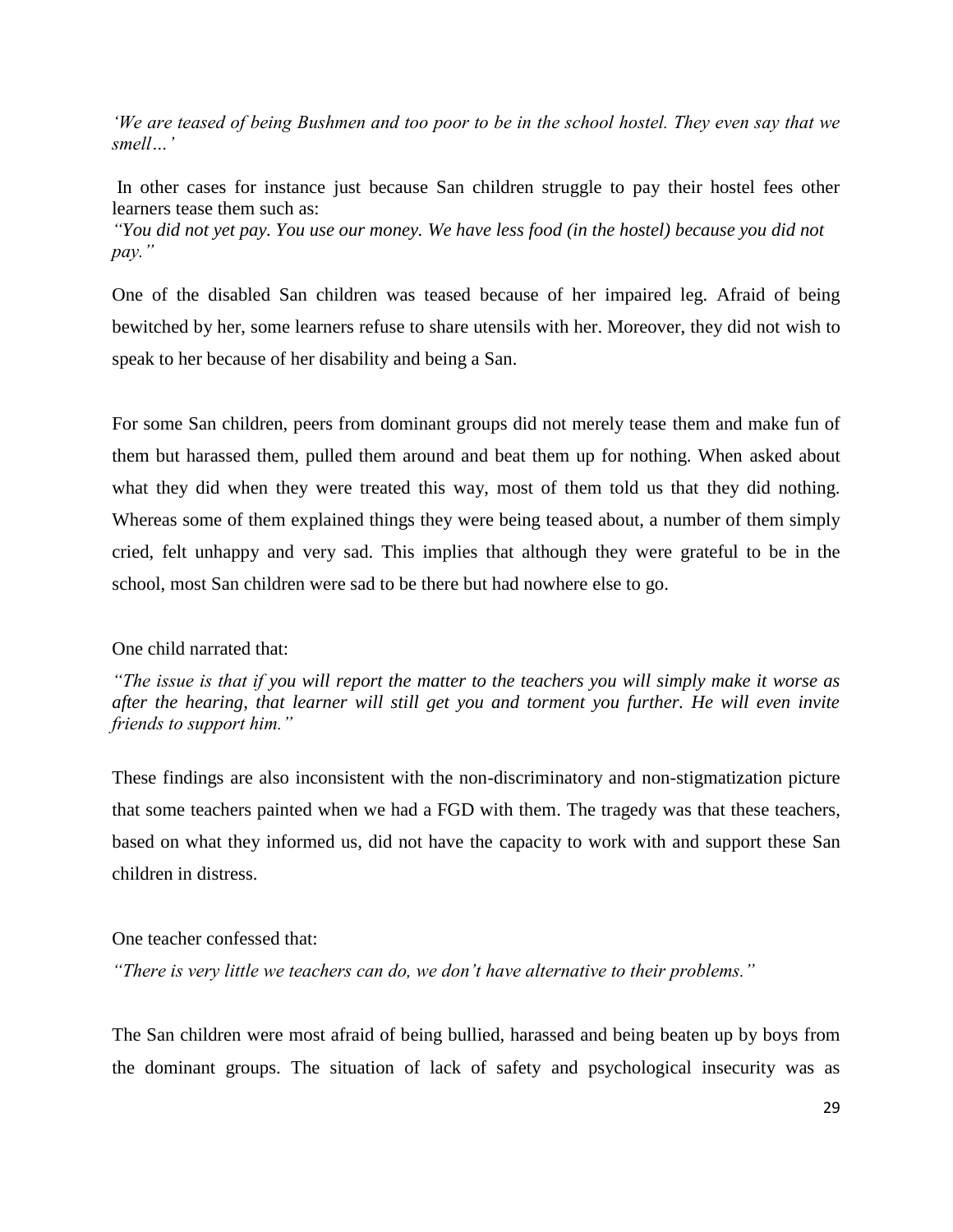prevalent in at Martin Ndumba Combined School. This was so because, safety at this school and hostel was minimal as there were no security guards engaged on the premises to protect learners and property.

#### The superintendent eluded that:

*"The school does not have enough money to pay the security guard, thus we just rely of the community cooperation not to do evil things to this poor learners. They should leave their properties in peace."*

Although it might sound contradictory, the majority of the San children we engaged in the FGD liked living in the school hostel. The reasons they gave for this, should act as an impetus for improving safety and psychological security in government and community hostels. The San children accommodated in the hostel told us that they liked living there. They informed us that this was because unlike at their homes where they had a lot of chores to perform and problems to confront, they were given time and opportunity to study and do their homework in the hostel. In addition, they did not have to walk long distances to school, they were provided with food that was prepared for them, a place to sleep and friends to socialize with. Furthermore, some of them indicated that because they did not have relatives nearby and because they had no one and nowhere else to stay, the hostel provided them with a home. One implication of this is that despite lack of safety and lack.

#### **3.5.3. Needs for protection against discrimination and stigmatization**

It was reported that some San children chose to separate themselves from other groups. We judged this to be due to discrimination because superintendent and three teachers reported the existence of discrimination and tribalism perpetrated against the San children who were called derogatory names and regarded as less human. To illustrate this, one superintendent informed us that in order to insult them, the San children were asked the following questions:

*"When did you see a Bushman sleeping in a house?" "Where did you see a Bushmen attending school?"*

We were informed that because of this maltreatment some San children ran away from hostel, walked long distances to their parents who worked at dominant groups' cattle posts far away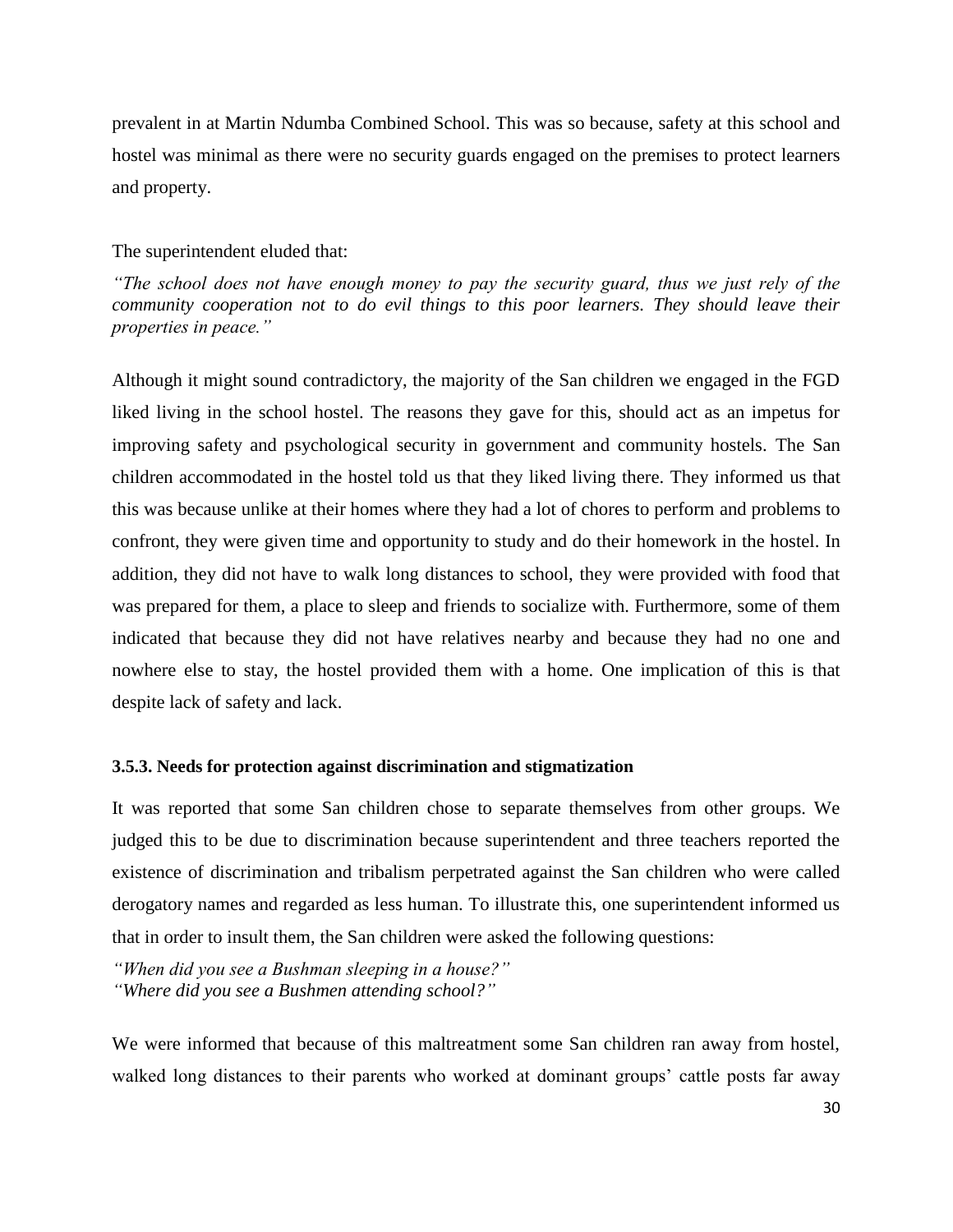from school and eventually quit school completely. Sometimes some of the children escaped the mistreatment at night, risking being murdered or raped.

#### **Chapter 4**

# **Analysis of the Findings and Summary of the Intervention strategies from the Change Agents**

#### **4.1. Introduction**

This chapter analyses and discusses the results of both the data collection methods that were presented in chapter 3. It gives a summarized version of findings of the project implemented at Martin Ndumba Combined School and key themes are identified from the findings. Each theme is discussed under a separate heading. These findings offer significant insights into factors that affect San Children to drop out of school as well as why is *Education For All* not fully realized by the San children.

#### **4.2. Cultural Issues**

The ease in which the san children drop out of school and the negligible reluctance of parents to this move are in part culturally motivated. The shift from home life to school life is often highly traumatic for San children, not least because formal age-grade education is an alien concept to them and their parents. This is further complicated by the fact that the relationship between San parents and their children is generally non-authoritarian. San parents are on the whole reluctant to force their children into anything, so the parents of a child who complains sufficiently about school will often submit to the child's desire to drop out. That San regard their children's short term happiness as being of greater consequence than their schooling suggests firstly that they are not always aware of the extent to which the lack of formal education might disadvantage their children in the future, and secondly that skills learnt in schools are perceived to be of little use in coping with daily struggles. A further and more complex issue relating to parents' and children's attitudes to formal education is the change in cultural outlook that schooling often induces. Some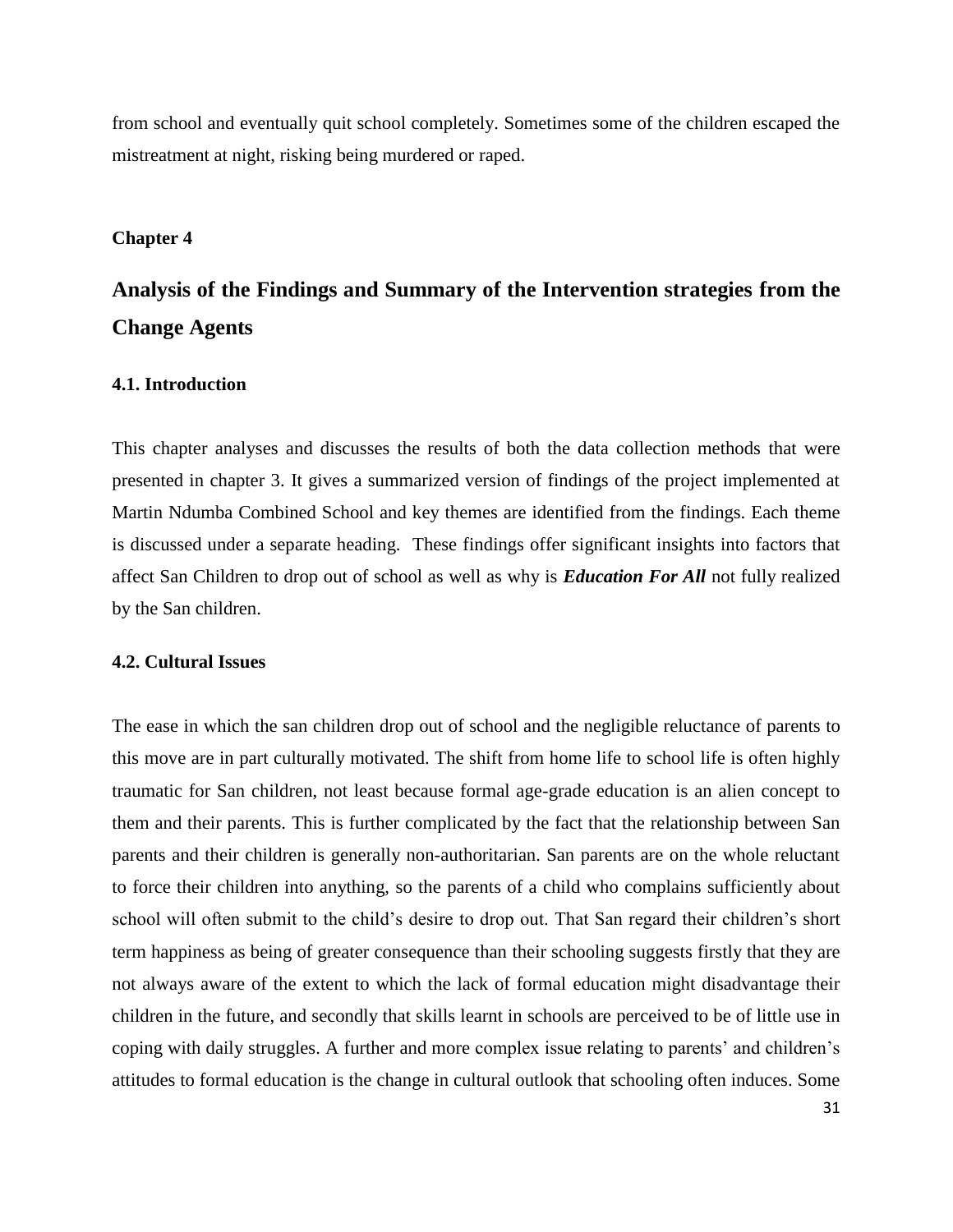San parents complain that children who go away to school no longer know "how to behave" when they return home. Formal education in these circumstances reverses age roles and hierarchies: where the young were once distinguished by their lack of useful or important knowledge of the world, it is now their elders who bear this dubious distinction.

#### **4.3. Household chores**

Families also depend very much on their children to help with household chores and farm work. The household demand for San children's' labor was found to be greater than of other Namibian children. Our study reveals that the frequency of tasks performed by san children at home is higher than for Namibian children. In addition to the high opportunity costs of san children's' time, enrolment and persistence in school is further limited by the social expectation that they should become good housewives, babysitters, domestic workers, livestock-herders etc. Many parents mainly from the san community are employed to work at farms and they usually take their children along. As a result, their children drop out of school and assume some responsibilities on the farm where parents are working. This expectation reduces the value attached to their education.

#### **4.4. High direct costs of educating San children**

The main constraint limiting primary enrolments of san children in Namibia could be attributed to the high direct costs of educating a child whom many parents find excessive. The direct cost of schooling includes the cost of hostel fees, textbooks, uniforms, copies of birth certificates or, in these days, paying of passport photos for learners' identification, and in some cases building fees where parents contribute to school hall or classroom erection. Families, particularly from the San community, often with an average of 5 to 6 children lack the capacity to finance the schooling of all their children. They are constantly faced with the choice of sending only some of their children to school. In the prevailing poverty conditions particularly at Divundu and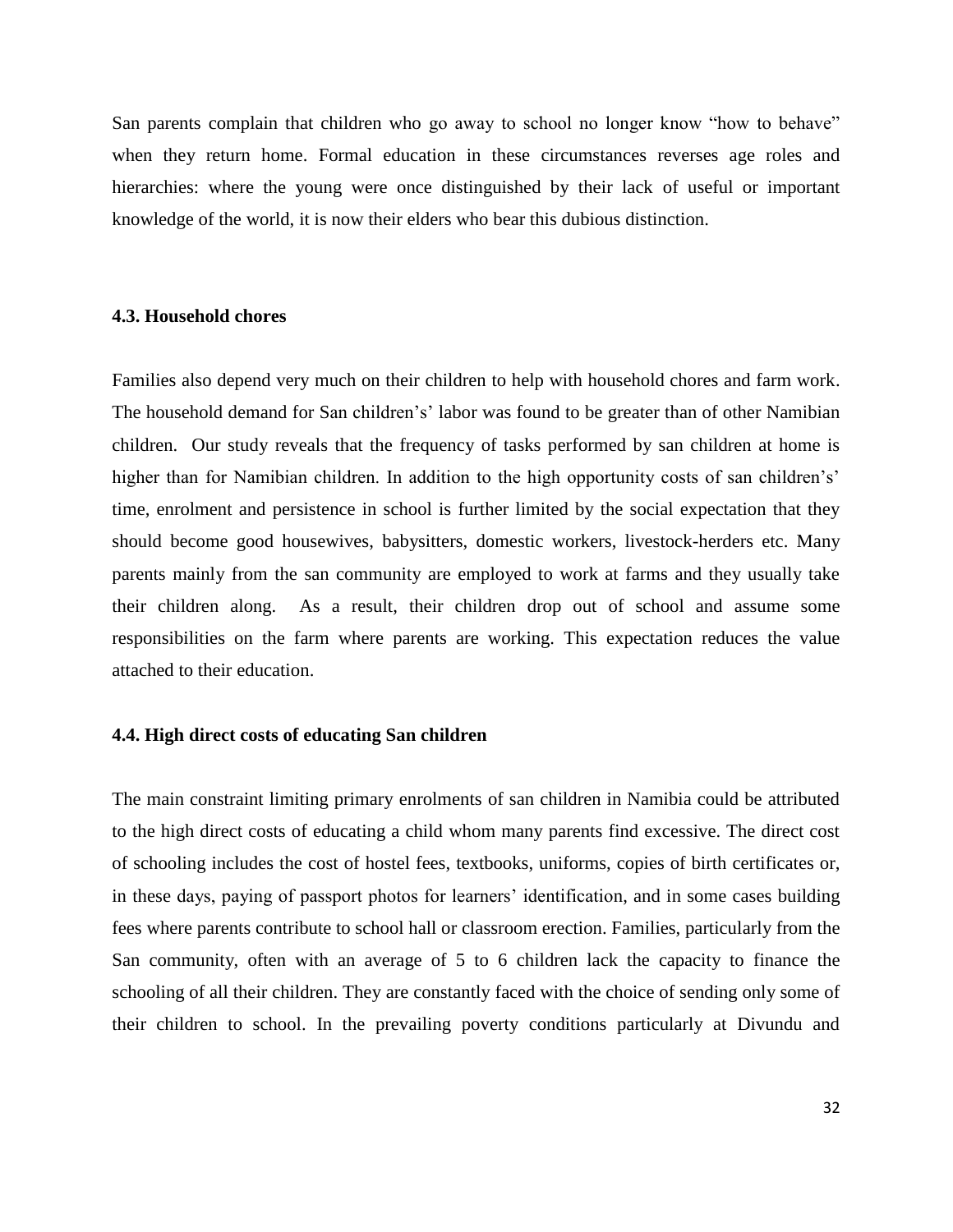Mwishiku, preference for schooling is given to male children because some parents still believe that the benefits to boys' education are greater than that of girls'.

#### **4.5. Negative attitudes of other students towards San children**

Bullying, harassment or pressure from other learners adds to the numbers of San who drop out. For the San children, attending school often reflect and magnify the world around them, and this is also the case in respect of relations between San and other students. At Martin Ndumba Combined School, San children constitute a minority of the student body; many complain of bullying, teasing and intimidation at the hands of other learners– these actions often being based in ethnic characterizations. Some respond by giving up on schooling altogether, while others have tried to conceal, bury or simply discard their identity as San if they are black-skinned enough to get away with it. As noted by the MoE (2009: 23):

The accounts by many of the marginalized children and their parents of harassment, molesting, teasing [and] degrading by others are plentiful … It is not only their fellow learners, but also their teachers that behave in a non-professional manner.

Some teachers report that San children do considerably better in school if a reasonable proportion of their schoolmates are San

#### **4.6. San children's problems with teachers**

Taking into account the low levels of teacher training in Namibia and the ubiquity of beliefs constructing San as socially inferior, it is inevitable that some teachers in some schools will treat San children and their parents in a way that can only alienate them from the formal education process (Le Roux 1999). While in many cases teachers have proved to be very helpful to San students and their parents alike, in others San parents have complained of being patronized by staff and treated in an offhand and dismissive manner. Moreover San children have reported that staff does not always assist them when they are being bullied or teased by other children. In schools where San learners constitute small minorities within class structures, some have also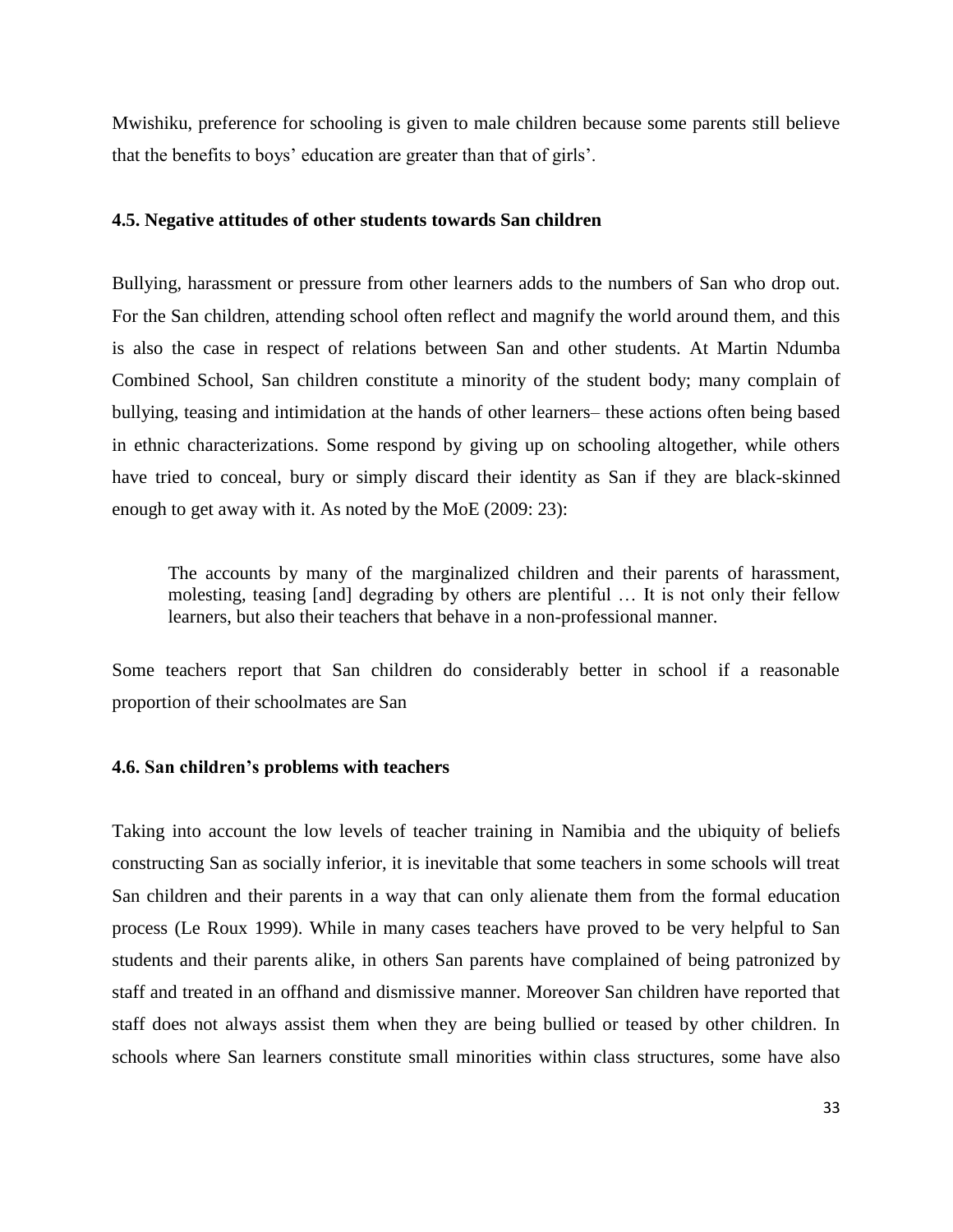complained of being victimized by teachers for poor performance, allegedly often by reference to their ethnic background.

#### **4.7. Hostel living environment**

It was stated by all in different platforms that the situation in the hostel is acceptable and serves as one of the contributing factor to high school dropout of San children as many parents don't feel comfortable to send their children to this hostel. All the buildings are in the dilapidated state and learners are living in at high risk.

It has been recognized that school hostels form part of the learning environment. For learners to participate meaningfully in their education, they must feel safe, cared for and secure. Van der Merwe (1989) notes that because of this, boarders should experience hostel life as safe and secure. He further points out that personnel managing the hostels have the responsibility of creating warm, intimate and homely atmosphere at the premises. Recognizing this, the Ministry of Education strives "to ensure that every hostel child in Namibia has access to effective education through the (satisfaction of his or her) physical, psychological and spiritual needs" (Hostel Guide, 1991, p.1.1). The goal of this is the creation, in the hostel, of the 'home from home' environment for boarders.

#### **Chapter 5**

#### **Outcomes of the project**

#### **5.1. Introduction**

This chapter sets out the intervention strategies the change agents have employed during the program implementation of the CRC project at Martin Ndumba Combined School.

#### **5.2. Intervention strategies from Change Agents on cultural issues**

The engagement of parents and children through meeting and training as well as the input from their traditional leaders made them to understand the importance to educating children.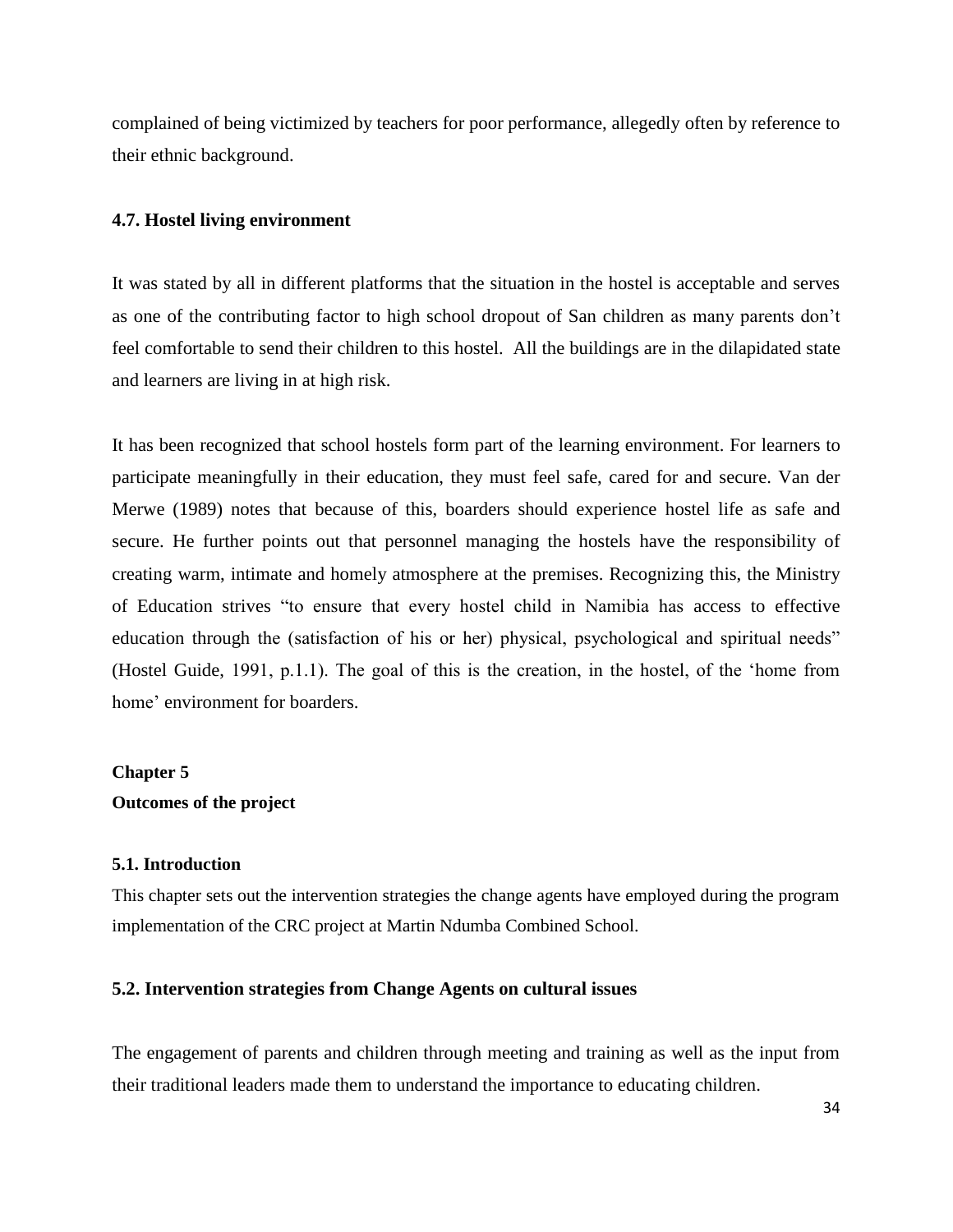The statistics reveal that there has been an improvement with the school dropout amongst the San children. This might be attributed to their understanding on the children's right to education. Sensitization campaigns have been shown to be successful means of making parents aware of the importance of schooling for their children. The Change Agents has been running campaigns in the mass media especially the local radio station. We went to an extend to requesting the National Broadcaster to have a panel discussion on television to look into what the government has done so far to the marginalized groups. These campaigns need to continue, and to be increasingly targeted upon areas that are difficult to reach. The majority of people in accessible areas are already convinced of the importance of schooling. So in future the Change Agents needs to make the extra effort of going to the hinterlands.

#### **5.3. Intervention strategies from Change Agents on household chores**

Change agents exploited the opportunity to sensitize parents through workshops and seminars on the CRC a particularly on the aspects of child labor and the importance of attending school. Other methods of information dissemination such as drama and posters were use to raise awareness amongst parents.

It is difficult to overemphasize the importance of san role models in motivating San parents to send their children to school. There is only one teacher out of 14 staff members is from the San community. Change agents worked closely with her and used her in most of our activities. A good starting point would be to adopt the policy of appointing the san members to posts of responsibility so that people would realize that they can also do what other Namibians could do. For schools in particular, it would be very helpful to appoint a San Principal and to aim at increasing the proportion of San teachers in rural areas. This would go far to reduce the huge tribal biases that exist throughout the school system as well as in other places of work.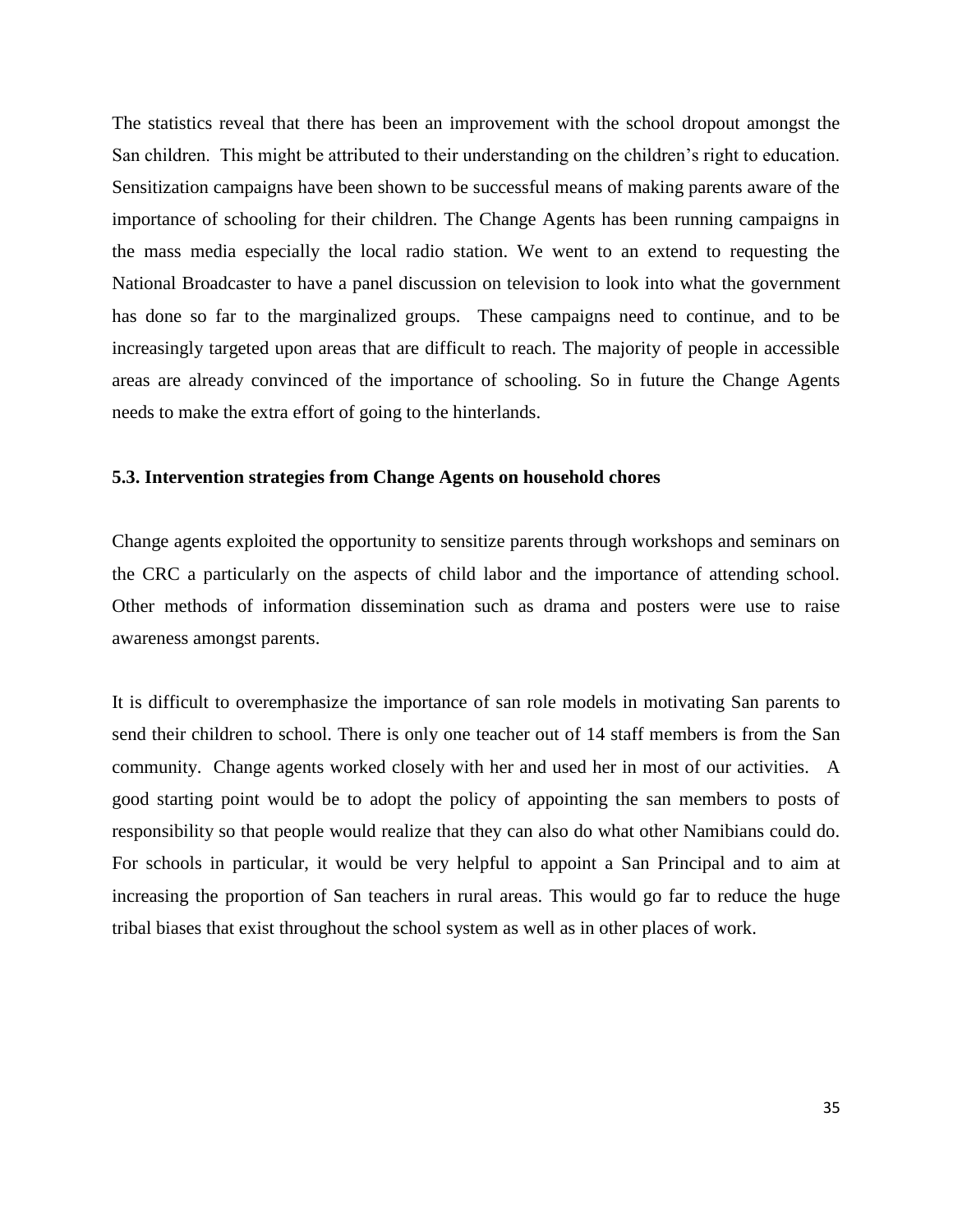### **5.4. A synopsis of intervention strategies to mitigate the impact of San children's vulnerability in educational settings regarding the high cost**

With the intervention of the CRC project at this school the following proposals emanated:

- (a) An effective way of reducing the cost of primary education in Namibia would be by providing textbooks free to primary school children in rural areas on a targeted basis. At present textbooks provision is free, but enough textbooks are not provided. By the end of last year (2010) the school received a concernment of textbooks that were provided by the Education Training Sector Improvement Program (ETSIP) with is the Ministry of education initiative to address challenges in education. In addition, the school was donated textbooks from the Millennium Challenge Account (MCA) which is an international organization from United States of America.
- (b) To allow the most needy children access to education, schools could be provided with material and financial incentives. This would mean, for example, increasing the operation budgets of schools, which enroll orphans and vulnerable children (USAID and Family Health International, 2001). In addition, it has been proposed that to access education, the San children should be provided with educational, health and nutritional subsidies that would cover the cost of school fees, uniforms, books, medical expenses, food and other school supplies. This would not only allow children to attend school but it would also enable them to acquire marketable skills, improve their ability to provide for their own needs in future and be better integrated in the local community.

### **5.5. Intervention strategies from Change Agents on the negative attitudes from other students**

Workshops on different aspects of the CRC focused not only on understanding but also the issues of participation as a team player which eventually promoted tolerance and respect amongst learners. There were a lot of team building activities that enhanced learners understanding on the importance of coexistence.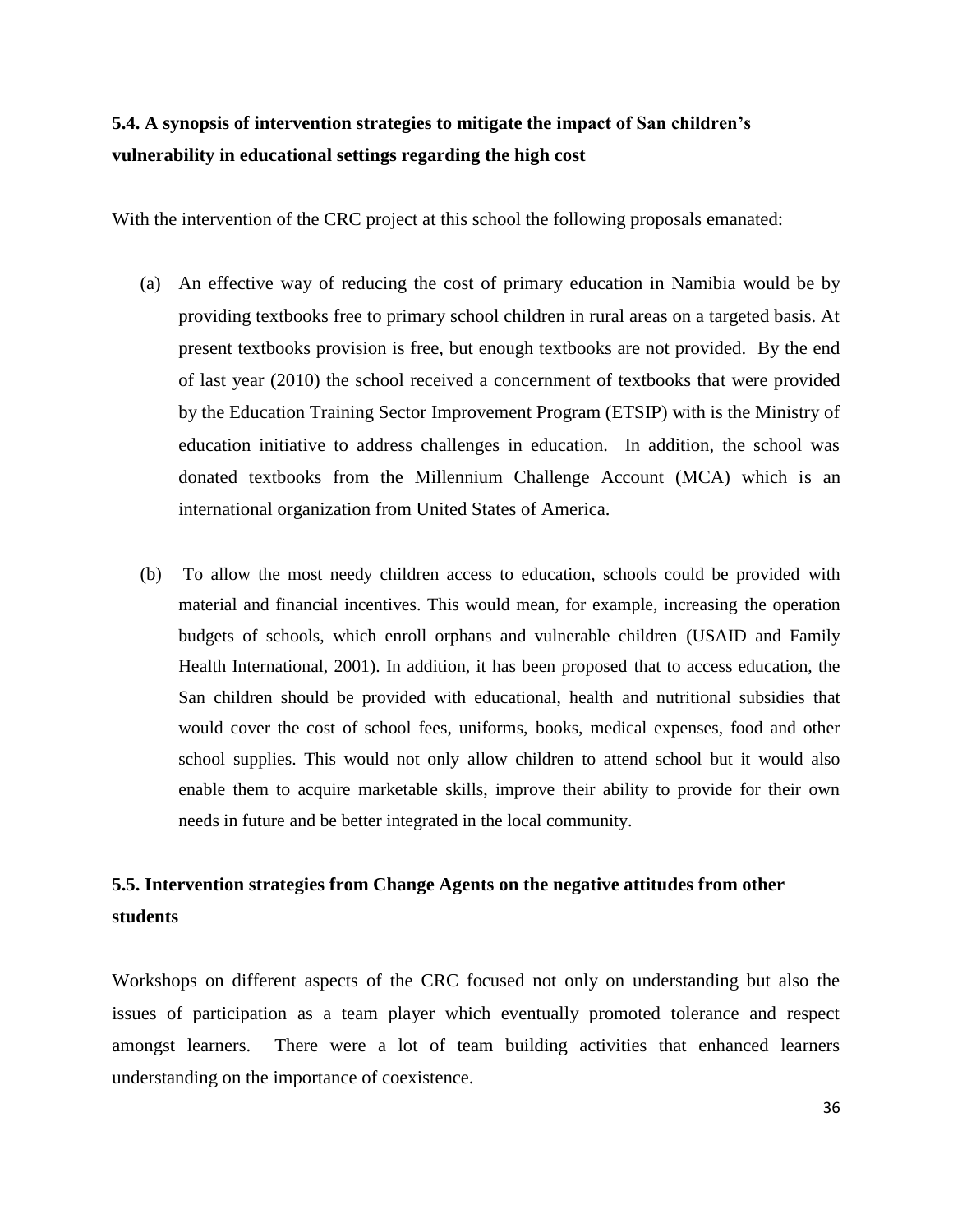#### **5.6. Intervention strategies from Change Agents San children's problems with teachers**

Our team found out that some teachers tend to have negative views about the San children's capabilities. The results were partly from the lack of awareness in the training. Their actions in class and the way they treat San students are a product of cultural and societal perceptions of san children's roles. A good way of tackling such discrimination is to introduce *equity* as a key component of teacher training course.

Change agents sensitizing teachers on child rights particularly on the issue of protection and trained them with the notion of doing everything in *'the interest of a child'*. In terms of psychosocial support, the intervention involved empowering teachers with skills that would enable them to recognize and respond supportively to San children who may become stressed, withdrawn and display disruptive behaviour, show declining academic performance and increased school absenteeism. Finding out whether Namibian school personnel who managed schools and hostels had competencies to support the vulnerable children in this way was another area of focus for the present study.

#### **5.7. Intervention strategies from Change Agents hostel living environment**

We were fortunate that the new hostel is under construction even though it is taking long to be completed. However, we are skeptical to regard a new hostel as the best solution as there are implications in the admission to it.

One practice that would negatively influence San children's access to education is the misinterpretation and misuse of the regulation that to be accommodated in the school hostel, a learner should reside either outside the radius of 5 kilometers of a school or reside outside the boundaries of the municipality area in which a particular school is located. Some parents who can afford to pay hostel fees prefer not to place their children in schools near their homes but in hostels far away, thereby taking up room that could be used by San children. Although this is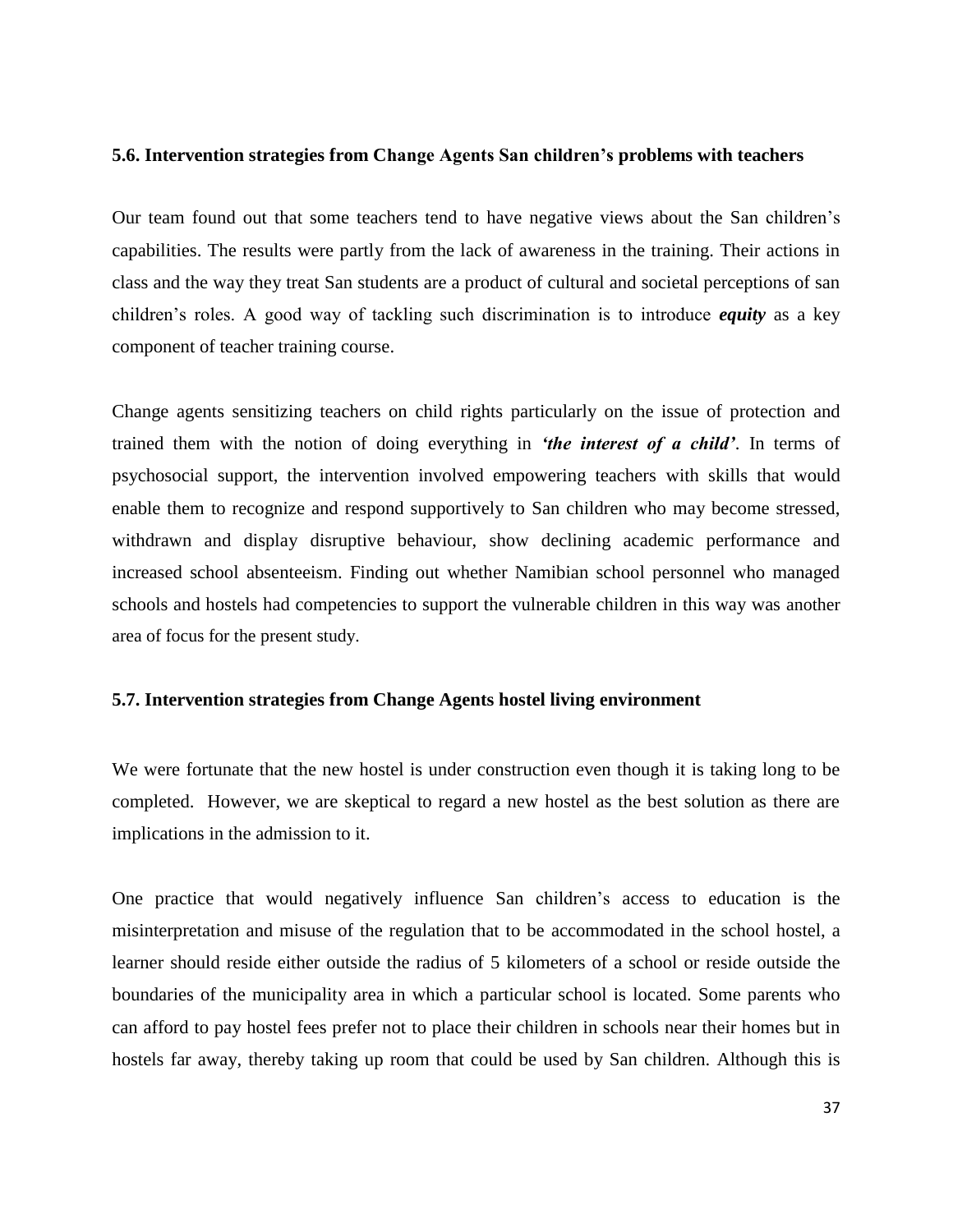subject to the regional educational Director's discretion and approval, the practice can be abused by some parents.

We have engaged the Director of education to work out the modalities that will accommodate the San children in this new hostel.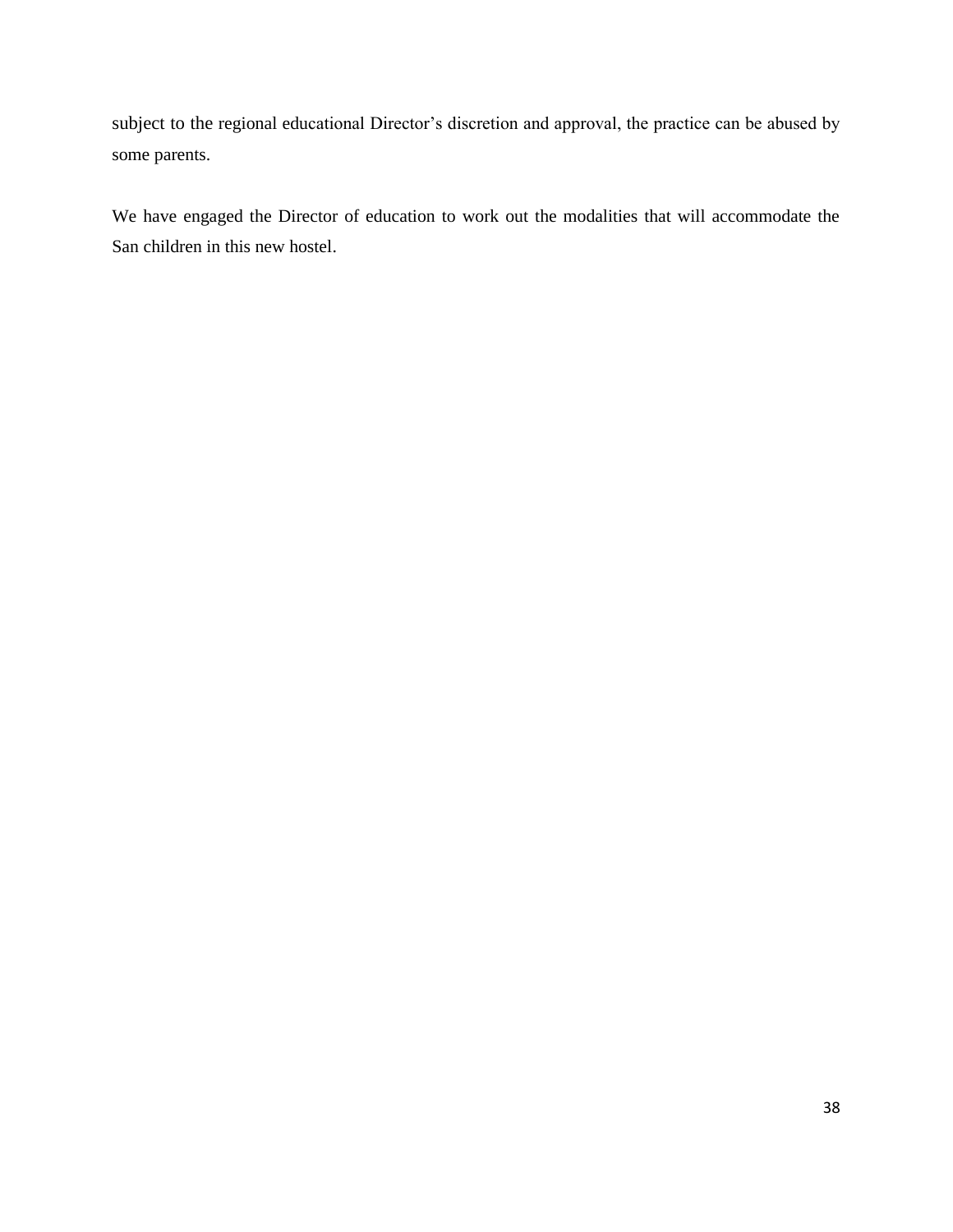#### **Reference List**

- Cohen, L., Manion, L., & Morrison, K. (2007). *Research methods in education* (6<sup>th</sup> ed.). London: Routledge.
- GRN (2001). Educational Act, 2001(Act No. 16 of 2001), *Government Gazette of the Republic of Namibia, 27 December, 2001.* Windhoek: GRN.
- GRN (2001). The Namibian Constitution, *Government Gazette of the Republic of Namibia, 21 March, 1990.* Windhoek: GRN.
- Kavango Education Region. (2010b). *Education management information system: The 15 th school days statistics.* Planning and Development Division*,* Rundu. Unpublished.
- Le Roux, W. (1999). *Torn apart, San children as change agents in a process of acculturation: A report on the educational situation of San children in Southern Africa.* Windhoek: Kuru development trust and working group of indigenous minorities in Southern Africa (WIMSA).
- Maxwell, J. A. (2005). *Qualitative research design: An interactive approach* (2<sup>nd</sup> ed.). Thousand Oaks: Sage.
- MBESC (1993). *Toward Education for All: A Development Brief for Education, Culture and Training.* Windhoek: Gamsberg Macmillan Publishers.
- MBESC (2000). *National policy options for educationally marginalized children.* Windhoek: GRN.
- MoE (1991). *Hostel Guide.* Windhoek: MEC.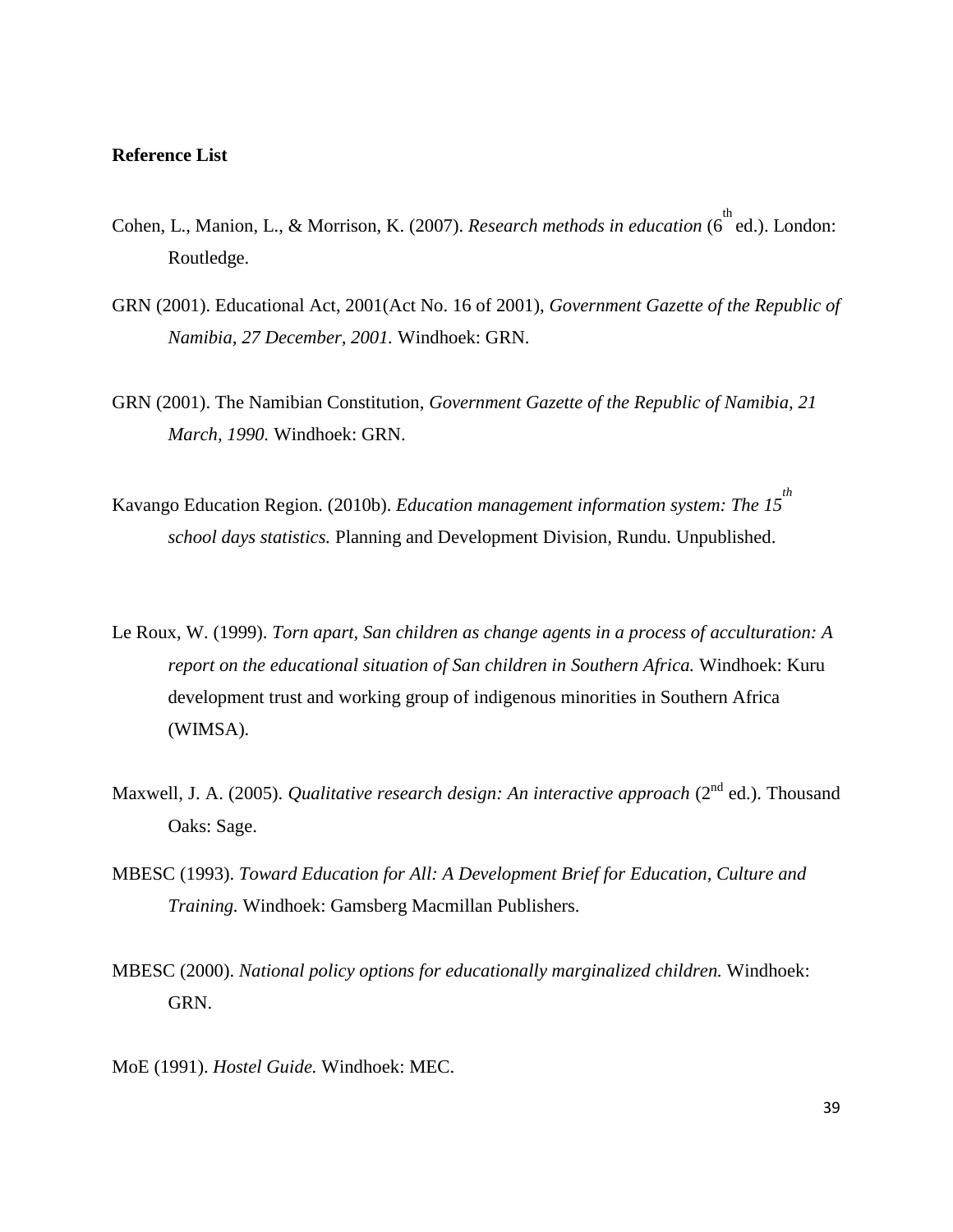- Patton, M. Q. (1990). *Qualitative evaluation and research methods* (2<sup>nd</sup> ed.). Newbury Park: Sage Publications.
- UNDP, UNESCO, UNICEF, World Bank (1990). *World conference on educational for all: Meeting basic learning needs.* New York: UNDP, UNESCO, UNICEF, World Bank.
- Van der Merwe, A. (1989). *An enquiry into the school hostel system in SWA/Namibia.* Pretoria: Institute for educational research, no. 0-331.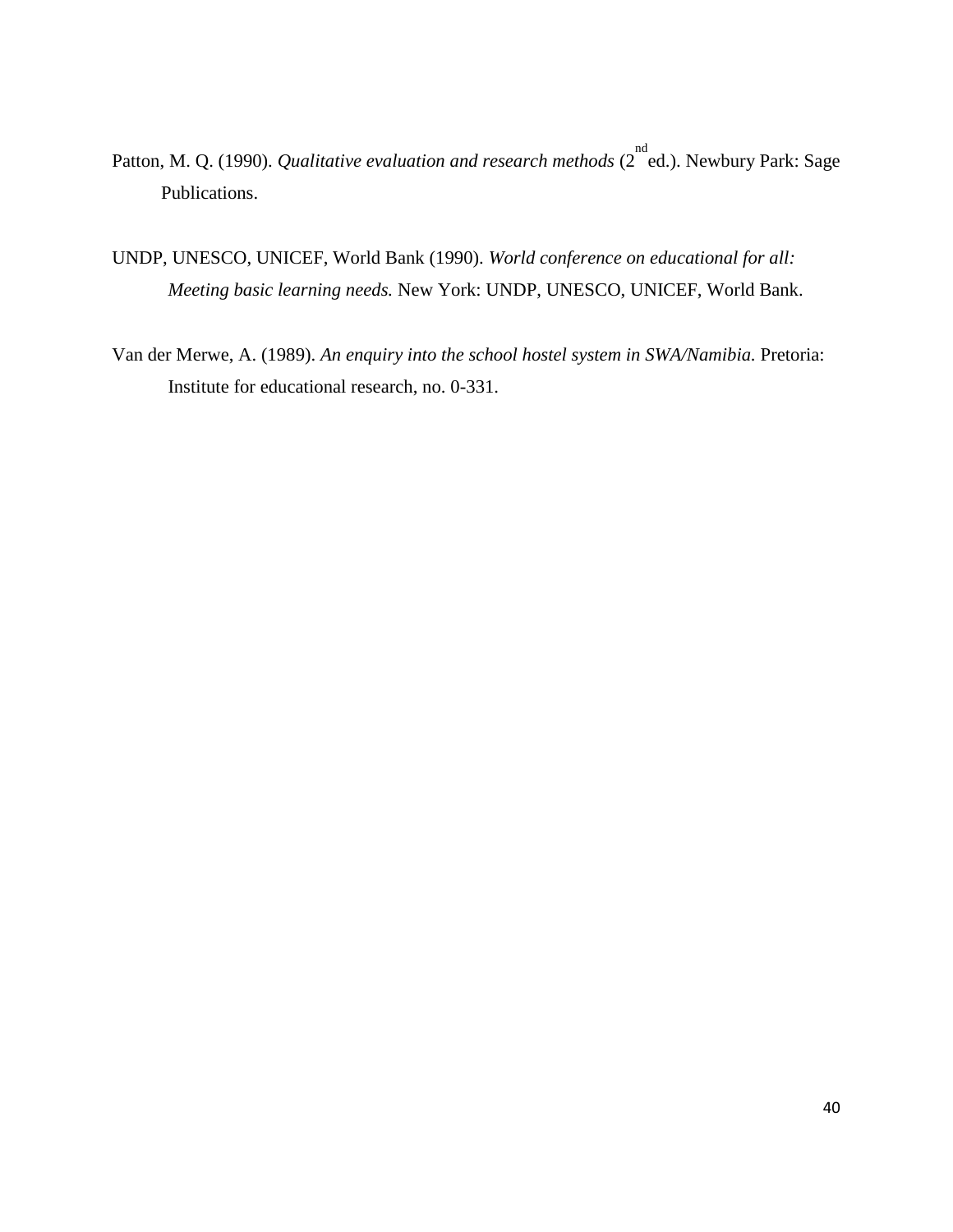### **Appendixes**

# **Team Namibia**

| <b>Programme:</b>            | <b>Child Rights, School and Classroom</b> |  |  |
|------------------------------|-------------------------------------------|--|--|
|                              | <b>Management</b> (Phase Two)             |  |  |
| <b>Country:</b>              | <b>Namibia</b>                            |  |  |
| <b>Title of the Project:</b> | <b>Education For All</b>                  |  |  |

**Team Members: Naftal S. Ngalangi, Florinus Mpareke and Eveline Kambonbe**

# **Project Profile**

| Name of the School:           | <b>Martin Ndumba Combined School</b> |
|-------------------------------|--------------------------------------|
| <b>Region and Circuit:</b>    | <b>Kavango Region, Mukwe Circuit</b> |
| <b>Total Enrollment 2010:</b> | 525 Learners (190 in the hostel)     |
| <b>Number of Teachers:</b>    | Fourteen                             |
| <b>Principal:</b>             | Ms. Chizabulyo                       |
| School Drop - out 2009:       | 58 learners                          |
| <b>Grades/Phases:</b>         | Grade one – ten                      |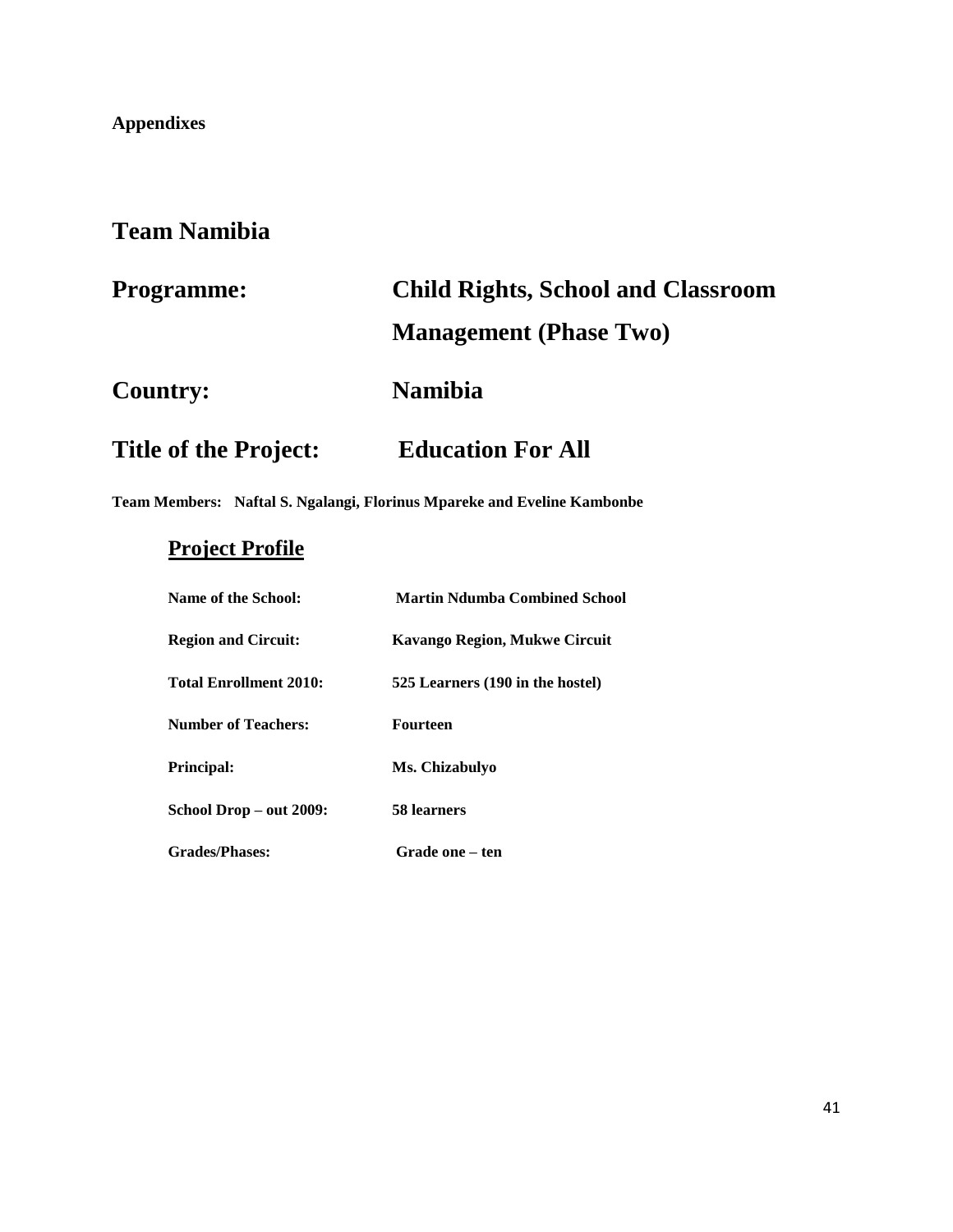| Date          | <b>Place</b>                           | <b>Target</b>                                                                                             | <b>Activity</b>                                                                                                                                                                                              | comments |
|---------------|----------------------------------------|-----------------------------------------------------------------------------------------------------------|--------------------------------------------------------------------------------------------------------------------------------------------------------------------------------------------------------------|----------|
|               |                                        | Group                                                                                                     |                                                                                                                                                                                                              |          |
| 09-11/04/2010 | Martin<br>Ndumba<br>Combined<br>School | Board,<br>School<br>Management,<br>Teachers,<br><b>LRC</b><br>Mentors,<br>Class<br>and<br>Representatives | Presenting the progress report and<br>recommendations given during the<br>follow up seminar in Ethiopia.                                                                                                     |          |
| 16-18/04/2010 | Martin<br>Ndumba<br>Combined<br>School | Mentors, LRCs<br>Class<br>and<br>Representatives                                                          | Meeting the school management to<br>discuss the measures to be taken to<br>fully implement CRC at school.                                                                                                    |          |
| 28-30/05/2010 | Martin<br>Ndumba<br>Combined<br>School | Mentors, LRCs<br>and<br>Class<br>Representatives                                                          | Meet the TADA and HIV/AIDS Club<br>as get their contributions towards<br>implementations of CRC at school.                                                                                                   |          |
| 04-06/06/2010 | Martin<br>Ndumba<br>Combined<br>School | Mentors,<br><b>LRCs</b><br>and<br>Class<br>Representatives                                                | Watch a video to identify different<br>violations of child rights. Discuss the<br>well<br>the<br>possible<br>causes as<br>as<br>solutions.<br>Establishment of the CRC Club and<br>draft its main functions. |          |
| 11-13/06/2010 | Martin<br>Ndumba<br>Combined<br>School | Mentors, CRC<br>Club Members,<br><b>LRCs</b><br>and<br>Class<br>Representatives                           | Meet the mentors, LRCs and Class<br>Representatives to prepare activities<br>for the African Child's Day.<br>Dramas<br>Messages<br>Posters etc.                                                              |          |
| 18-20/06/2010 | Martin<br>Ndumba<br>Combined<br>School | Mentors, CRC<br>Club Members,<br><b>LRCs</b><br>and<br>Class<br>Representatives                           | Training for the CRC Club members.<br>Meet the LRCs, Class Representatives<br>and the CRC Club members to prepare<br>the public survey on the awareness of                                                   |          |

# **Phase two Implementing Schedule**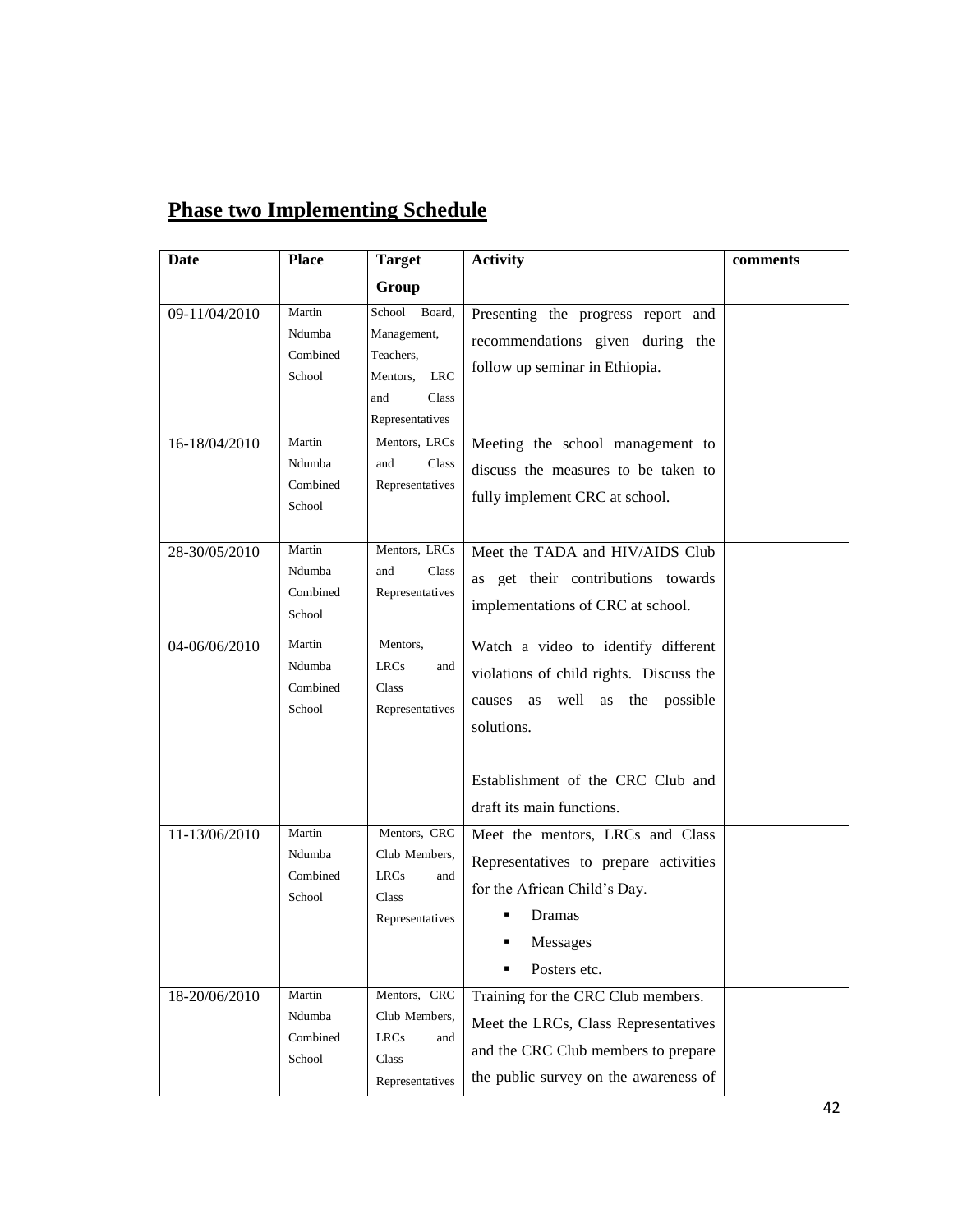|               |                    |                               | the community on CRC.                   |  |
|---------------|--------------------|-------------------------------|-----------------------------------------|--|
|               |                    |                               |                                         |  |
| 25-27/06/2010 | Martin             | Board<br>School               | Plan series of lesson with English and  |  |
|               | Ndumba<br>Combined | Subject<br>and<br>Teachers    | Science teachers on how to integrate    |  |
|               |                    |                               | CRC in the day to day teaching.         |  |
|               |                    |                               | Have a focus discussion with the        |  |
|               |                    |                               | school Board on the important to CRC    |  |
|               |                    |                               | in up-bringing the child.               |  |
| 02-04/07/2010 | Martin             | Teachers,                     | Internal School Debate:<br>Organize     |  |
|               | Ndumba<br>Combined | Mentors, CRC<br>Club Members, | discussion entitled "Are child rights   |  |
|               | School             | <b>LRCs</b><br>and            | important?                              |  |
|               |                    | Class                         |                                         |  |
|               |                    | Representatives               | Learners in the target groups get topic |  |
|               |                    |                               | of the articles they will write for the |  |
|               |                    |                               | school's newsletter.                    |  |
|               |                    |                               |                                         |  |
|               |                    |                               | Sensitize<br>the<br>English<br>teachers |  |
|               |                    |                               | regarding the participatory approach in |  |
|               |                    |                               | English teaching                        |  |
| 09-11/07/2010 | Martin             | Mentors, CRC                  | Child Rights Exposition Weekend:        |  |
|               | Ndumba<br>Combined | Club Members,                 | Learners draw or paint pictures related |  |
|               | School             | <b>LRCs</b><br>and<br>Class   | with the corresponding rights they will |  |
|               |                    | Representatives               | be given. Once this finished, each      |  |
|               |                    |                               | picture will be exposed on a wall and   |  |
|               |                    |                               | each group explain its work.            |  |
| 16-18/07/2010 | Martin             | Mentors, CRC                  | Workshop on Child Rights focusing       |  |
|               | Ndumba<br>Combined | Club Members,<br><b>LRCs</b>  | on Articles related to                  |  |
|               | School             | and<br>Class                  | Provision                               |  |
|               |                    | Representatives               | Protection<br>٠                         |  |
| 23-25/07/2010 | Martin             | Mentors, CRC                  | Workshop on Child Rights focusing       |  |
|               | Ndumba<br>Combined | Club Members,                 | on Articles related to                  |  |
|               | School             | <b>LRCs</b><br>and<br>Class   | Participation                           |  |
|               |                    | Representatives               | Interview the traditional Leader to     |  |
|               |                    |                               | assess the impact of CRC in the         |  |
|               |                    | Community                     | community                               |  |
|               |                    | Leaders                       |                                         |  |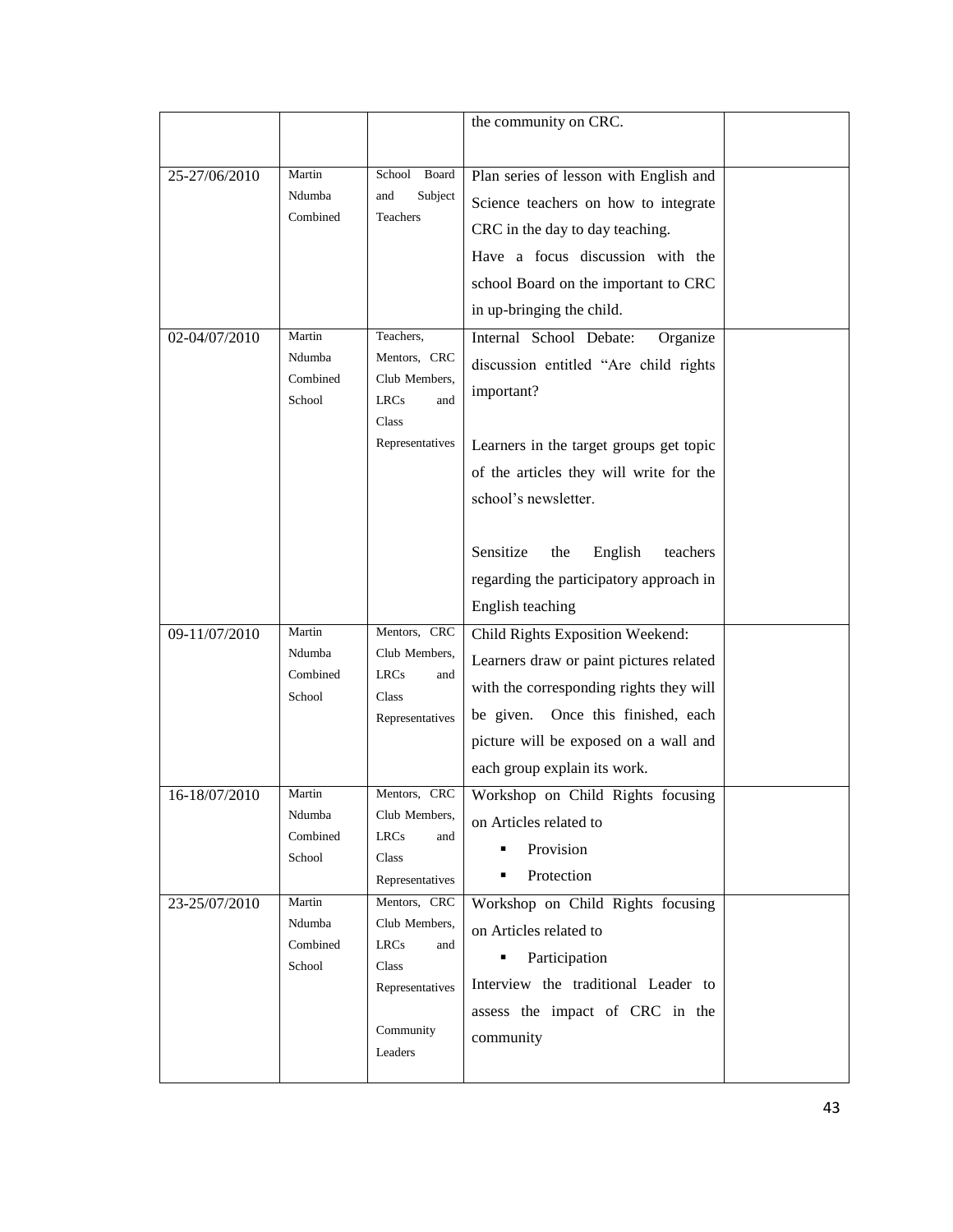| 06-08/08/2010 | Martin<br>Ndumba<br>Combined<br>School | Mentors, CRC<br>Club Members,<br><b>LRCs</b><br>and<br>Class<br>Representatives | Think quick and write:<br>Target groups compile the newsletter<br>and prepare its publication.<br>Announcement of the best poster.<br>Evaluation of the project with the<br>target group. |  |
|---------------|----------------------------------------|---------------------------------------------------------------------------------|-------------------------------------------------------------------------------------------------------------------------------------------------------------------------------------------|--|
| 13-15/08/2010 | Martin<br>Ndumba<br>Combined<br>School | Mentors, CRC<br>Club Members,<br><b>LRCs</b><br>and<br>Class<br>Representatives | Presentation/Report of all the activities<br>of CRC at Martin Ndumba Combined<br>by the CRC Club members.                                                                                 |  |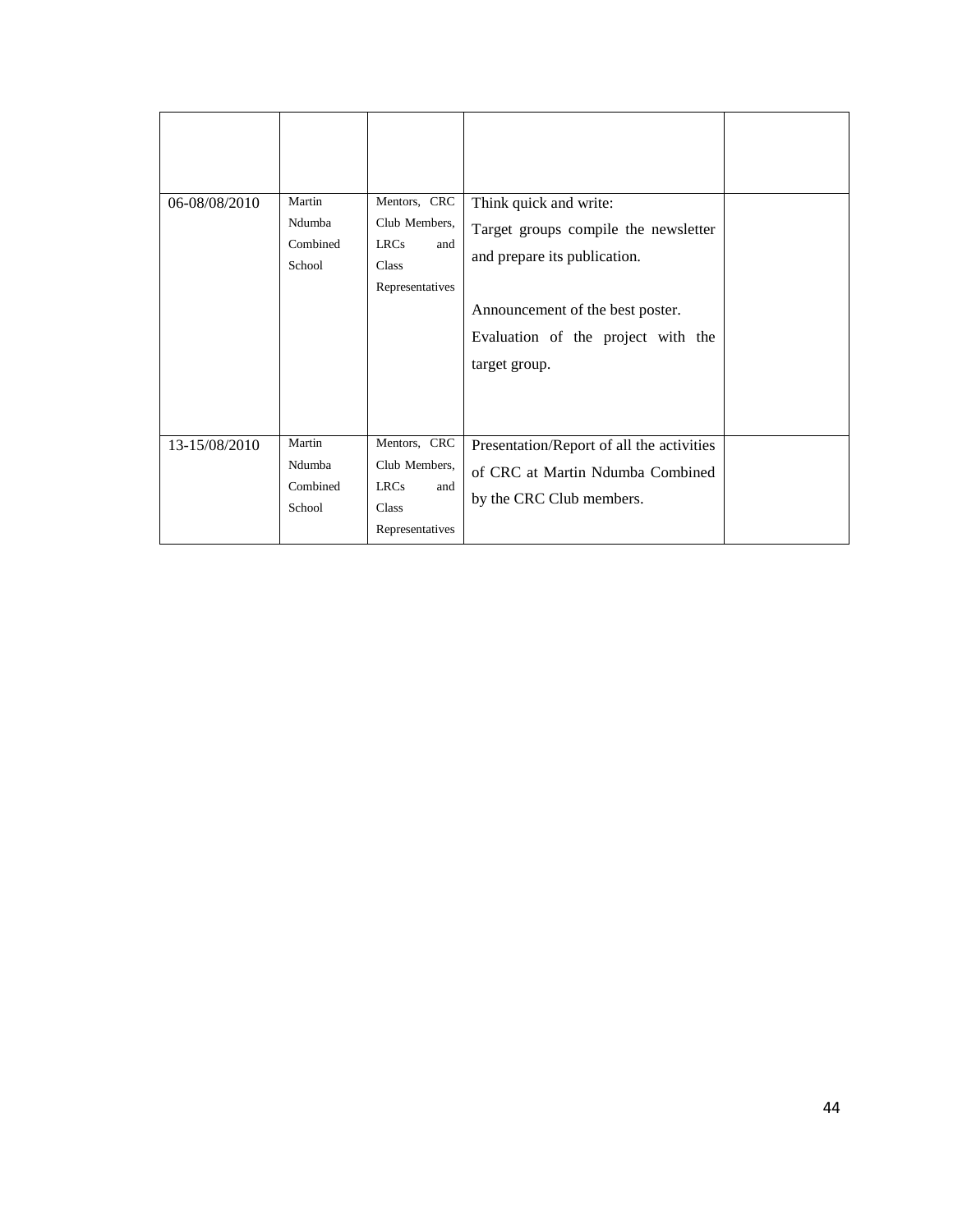### **CRC: Martin Ndumba Combined School QUESTIONNAIRE ABOUT SCHOOL BULLYING**

This school takes bullying very seriously and we wish to know how much bullying is taking place in the school. Bullying can be hitting, kicking, or the use of force in any way. It can be teasing, making rude gestures, name calling or leaving you out. Bullying means to hurt, either physically or psychologically so that you feel very bad. This is an anonymous questionnaire. This means that you can answer the questions but don't have to let us know who you are.

There is a blank space for your name, however, so if you are having a problem with bullying you may wish to put your name in so that we can help you to sort it out. If you do this, it will be kept confidential. We will not give any information to anyone or do anything without your agreement.

| Name      |  | (give your name only if |  |
|-----------|--|-------------------------|--|
| you wish) |  |                         |  |

1. Are you a boy or girl?

2. How old are you?

3. Which grade are you in?

4. Since I have been at school, I have been bullied (tick one of the following boxes):

5. I have been bullied in the following ways (write YES or NO for each category and give explaination)

Hitting (punching, kicking, shoving) \_\_\_\_\_\_\_\_\_\_

| Explain: |  |
|----------|--|
|          |  |

• A knife or a gun or some kind of weapon was used on me Explain:

Mean teasing \_\_\_\_\_\_\_\_\_\_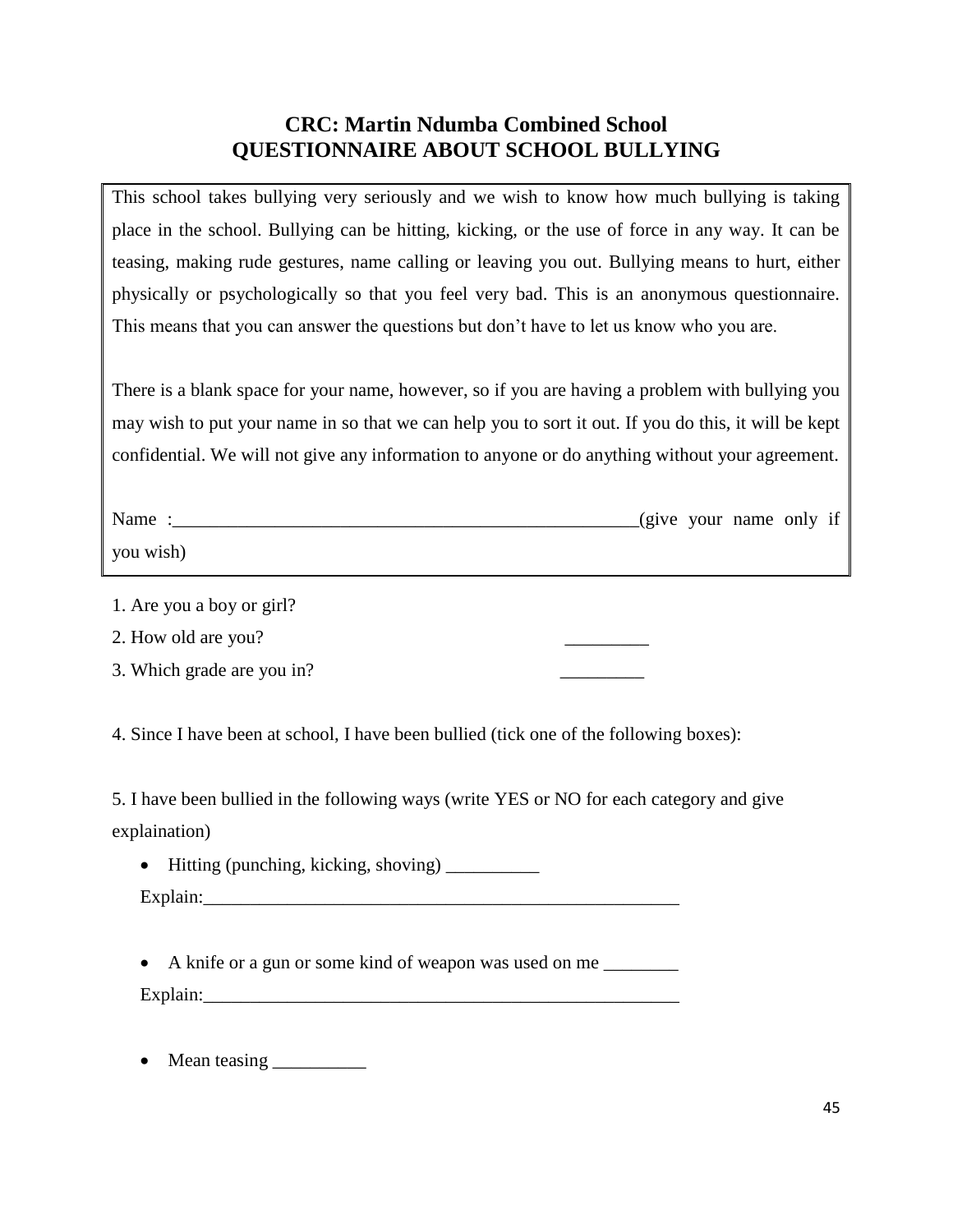$\text{Explain:}\_\_\_\_\_\_\_\_$ 

| • Purposely left out of things ___________                         |
|--------------------------------------------------------------------|
|                                                                    |
|                                                                    |
| • Had my things damaged or stolen ___________                      |
|                                                                    |
|                                                                    |
|                                                                    |
|                                                                    |
|                                                                    |
| • Had offensive sexual suggestions made to me __________           |
|                                                                    |
|                                                                    |
|                                                                    |
| • Received nasty (poisonous) letter/s __________                   |
|                                                                    |
|                                                                    |
| Someone said nasty things to make others dislike me<br>$\bullet$   |
|                                                                    |
|                                                                    |
| • Had untrue and mean gossip about me __________                   |
|                                                                    |
|                                                                    |
| $\bullet$                                                          |
|                                                                    |
|                                                                    |
| Had rude gestures or mean faces made at me __________<br>$\bullet$ |
|                                                                    |